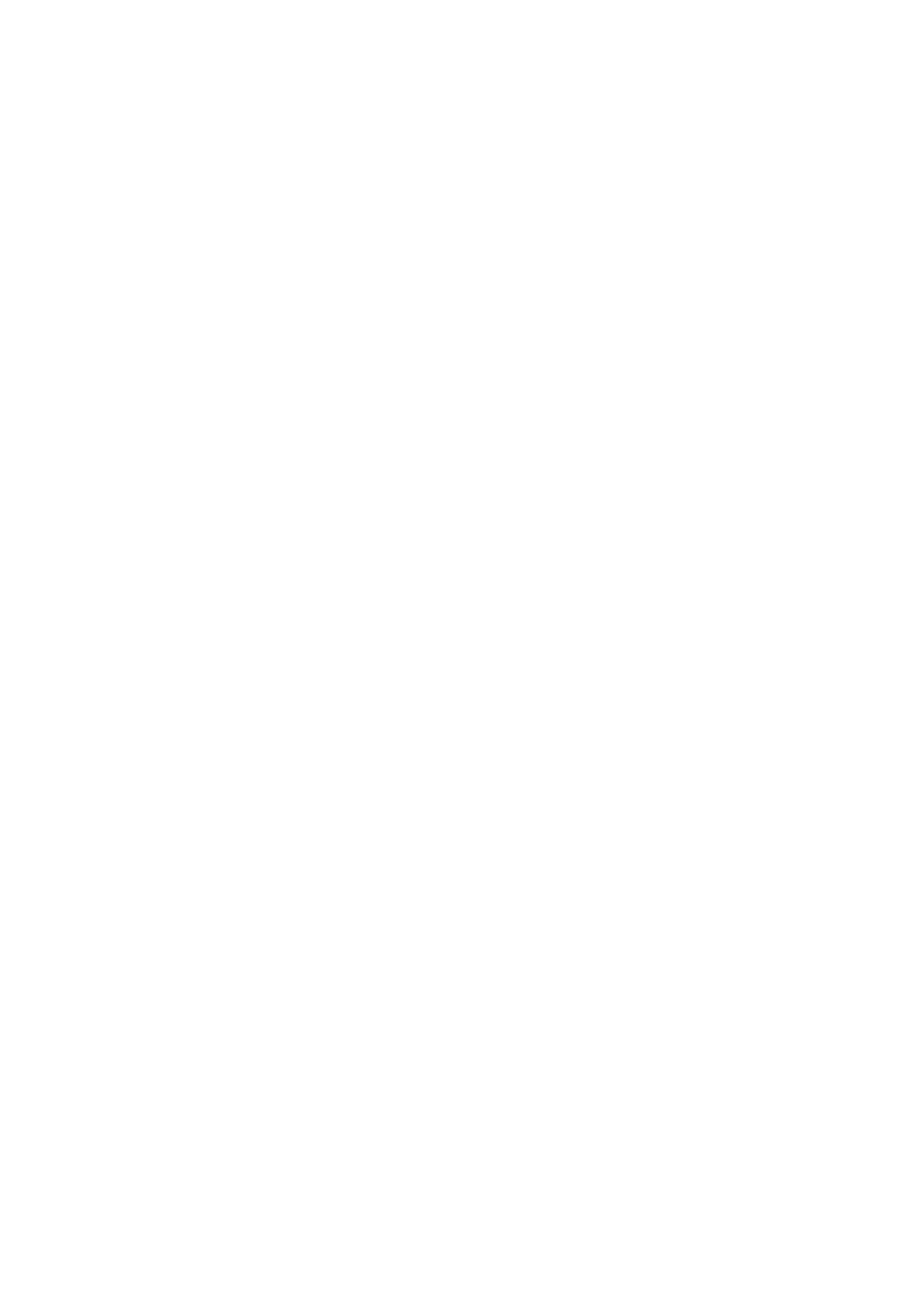# **Contents**

| 1. |            |                                                                                        |  |
|----|------------|----------------------------------------------------------------------------------------|--|
|    | 1.1<br>1.2 | PIAC's work on people with cognitive and mental health impairments                     |  |
|    | 1.3        |                                                                                        |  |
|    | 2.1        | 2. Summary and Statement of General Principles<br>Children's' rights                   |  |
| 3. |            | Why young people with cognitive disabilities have special needs8                       |  |
| 4. |            |                                                                                        |  |
| 5. |            |                                                                                        |  |
|    | 5.1        |                                                                                        |  |
|    | 5.2        | Response to questions asked in the Consultation Paper about bail  18                   |  |
| 6. |            |                                                                                        |  |
|    | 6.1        |                                                                                        |  |
|    | 6.2        |                                                                                        |  |
|    | 6.3        | Fitness to plead, the mental illness defence and young people as forensic patients. 36 |  |
|    | 6.4        |                                                                                        |  |
| 7. |            |                                                                                        |  |
|    | 7.1        |                                                                                        |  |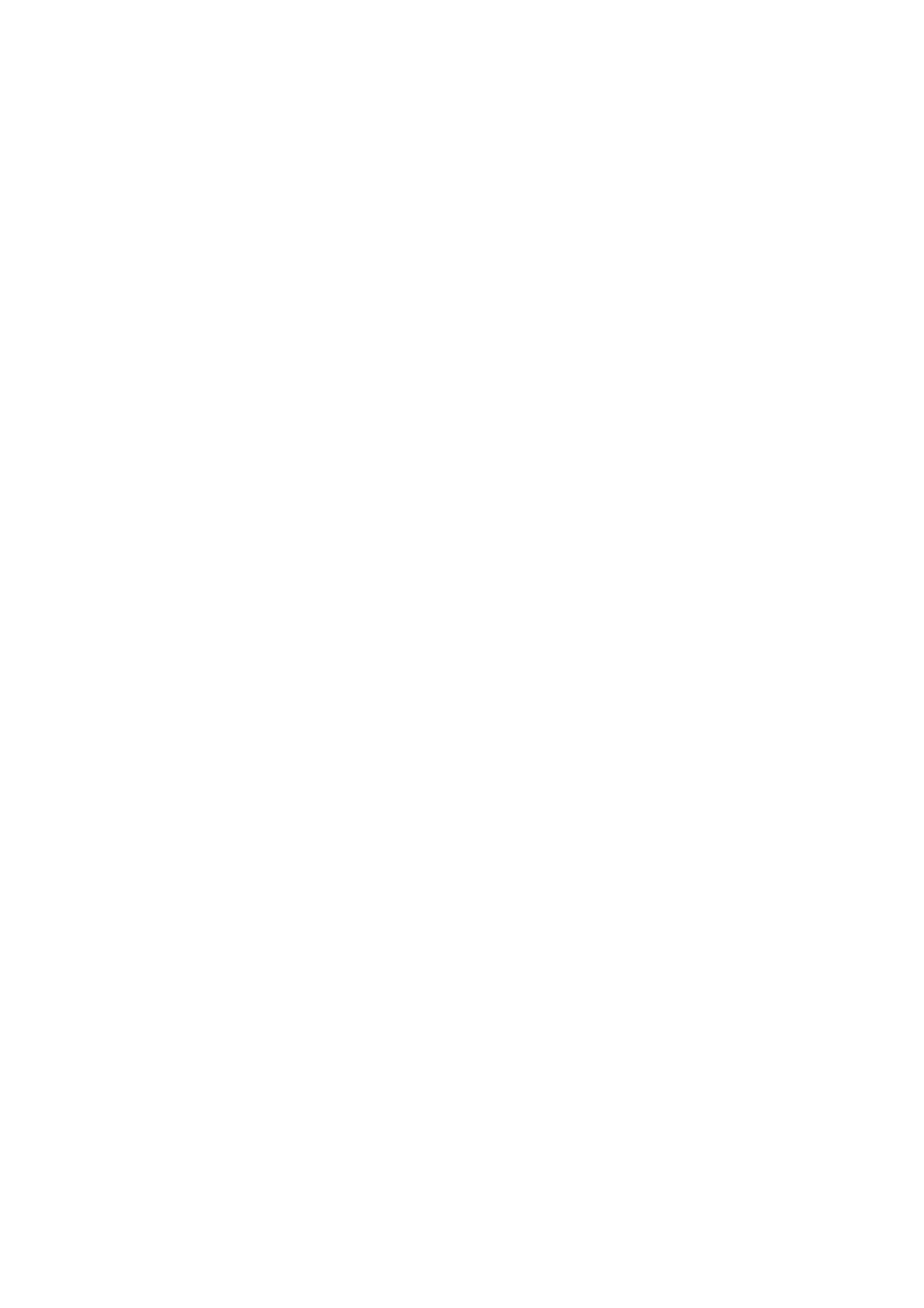# **1. Introduction**

# **1.1 The Public Interest Advocacy Centre**

The Public Interest Advocacy Centre (PIAC) is an independent, non-profit law and policy organisation that works for a fair, just and democratic society, empowering citizens, consumers and communities by taking strategic action on public interest issues.

PIAC identifies public interest issues and, where possible and appropriate, works co-operatively with other organisations to advocate for individuals and groups affected. PIAC seeks to:

- expose and redress unjust or unsafe practices, deficient laws or policies;
- promote accountable, transparent and responsive government;
- encourage, influence and inform public debate on issues affecting legal and democratic rights; and
- promote the development of law that reflects the public interest;
- develop and assist community organisations with a public interest focus to pursue the interests of the communities they represent;
- develop models to respond to unmet legal need; and
- maintain an effective and sustainable organisation.

Established in July 1982 as an initiative of the (then) Law Foundation of New South Wales, with support from the NSW Legal Aid Commission, PIAC was the first, and remains the only broadly based public interest legal centre in Australia. Financial support for PIAC comes primarily from the NSW Public Purpose Fund and the Commonwealth and State Community Legal Services Program. PIAC also receives funding from the Industry and Investment NSW for its work on energy and water, and from Allens Arthur Robinson for its Indigenous Justice Program. PIAC also generates income from project and case grants, seminars, consultancy fees, donations and recovery of costs in legal actions.

## **1.2 PIAC's work on people with cognitive and mental health impairments in the criminal justice system**

PIAC is concerned about the disproportionate number of people with mental illness who are in custody in NSW and the number of accused persons with cognitive impairments that are in one form of detention or another in NSW, and have not been subject to an order that diverts them from the criminal justice system for treatment and rehabilitation.

PIAC has had a considerable history in acting for people with cognitive impairments or their carers and family. In 2006,for example, PIAC represented the family of Scott Simpson at the Coronial Inquest into his June 2004 death in custody whilst awaiting mental health treatment at Long Bay Prison Hospital. Mr Simpson was a forensic patient at the time of his death. Deputy State Coroner Dorelle Pinch found that Justice Health had failed to prevent the ongoing deterioration of Mr Simpson's mental health over an extended period whilst he was held in custody. Coroner Pinch also made wide-ranging recommendations about forensic patients, and the treatment of prison inmates with mental illnesses more broadly.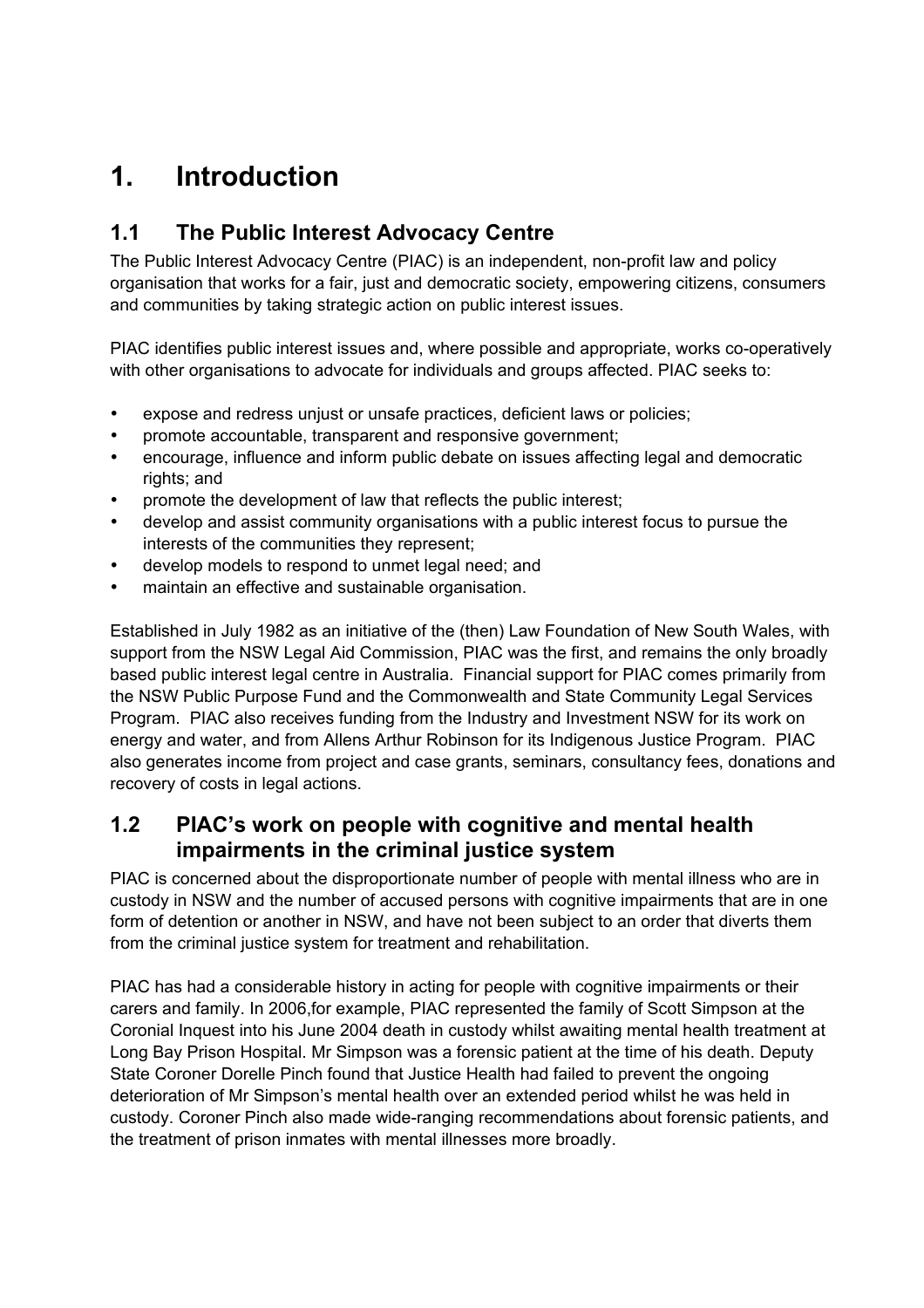In 2006, PIAC established the Mental Health in Prisons Network for consumers, health professionals, lawyers and advocates to examine the issues of mental illness in NSW prisons.

In July 2007, Legal Aid NSW provided two years funding for PIAC to commence a project to develop effective responses to the unmet legal needs of people with mental illness in NSW. The Mental Health Legal Services (MHLS) Project aimed to develop and implement sustainable legal solutions for people with mental illness. Four pilot projects and two training modules have been devised, with an emphasis on prevention, early intervention and working holistically and collaboratively within a social inclusion framework. PIAC received separate funding from the NSW Public Purpose Fund for these pilots to be implemented and evaluated over a two-year period. The NSW Attorney General officially launched the pilot projects in November 2009.

A particularly relevant (to this submission) pilot project is the position of Social Worker within the Mental Health Legal Services based at the Shopfront Youth Legal Service. The purpose of the Social Worker position is to establish a dedicated point of contact for young people who are homeless or at risk of homelessness to access support to complement the legal representation in minor criminal matters offered by solicitors at The Shopfront.

An essential function of the role is to provide case management and care co-ordination for Shopfront's young, homeless, mentally ill clients. Previously, Shopfront's lawyers had extremely limited capacity to negotiate essential services for their clients beyond the legal matters at hand, even though the lack of services such as housing, medical and employment support often adversely impacted upon the outcomes achieved by those clients.

Three important outcomes of the position are:

- providing tangible access to justice for people with mental illness who are in need of legal and other support services;
- identifying the systemic barriers that people with mental illness face when trying to access justice; and
- devising strategies to overcome those systemic barriers and thereby achieving positive systemic change.

This submission has been significantly informed by the experiences and observations of the social worker occupying this position.

PIAC's recent work with young people and their wrongful detention under the *Bail Act 1978* (NSW) (the Bail Act) is set out in the submission below.

# **1.3 Summary of Recommendations**

*The principles set out in section 6 of the* Children (Criminal Proceedings) Act 1987 (NSW) *should have the necessary legal force to ensure that they are taken into account when any decision is made about a young person who is an accused person in the criminal justice system.*

*The human rights principles that apply in relation to children and young people should also be incorporated into the* Bail Act 1978 *as matters to be considered in relation to the consideration of bail.*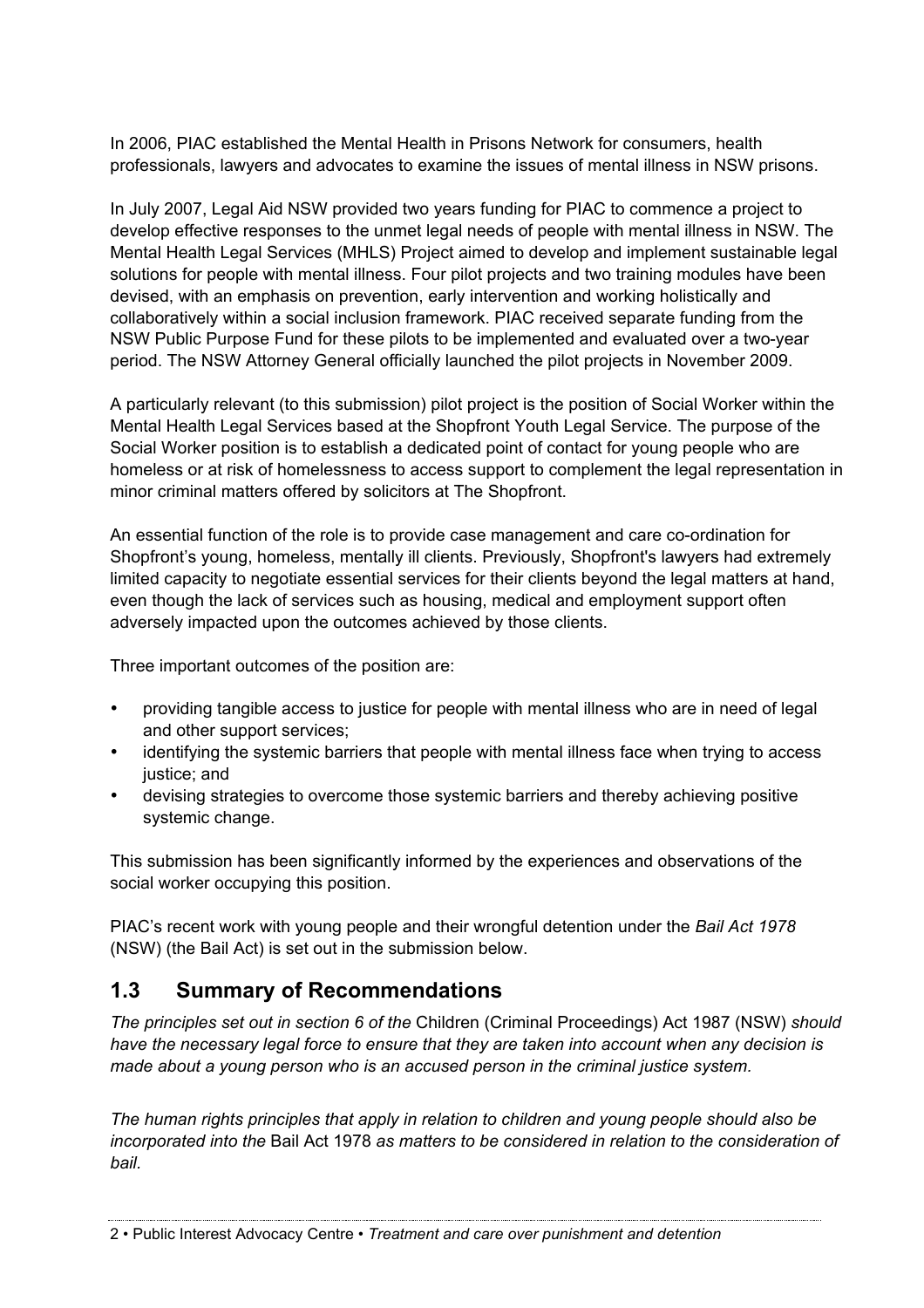*The NSW Government put in place plans to realise the aims in the Guidelines for disability action planning by NSW Government Agencies to protect the rights of young people in the juvenile justice system.*

*The principle of detention as a last resort in relation to young people should be included as an operating principle under the* Bail Act 1978*.*

*The* Bail Act 1978 *should be amended to include an objects clause that states that the objectives of bail are to:*

- *Ensure the attendance of the accused person at the next set court appearance;*
- *In serious criminal matters, to ensure the safety of members of the public, in particular to avoid intimidation of victims and possible witnesses;*
- *In some circumstances, to ensure the attendance of the accused person at treatment services or rehabilitation services, before sentencing or before a formal decision to divert without recording a conviction.*

*The* Bail Act 1978 *should be amended so as to make it clear that bail should not be used:*

- *As punishment or for deterrence purposes;*
- *To impose onerous and inappropriate conditions where these conditions have no relevance to the risk of non-appearance in court or public safety;*
- *In the case of young people, contrary to the principle of detention as a last resort.*

*The NSW Judicial Commission should commission or undertake research on which to base advice to the Children's Court and police about the setting of appropriate bail conditions that will meet the objectives of the Court and the rights of young people.* 

*The ten recommendations in PIAC's 2010 'Updating Bail' submission should be adopted to reform NSW bail law.*

*The* Bail Act 1978 *should be amended to prevent a young person from being held in custody on remand simply because a bail condition is not, or cannot be, imposed on the young person under ss 36A(6) and/or 37(2A).* 

*The* Bail Act 1978 *should be amended to state that the* Children (Criminal Proceedings) Act 1987 *(NSW) takes precedence over the Act in the case of any inconsistency, and to also include section 6 of the* Children (Criminal Proceedings) Act 1987 *(NSW).*

*Forms should be developed for use by young people: one that shows any altered bail conditions and the date of their alteration, and one that shows that all bail conditions have been dispensed with at the finalisation of the matter.*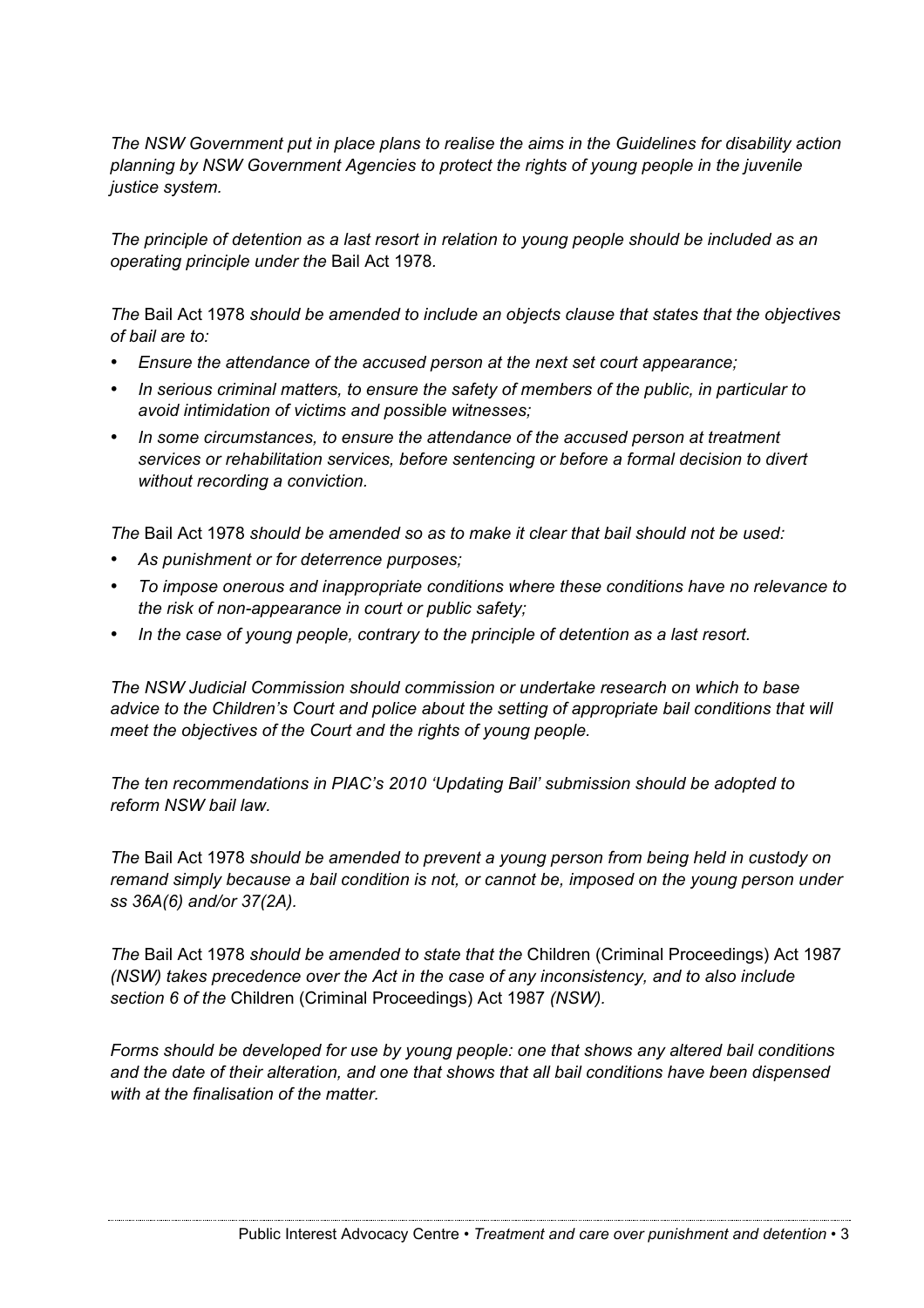*The NSW Police Commissioner should ensure that NSW police officers carefully exercise their discretion to arrest young people for breach of bail conditions and then subsequently refuse police bail. If young people are arrested in these circumstances, bail should be continued, unless there is evidence that suggests more than a suspicion that there has been a serious breach of bail conditions. Minor or technical breaches of bail conditions and/or breaches of bail conditions where, if convicted, the young person would not expect to be given a custodial sentence, should be dealt with by a court attendance notice.*

*The* Bail Act 1978 *should be amended to exempt persons less than 18 years of age from the provisions of s22A of that Act.*

*The* Bail Act 1978 *should be amended to exempt persons less than 18 years of age from the provisions of s22A of that Act.*

*The* Bail Act 1978 *should include the development of a list of factors to be taken into account for* 

- *(a) persons under the age of 18 years, or*
- *(b) Aboriginal person or Torres Strait Islander people, or*
- *(c) persons of a non-English speaking background, or*

*(d) people with a mental illness or any other disability (whether physical, intellectual or otherwise).*

*The recommendations set out in the* 'Bail Me Out' *study should be adopted by the appropriate NSW departments or agencies.* 

*The* Children and Young Persons (Care and Protection) Act 1998 *should require NSW Community Services to provide accommodation in the community if a young person is granted bail with a 'reside as directed' condition, and this is the only condition preventing a young person from meeting their bail conditions.*

*The* Bail Act 1978 *should be amended to require notice to be given to the Children's Court every 48 hours, until the issue of a young person being in custody on remand, due to an inability to meet a 'reside as directed' condition, is resolved by the young person being released from custody.*

*The* Children and Young Persons (Care and Protection) Act 1998 *should require NSW Community Services to provide accommodation in the community if a young person is granted bail with a 'reside as directed' condition, and this is the only condition preventing a young person from meeting their bail conditions.*

*Relevant legislation should be amended to limit to 12 months' duration AVOs placed on persons under 18 years of age.* 

4 • Public Interest Advocacy Centre • *Treatment and care over punishment and detention*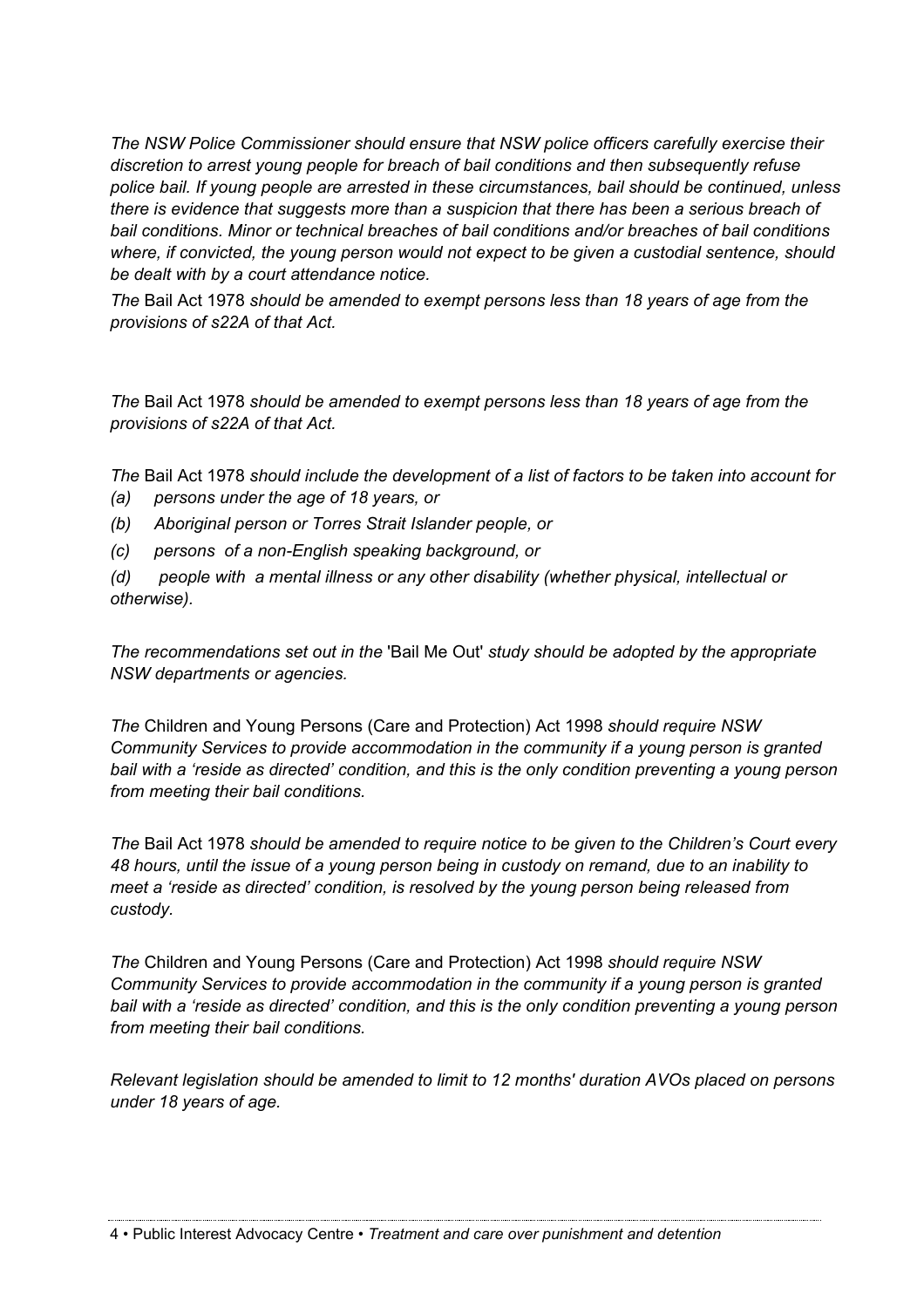*'Griffiths-type' adjournments, such as orders under s 11 of the* Crimes (Sentencing Procedure) Act 1999*, should be encouraged as part of the diversionary options available to NSW courts. However, there should be a presumption of bail where matters are adjourned for this purpose, and the* Bail Act 1978 *should be amended to clearly state that bail should not be refused solely for the purpose of assessment or treatment.*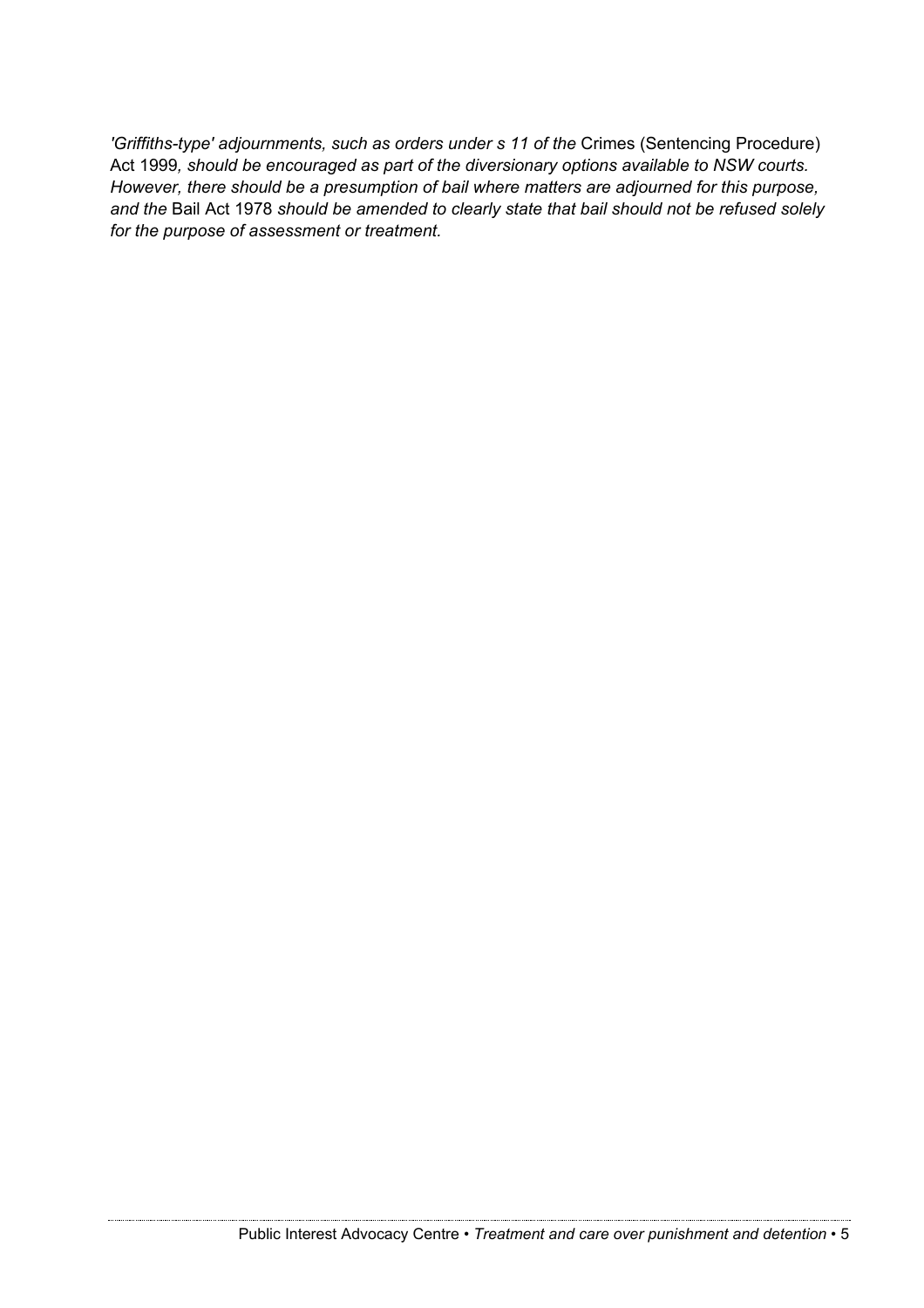# **2. Summary and Statement of General Principles**

PIAC welcomes the opportunity to make a submission in response to the NSW Law Reform Commission's Consultation Paper *Young people with cognitive and mental health impairments in the criminal justice system* (the Consultation Paper)<sup>1</sup>.

PIAC made a submission in July 2010, *Treatment and care rather than crime and punishment*<sup>2</sup> (PIAC's 2010 submission), in response to the various papers released in 2010 on the reference: 'People with cognitive and mental health impairments in the criminal justice system'.

In that submission PIAC set out ten principles that should drive any interaction between the criminal justice system and people with cognitive and mental health impairments. PIAC is strongly of the view that these principles should apply also to young people with cognitive and mental health impairments who come into contact with the criminal justice system.

The principles are:

- The principle of least restriction.
- The principle that diversion and treatment should be the first response.
- The principle that mental illness and cognitive impairment should be a key factor in sentencing decisions.
- The principle that all defendants should be able to raise the defences of mental illness or intellectual impairment in all courts.
- The principle that if a person is not fit to stand trial because of mental impairment he/she should not be forced to enter a plea in any court.
- The principle that all prisoners, correctional patients and forensic patients should have access to quality health care, including proper psychiatric and psychological services.
- The principle that persons who are not convicted of an offence should not be held or treated in a correctional facility.
- The principle that every person who is charged with a criminal offence should have access to appropriate and effective legal representation.
- The principle that diversionary programs and options must be properly co-ordinated and properly resourced in order to be effective.

PIAC believes that there are important principles that apply to young people in the criminal justice system. These principles are reflected in s 6 of the *Children (Criminal Proceedings) Act 1987* (NSW) (the Children (Criminal Proceedings) Act). They were endorsed by the NSW Law Reform Commission report, *Young Offenders*, in 20053 and, more recently by Noetic Solutions Pty

 <sup>1</sup> NSW Law Reform Commission, *Young people with cognitive and mental health impairments in the criminal justice system,* Consultation Paper 11 (2010).

<sup>2</sup> Peter Dodd, Robin Banks, Julie Hourigan Ruse, *Treatment and Care rather than crime and punishment* (2010) Public interest Advocacy Centre.

<sup>&</sup>lt;http://www.piac.asn.au/publication/2010/09/treatment-and-care> at 10 March 2011.

<sup>3</sup> NSW Law Reform Commission, *Young Offenders*, Report 104, December 2005, 244.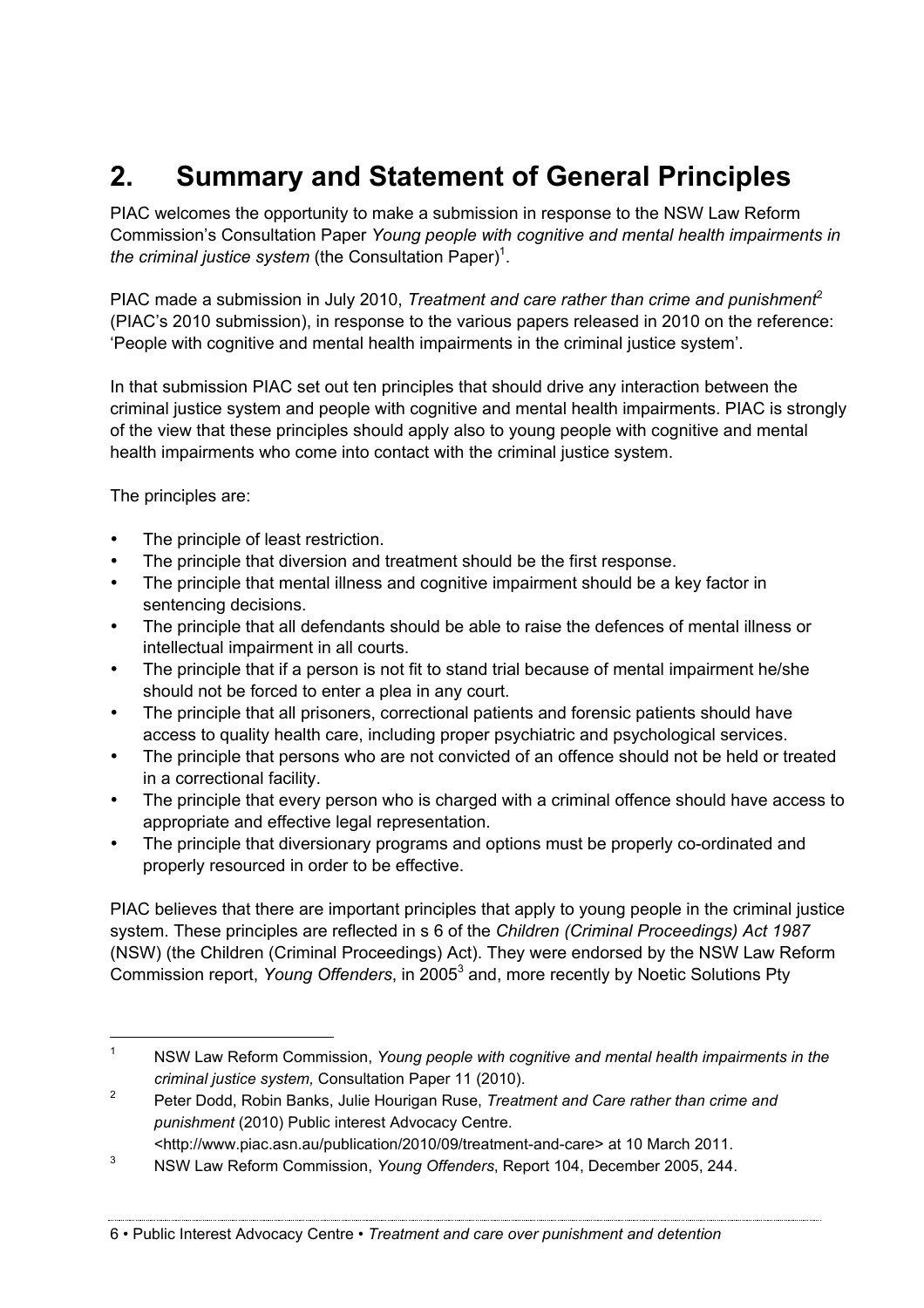Limited in the 2010 report, *A Strategic Review of the New South Wales Juvenile Justice System:*  Report for the Minister of Juvenile Justice (the Noetic Report).<sup>4</sup> These principles are:

- 1. children have rights and freedoms before the law equal to those enjoyed by adults and, in particular, a right to be heard, and a right to participate, in the processes that lead to decisions that affect them;
- 2. children who commit offences bear responsibility for their actions but, because of their state of dependency and immaturity, require guidance and assistance;
- 3. it is desirable, wherever possible, to allow the education or employment of a child to proceed without interruption;
- 4. it is desirable, wherever possible, to allow a child to reside in his or her own home,
- 5. the penalty imposed on a child for an offence should be no greater than that imposed on an adult who commits an offence of the same kind;
- 6. it is desirable that children who commit offences be assisted with their reintegration into the community so as to sustain family and community ties;
- 7. it is desirable that children who commit offences accept responsibility for their actions and, wherever possible, make reparation for their actions;
- 8. subject to the other principles described above, consideration should be given to the effect of any crime on the victim.

These legislated principles should be the basis of the law and practice of juvenile justice in NSW. Where relevant, s 6 should be taken into account when a young person is arrested, when determinations of bail are made about a young person, when diversionary options are considered for a young person and in trials and hearings and the sentencing of young persons. PIAC submits that the principles of s 6 of the *Children (Criminal Proceedings) Act* should have the necessary legal force to ensure that they are taken into account when any decision is made about a young person who is an accused person in the criminal justice system.

# *Recommendation*

*The principles set out in section 6 of* the Children (Criminal Proceedings) Act 1987 *(NSW) should have the necessary legal force to ensure that they are taken into account when any decision is made about a young person who is an accused person in the criminal justice system.*

# **2.1 Children's Rights**

PIAC submits that the *Bail Act* also needs to mandate the specific needs and rights of children.

PIAC submits that human rights principles that apply in relation to children and young people should also be incorporated into the *Bail Act* as matters to be considered in relation to bail. Principles that are consistent with Australia's obligations under the *Convention on the Rights of* 

 <sup>4</sup> Noetic Solutions Pty Ltd, *A Strategic Review of the New South Wales Juvenile Justice System: Report for the Minister of Juvenile Justice,* April 2010, 50-51.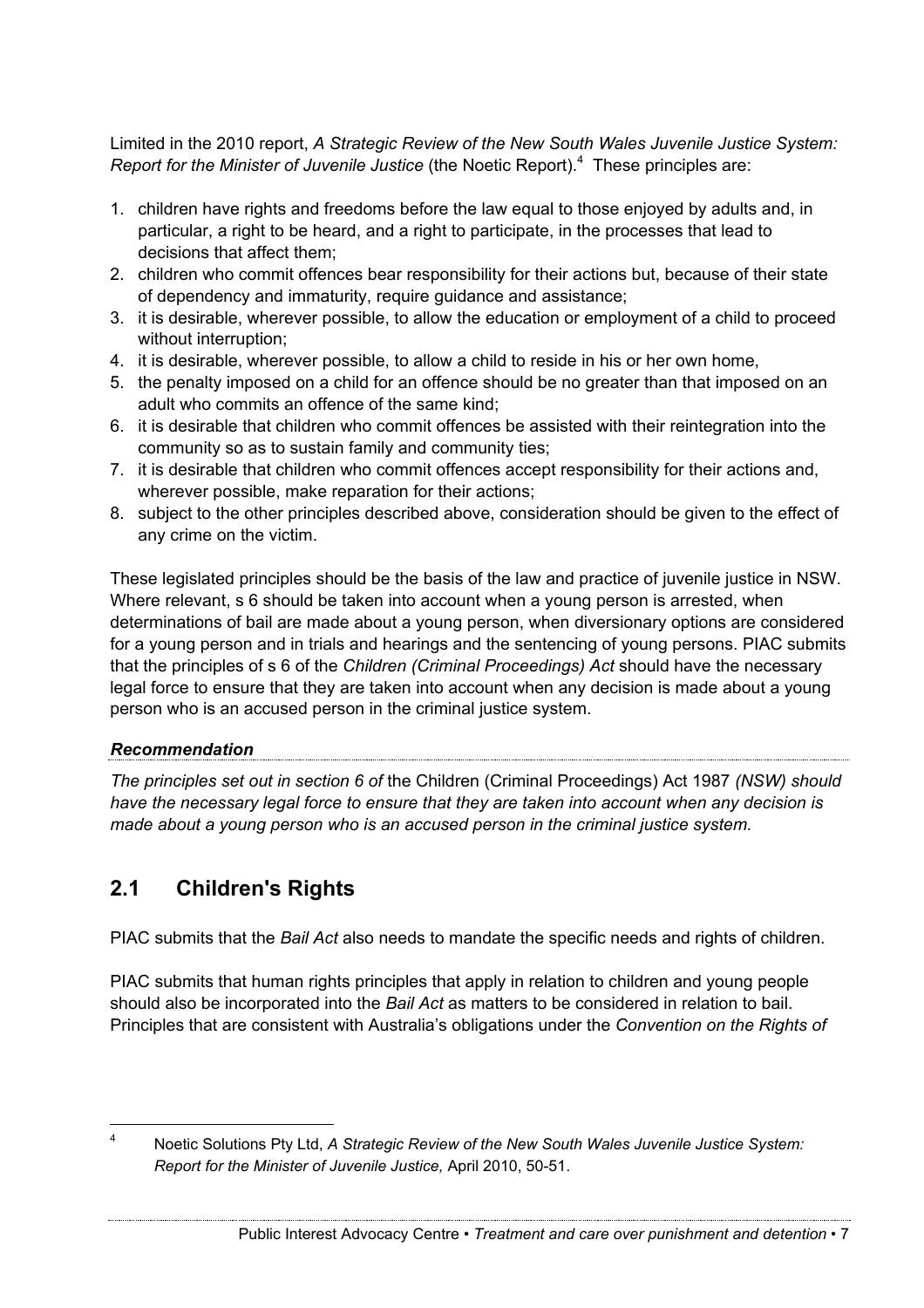*the Child<sup>5</sup>* , such as that detention should only be used as a measure of last resort and for the shortest appropriate period of time, should always be a primary consideration in relation to bail.

### *Recommendation*

*The human rights principles that apply in relation to children and young people should also be incorporated into the* Bail Act 1978 *(NSW) as matters to be considered in relation to the consideration of bail.*

Part 3 of this submission highlights the particular reasons why the general principles set out in PIAC's 2010 submission apply to young people, as well as why s 6 of the *Children (Criminal Proceedings) Act* must be taken into account when young people are involved with the juvenile justice system.

Part 4 of this submission discusses the application of NSW government disability policy to the Consultation Paper.

Part 5 of this submission discusses the issue of bail and the essential need for reform of the bail laws in NSW, in particular as they apply to young people who may have a cognitive and/or mental health impairments.

Part 6 sets out PIAC's response to the questions asked in the Consultation paper. Many of these responses are extensions of the responses to questions asked on the same topics in the previous Consultation papers on this reference. This part of the PIAC submission, in particular, should be read with PIAC's 2010 submission.

# **3. Why young people with cognitive disabilities have special needs**

The Consultation Paper asks: are young people different from adults? It concludes that they are not 'little adults' and therefore require separate and distinct treatment. The Paper mentions the fact that a young person's brain continues to develop in ways that may affect their impulse control.

PIAC submits that the matters raised in pages 6-9 of the Consultation Paper affect the interaction of young people with cognitive disabilities in the juvenile justice system in several practical ways.

The first is that diagnoses of mental illnesses and mental disorders for young people are often varied and, as a consequence of the continuing development of their cognitive functioning, are never likely to be as precise as a physically mature adult. This has consequences in a system where to qualify for diversionary options, the law requires a certain diagnosis and a detailed treatment plan to fit the diagnosis. Law and policy should adjust to take account of this

8 • Public Interest Advocacy Centre • *Treatment and care over punishment and detention*

 <sup>5</sup> *Convention on the Rights of the Child*, opened for signature 20 November 1989, 1577 UNTS 3, art 37(b), (c) (entered into force 2 September 1990), ratified by Australia 17 December 1990 (entered into force for Australia on 16 January 1991), chiefly Article 37.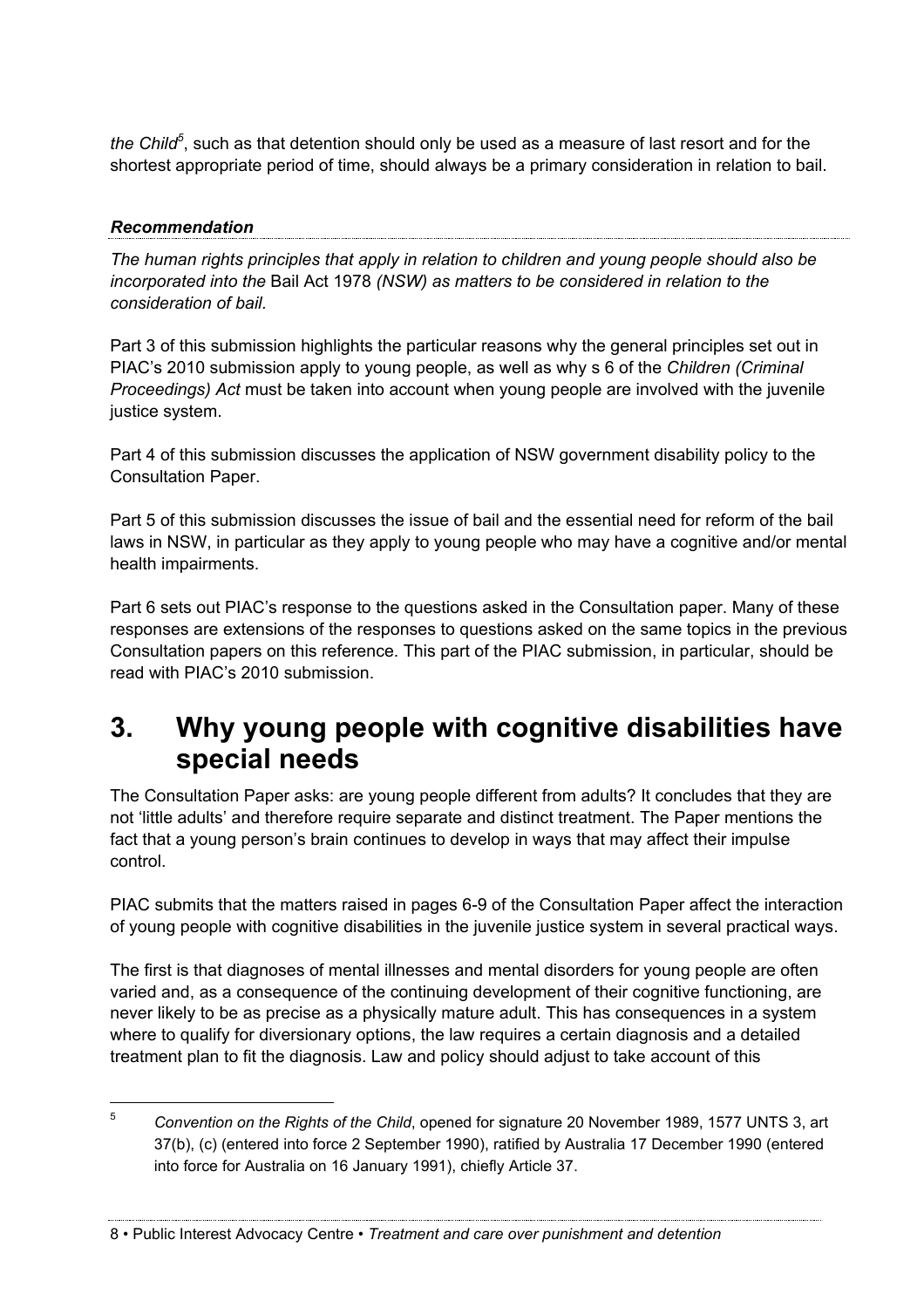conundrum. Any accused person, particularly a young accused person, should not be disqualified for diversionary programs because of perceived imprecise or uncertain diagnoses.

This problem is further complicated by the prevalence among young people of co-morbidities of early stages of several or more mental illnesses or mental disorders, the most common instance being drug or alcohol addiction or abuse coupled with another disorder. The health system usually has different paths of treatment and care for drug and alcohol problems as distinct from the treatment of mental illness. These different paths are usually reflected in different diversionary options available in the criminal justice system and the juvenile justice system.

Although these are often problems found in the adult systems as well, the fact that early treatment is seen to be crucial for young people with a mental illness, means that the long term welfare and health of young people (as well as the public interest in reducing recidivism) depends on laws and policies that reflect the special needs of young people with cognitive disabilities. This requires, not so much changes in statute law, but changes in the way treatment programs are designed and a consequent recognition by the courts that treatment and care under diversionary programs more often than not requires a multi-disciplined and multi-stranded approach.

A recent paper from the Australian Institute of Criminology, *What makes juvenile offenders different from adult offenders?<sup>6</sup>* in a comprehensive way sets out the differences between the offending patterns of young people and sets out their different and varied 'criminogenic' needs.

The paper observes that crime (or detected crime?) is disproportionally committed by young people<sup>7</sup>. It notes that offending usually peaks when people are aged 18 to 19 years<sup>8</sup>. However, A small proportion of juveniles continue offending into adulthood and a small core of juveniles have repeated contact with the criminal justice system and are responsible for a disproportionate amount of crime. $9$ 

This should lead law and policy makers to develop laws and policies that keep vulnerable young people out of custody and away from members of this 'core'. These laws and policies should have a primary purpose of keeping young people with cognitive disabilities out of custodial settings whilst encouraging treatment (and if necessary, obligating treatment under the *Mental Health Act 2007* (NSW) (the Mental Health Act)).

Richards also suggests that very serious offences, such as homicide and sexual offences, are rarely perpetrated by juveniles and that juveniles are more frequently apprehended by the police in relation to offences against property than offences against the person.<sup>10</sup> This is in sharp contrast with the fact that juvenile offenders are increasingly held in custody on remand or on sentence, ostensibly on the basis of protection of the public from violent crime and public

 $10$  Ibid 3.

 <sup>6</sup> Kelly Richards *What makes juvenile offenders different from adult offenders?* Australian Institute of Criminology 2011.

 $\frac{7}{8}$  Ibid 1.

 $\frac{8}{9}$  Ibid 2.

<sup>9</sup> Ibid 2.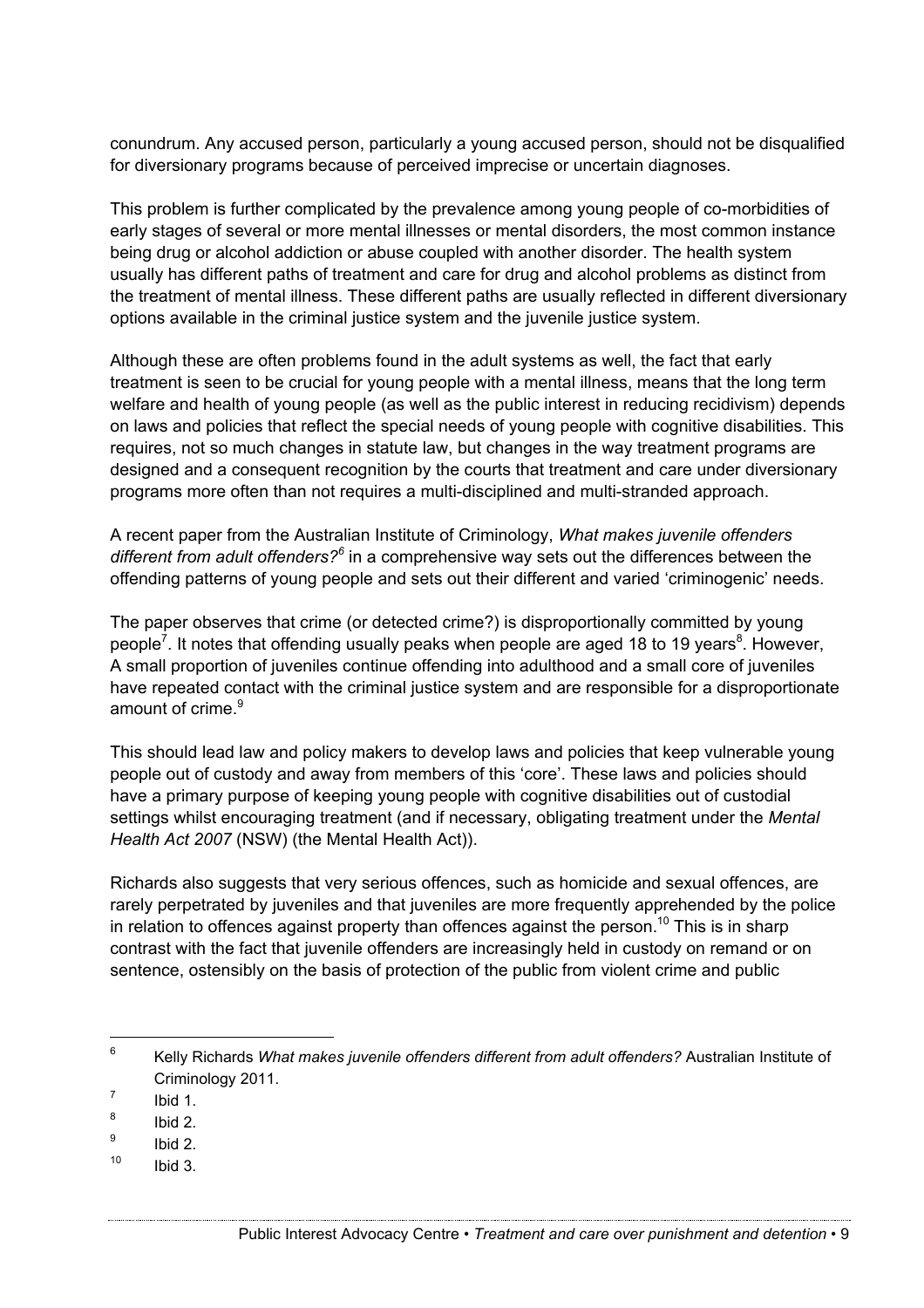disorder, and particularly on the basis of protecting victims of crime and family members from further offences of violence.

# **4. Application of NSW Government Disability Policy**

PIAC raises the question whether the juvenile justice system has any responsibility to comply with NSW government policy and programs that aim to improve service delivery to people with disabilities. PIAC submits it should do so.

The NSW Government publication, *Guidelines for disability action planning by NSW Government agencies*<sup>11</sup> (the Guidelines), states that 'all NSW Government agencies' have a responsibility to meet the needs of people with disabilities.

The Guidelines adopt the very broad definition of disability used in the *NSW Disability Services Act 1993* (NSW), and includes disability attributable to an intellectual or psychiatric impairment. The disability may presently exist, have previously existed or may exist in the future. The majority of young people in the juvenile justice system fall into this definition of disability.

Under the Guidelines, the plans developed by NSW Government Departments are expected to aim to eliminate, as far as possible, discrimination in universal mainstream services, programs and facilities. The result for the young person should be an increased level of independence. The plan is expected to reduce all barriers to services including: physical barriers (eg, building access), procedural (eg, information not only in writing) and social (eg, staff attitudes).

The policy makes it clear that the needs of people with a disability, wherever possible, should be met through services that are available to the whole population. This is commonly referred to as 'mainstreaming', a policy that requires services that are available to the general population to adapt to the needs of people with disability. Disability specific services are reserved for 'highly specialised services for small numbers of people with high-level support needs'.

The juvenile justice system, including the police and courts, should apply the NSW Government disability policy and put in place plans to realise the aims in the Guidelines to protect the rights of young people in the juvenile justice system. The plan should include the three levels of planning:

- Level 1 improving access to mainstream services
- Level 2 influencing other government agencies and sectors to improve services to people with disability
- Level 3 provision of specialised and adapted services.

#### *Recommendation*

 <sup>11</sup> NSW Department of Ageing, Disability and Home Care *Guidelines for disability action planning by NSW Government Agencies* 2008 *<*http://www.dadhc.nsw.gov.au/dadhc/People+with+a+disability/disability\_action\_planning.htm> at 9 March 2011.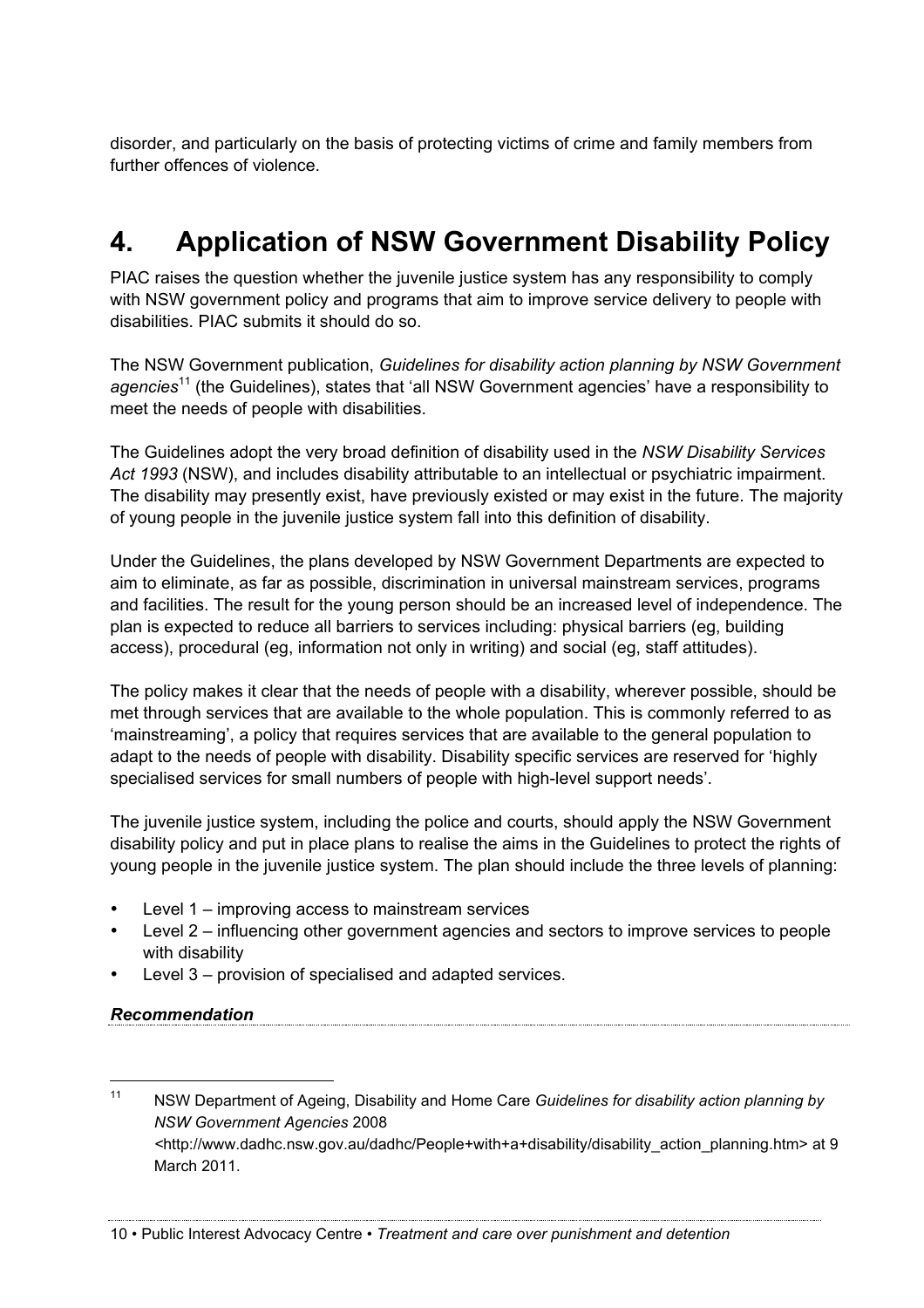*The NSW Government put in place plans to realise the aims in the Guidelines for disability action planning by NSW Government agencies to protect the rights of young people in the juvenile justice system.*

# **5. Bail**

This section of the submission is informed by PIAC's work undertaken as part of the Children in Detention Advocacy Project<sup>12</sup> (CIDnAP), a joint project with the Public Interest Law Clearing House and Legal Aid NSW. CIDnAP aims to challenge the unlawful and unnecessary detention of young people through policy work and litigation, and to find appropriate solutions to systemic problems that contribute to the over-representation of juveniles in the criminal justice system.

CIDnAP provides legal representation on a pro bono or Legal Aid grant basis to young people who may have a cause of action arising from a false arrest, unlawful detention, malicious prosecution and/or the use of excessive force by police, transit authorities and/or private security companies. The project also works with relevant organisations to identify and rectify the causes of these detentions. In 2009, PIAC worked with the Youth Justice Coalition to produce the report *Bail Me Out*, which compiled and analysed data from observations at Parramatta Children's Court regarding bail conditions imposed on young people.

The submission is also informed by the previous PIAC submission written by Laura Brown, Solicitor, Indigenous Justice Program, *Updating Bail: Submission on the draft NSW Bail Bill 2010<sup>13</sup>*, and the authors acknowledges the use of text from this submission in PIAC's current submission.

# **5.1 Overall response**

The following is in response to the question asked in the Consultation paper:

#### **Question 11.1**

#### **(1) To what extent do problems and concerns identified in relation to bail and young people apply to young people with cognitive and mental health impairments?**

PIAC in its 2010 submission set out its position in relation to bail and persons with cognitive disabilities.

One of the key principles set out in the submission was the 'Principle of least restriction':

Every patient shall have the right to be treated in the least restrictive environment and with the least restrictive or intrusive treatment appropriate to the patient's health needs and the need to protect the physical safety of others.<sup>14</sup>

 <sup>12</sup> Children in Detention (CIDnAP) project description, http://www.piac.asn.au/project/cidnap-unlawfuldetention-young-people at 25 February 2011.

<sup>13</sup> Laura Brown, *Updating Bail: Submission on the draft NSW Bail Bill 2010* (2010) Public Interest Advocacy Centre <http://www.piac.asn.au/publication/2010/11/updating-bail> at 10 March 2011.

<sup>14</sup> GA Res 46/119 (1991).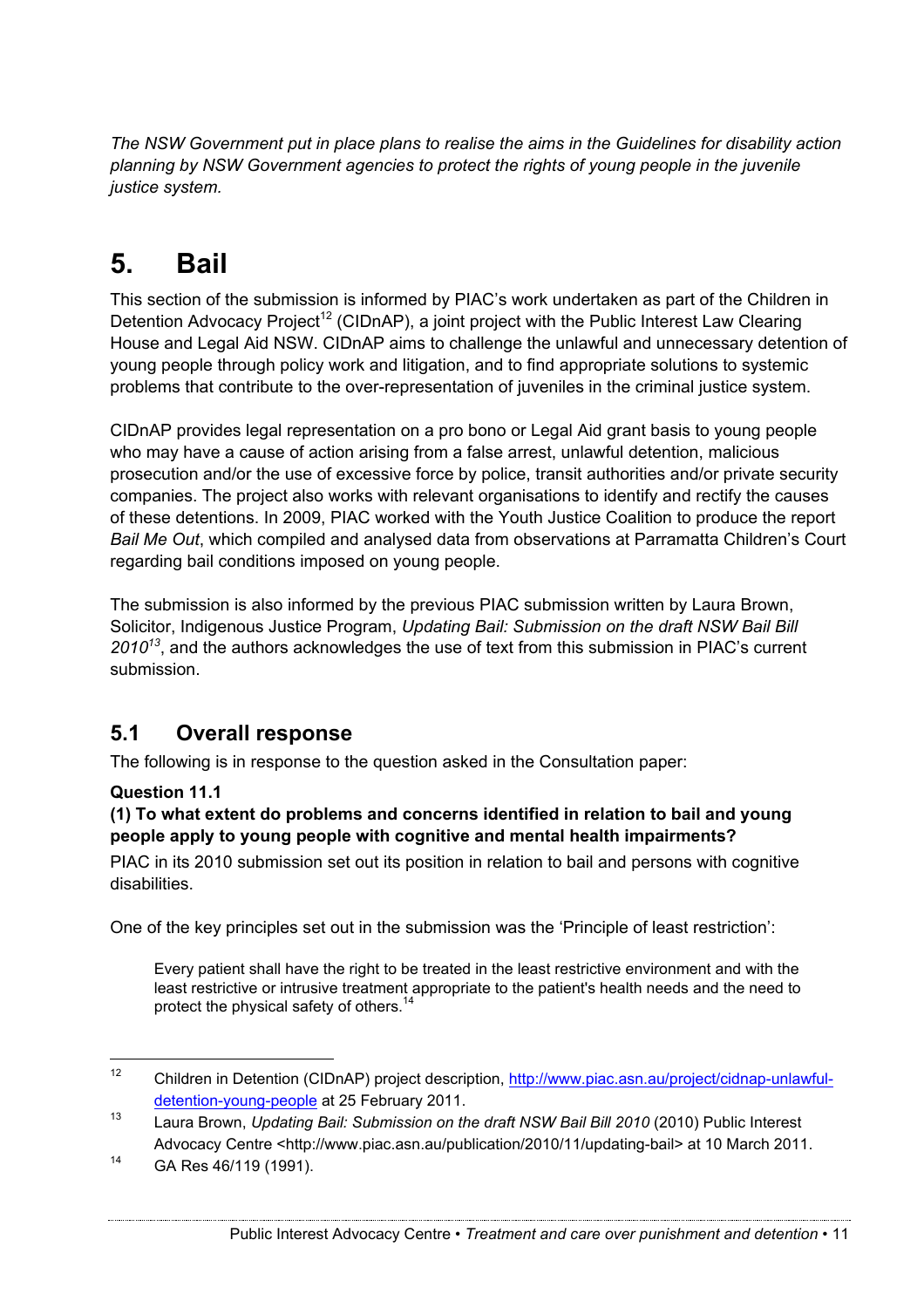The submission went on to assert that this principle should apply to:

All courts when dealing with applications for bail for people with cognitive and mental health impairments, in particular when seeking assessments under section 32 of the *Mental Health (Forensic Provisions) Act 1990 (NSW).* 

The submission went on to comment in relation to bail:

The only question to be considered on the question of bail should be the question of whether the defendant is likely to attend a court to answer the charge. Bail should not be part of punishment or sentencing. Bail can however be used in conjunction with diversionary options to avoid sending people with a mental illness, or cognitive impairment to a correctional setting, either on sentence or on remand.

PIAC supports the use of 'Griffiths bonds' or orders under s 11 of the *Crimes (Sentencing Procedure) Act 1999* (NSW) as part of the system of diversionary options and notes that Section 36A of the *Bail Act 1978* (NSW) gives courts the power to impose additional bail conditions for persons subject to such orders.

It is often more difficult for a person with a mental illness or cognitive impairment to comply with the conditions of bail once granted, such as conditions on residence, reporting, etc. A person's capacity to understand the conditions of bail, and the consequences of breach of those conditions, may be affected by their mental illness or cognitive impairment. PIAC is concerned that if too specific bail conditions are imposed, persons with mental illness or cognitive impairments may, simply by not completing a recommended treatment regime, not only be brought back to the court on a warrant for breach of bail, but also, as a consequence, face a charge under the *Bail Act*.

Further, there is sometimes conflict in the bail conditions making it difficult for a person to comply with bail conditions plus comply with obligations imposed by Centrelink and job service provider obligations, community treatment orders, drug and alcohol treatment programs, etc PIAC submits that there should be a provision in the *Bail Act 1978* (NSW) that the person or court granting bail should take into account:

- The cognitive capacity of the person on bail conditions to understand those conditions and their cognitive capacity to remember and carry out conditions imposed on their bail.
- Other legal obligations that the person on bail might be required to carry out that might affect their capacity to comply with bail conditions.<sup>1</sup>

PIAC submits that these comments and recommendations have even more force when applied to young people.

The Consultation Paper provides an excellent summary of the recent reviews and inquiry reports about juvenile justice matters. In reviewing the material, the Consultation Paper refers to significant practices and laws in relation to bail that adversely affect all young people. PIAC continues to witness these problems when representing clients as part of its CIDnAP work. In summary, the issues are:

 <sup>15</sup> Dodd, Banks and Hourigan Ruse, above n 2, 5.

 $16$  Ibid 39-40.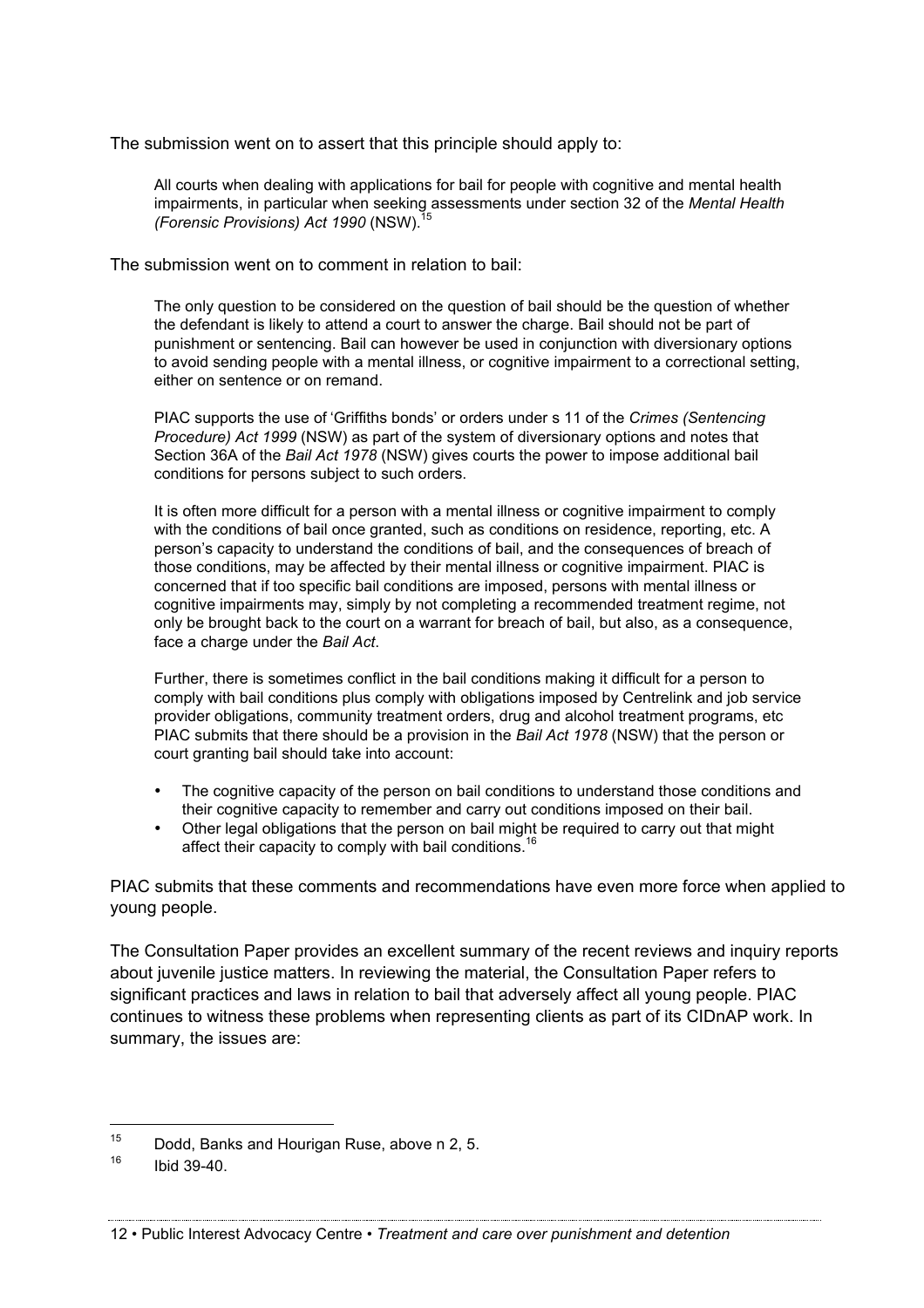- policing practices detaining a young person in custody rather than issuing a court attendance notice;17
- application of the Bail Act, removing the presumption in favour of bail in many cases and s 22A reducing the right to re-apply for bail:18
- the large number and restrictive nature of bail conditions homelessness and reside as directed orders, understanding bail conditions;19
- police monitoring of bail conditions;20
- unlawful arrests (breaches on out of date bail conditions), contradictory bail conditions, and the number and complexity of bail conditions; and21
- lack of suitable accommodation and support services.<sup>22</sup>

The Consultation Paper also notes the lack of available research and data about young people with cognitive disabilities and how they experience the justice system. This lack of research makes it difficult to draw conclusions about whether young people with cognitive disabilities are at increased risk of finding their way into the criminal justice system or fair worse once in the system. PIAC puts forward the view that as young people already experience difficulty obtaining bail, meeting bail conditions and accessing support services<sup>23</sup>, this situation is intensified if the young person is living with a cognitive disability.

In Australia, it is known that young people with intellectual disabilities and mental health issues are over represented in the juvenile justice system, compared with the general population. Just three percent of the general population has an intellectual disability; compared with 17 percent of young people in detention have an IQ below 70. Eighty-eight percent in custody report symptoms of mild or severe psychiatric disorder.<sup>24</sup>

A study into health needs of young offenders in NSW reported an American study that found that 75 percent of young people in the juvenile justice system had a diagnosed mental disorder, compared with 29 percent of a comparable group in the community.25 The same report compared a sample of young people in the NSW juvenile justice system who had an intellectual disability (ID) with those in the study group without a disability. The study reported that:

Intellectual disability offenders had significantly more court dates and recorded offences than nonID offenders. They also received more bonds, probations etc than nonID offenders…there

<sup>&</sup>lt;sup>17</sup> NSW Law Reform Commission, above n 1, 33.

 $^{18}$  Ibid 37.

 $\frac{19}{20}$  Ibid 41.

 $^{20}$  Ibid 46.

 $^{21}$  Ibid 37.

 $\frac{22}{23}$  Ibid 48.

<sup>23</sup> The Hon James Wood AO QC, *Report of the Special Commission of Inquiry into Child Protection Services in NSW*, Vol. 2, (2008), Chapter 15, 555-584.

<sup>24</sup> Kelly Richards, *What makes juvenile offenders different from adult offenders?* Trends and Issues in criminal Justice, No 409 (2011) Australian Institute of Criminology.

<sup>25</sup> Dianna T Kenny and Paul K Nelson, *Young Offenders on Community Orders: Health, Welfare and Criminogenci Needs*, University of Sydney, (2008) 7.3.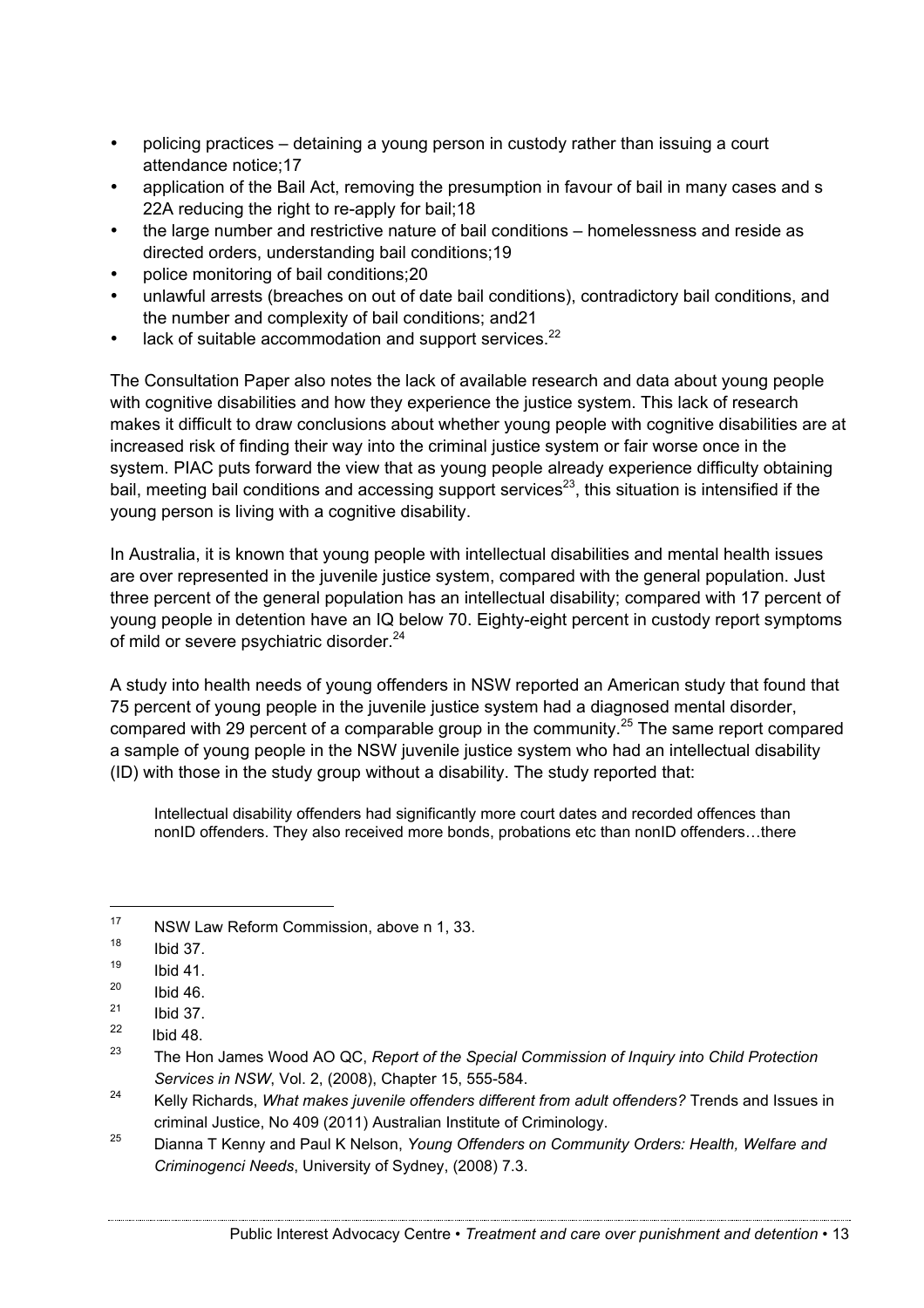were no differences between IQ categories with respect to violent offences or traffic offences<sup>26</sup>

The Consultation Paper refers to the *Bail Me Out* report published by the Youth Justice Coalition  $(YJC)^{27}$ , which examines breach of bail matters in the Parramatta Children's Court. Data on the cognitive status of the study subjects were not routinely collected in the study, as the methodology did not allow for routine collection of this variable. This raised the general issue of data collection and the need for improved reporting for each authority involved – Police, Department of Juvenile Justice and the Children's Court.

However, nine of the 140 cases in the *Bail Me Out* study<sup>28</sup> recorded a mental health issue and/or an intellectual disability. In three of these cases, it was also noted that a parent had a mental illness and was unable to care for the young person.

Of the nine cases with recorded cognitive disabilities, two were bail refused, four had bail granted/continued, one case was dismissed, one sentenced, and one young person was detained as unable to meet bail conditions. In the study, most young people arrested for breach of bail were released with no changes to their conditions. The reasons for breach of bail included: spitting, failing to reside as directed and failing to follow direction of a carer.

In relation to the matters where unlawful arrests were made due to police records being out of date, improvements have now been made to the electronic transfer of information between courts and police.<sup>29</sup> However, PIAC has continued to receive cases about unlawful detention of young people since the introduction of the changes to the transfer of data.

The appendix to this submission includes two case studies from CIDnAP. The first example describes how a young person with an intellectual disability was expected to have the capacity to understand, remember and have evidence of their bail conditions when approached by police. In this case, the young person was unable to convince the police on three occasions that he was not subject to bail conditions when approached by police. He was subsequently arrested each time, held in detention and appeared in court for breaching non-existent bail conditions.

#### **5.1.1 Detention as a last resort**

The first principle of 'detention as a last resort' is described in Article 37(b) of the *Convention of the Rights of the Child*:

The arrest, detention or imprisonment of a child shall be in conformity with the law and shall be used only as a measure of last resort and for the shortest appropriate period of time.<sup>30</sup>

Australia is a signatory to this convention. PIAC believes there should be an obligation on all State agencies to protect the rights of children and that the above principle should be entrenched

 $^{26}$  Ibid 6.12.

<sup>27</sup> Katrina Wong, Brenda Bailey, Dianna T Kenny, *Bail Me Out*, Youth Justice Coalition (2009), 13.

<sup>28</sup> Ibid, Appendix 1 Case studies summary, 25-29.

<sup>&</sup>lt;sup>29</sup> Letter from the Hon. John Hatzistergos, NSW Attorney General, to PIAC, 7 Feburary 2011.

<sup>30</sup> *Convention on the Rights of the Child*, above n 5.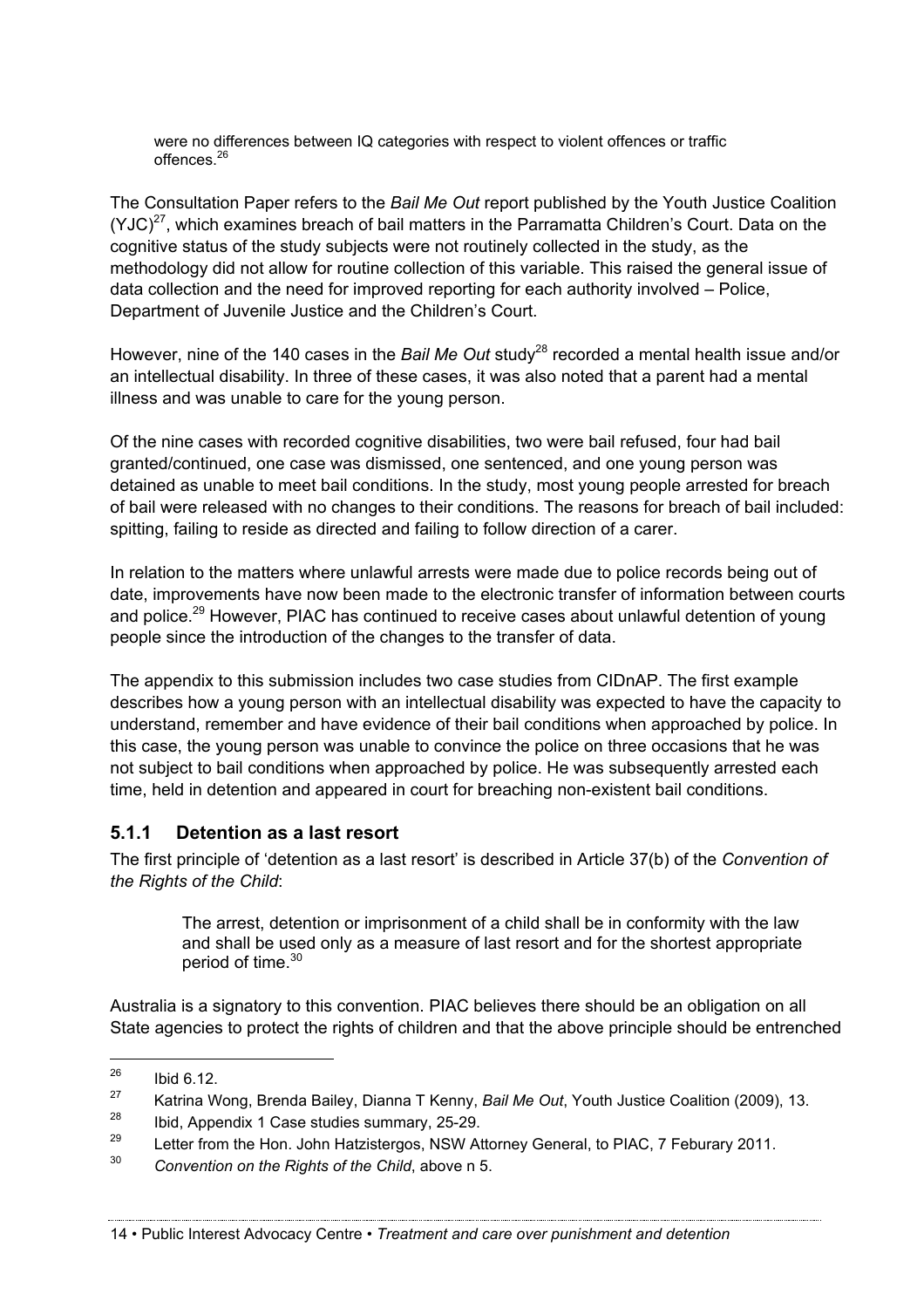in NSW statute law.

*Recommendation The principle of detention as a last resort in relation to young people should be included as an operating principle under the* Bail Act 1978 (NSW).

## **5.1.2 Adverse effects of holding young people in custody**

The principle of detention as a last resort is based on an accepted observation that holding a young person in custody is rarely in the interests of the welfare of the young person. The NSW LRC report *Young Offenders* provides a list of reasons why refusing bail to a young person is detrimental.<sup>31</sup> A recent review by the Australian Institute of Criminology reported a Canadian study that found that contact with the juvenile justice system increased the risk of a young person finding themselves in an adult prison by a factor of seven. $32$ 

PIAC in its 2010 submission set out the adverse effects of being held in a custodial environment for people with a mental illness. It is worth repeating the quotation from Professor Mullen:

There is always a problem with providing mental health care within the context of a prison. The culture of prisons inevitably is a culture of observation and control. The culture of therapy for mental disorder is a culture—or should be—of communication and enablement of people to begin to stretch their capacities and begin to move. You see it very clearly when you come across suicide risk. The response of a prison to suicide risk is to restrict the possibilities of suicide. At the grossest end, you put people in a plastic bubble, take all their clothes away and watch them. That does prevent suicide but it also, in my view, produces enormous destruction to the psychological and human aspects of that individual, and it is not the way to go. $33$ 

These comments equally apply to juvenile detention centres as they do to adult prisons, particularly if the very particular therapeutic and criminogenic needs of young people, referred to above, are also taken into consideration.

#### **5.1.3 The objects of bail**

The aim of bail conditions is to ensure appearance at court at a future date and, in some circumstances, ensuring the safety of members of the public.

However, there appears to be a temptation to use bail as a punishment by those who make bail determinations and a tendency to use custodial remand periods as an opportunity to provide treatment. A 2005 report about bail decision making in Australia noted:

<sup>&</sup>lt;sup>31</sup> NSW Law Reform Commission, above n 3.<br> $\frac{32}{2}$  K,  $\frac{1}{2}$  P.1.  $\frac{1}{2}$  M.  $\frac{1}{2}$  M.  $\frac{1}{2}$  M.  $\frac{1}{2}$  M.  $\frac{1}{2}$  M.  $\frac{1}{2}$  M.  $\frac{1}{2}$  M.  $\frac{1}{2}$  M.  $\frac{1}{2}$  M.  $\frac{1}{2}$  M.  $\frac{1}{2}$  M.  $\frac{1}{$ 

<sup>32</sup> Kelly Richards, *What makes juvenile offenders different from adult offenders?* Trends and Issues in criminal Justice, No 409 (2011) Australian Institute of Criminology.

<sup>&</sup>lt;sup>33</sup> Prof Paul Mullen Evidence to Senate Select Committee on Mental Health, Parliament of Australia, Canberra, 6 July 2005, 49.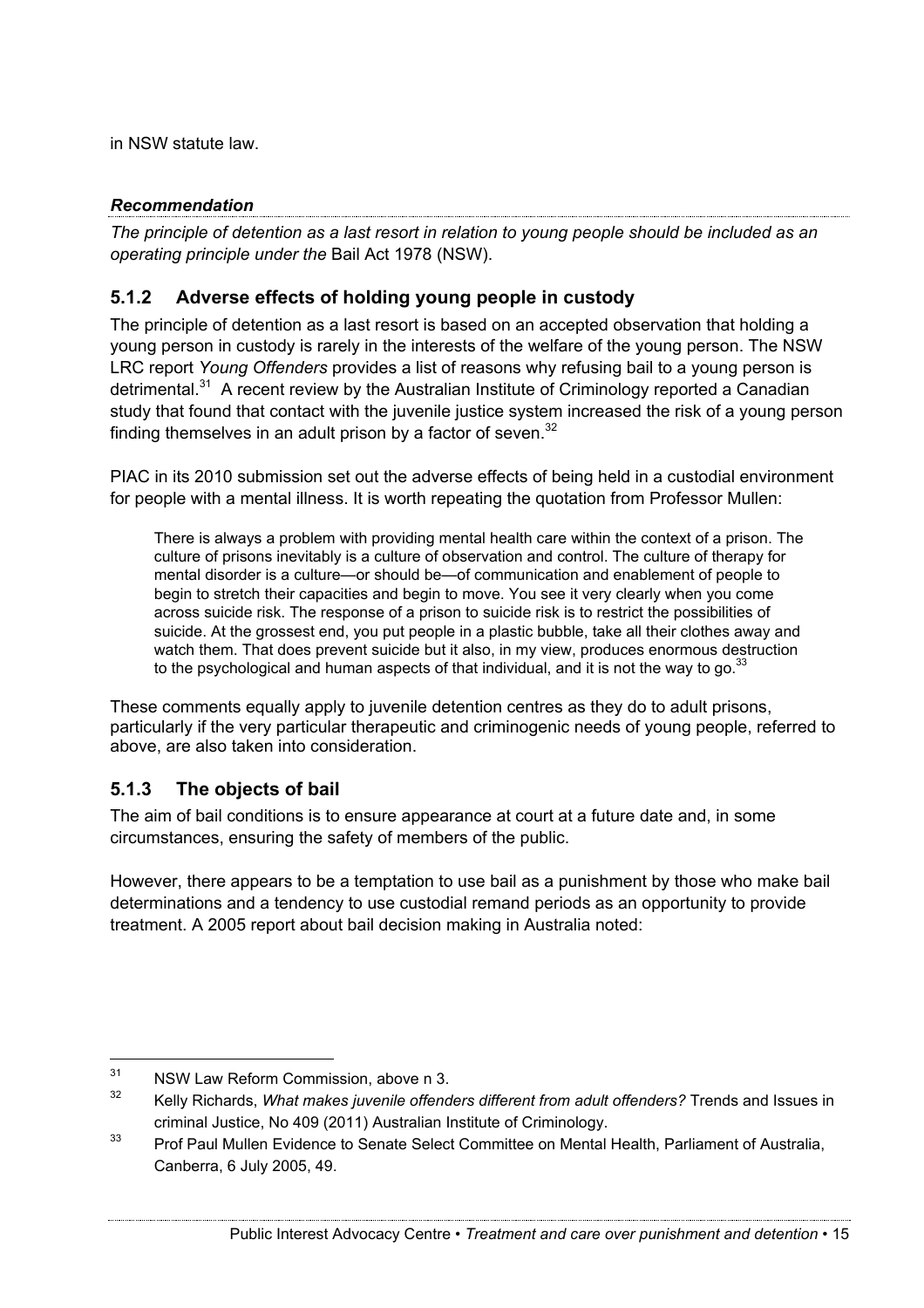Some bail decision-makers suggested that, on occasion, such defendants were remanded in custody because there was a better prospect of defendants accessing some form of treatment than if they were released on bail  $34$ 

Given the adverse effects of custody on young people with a mental illness or a cognitive impairment, PIAC submits that, diversion, possibly enforced by bail conditions, is almost always a better option than holding a young person in custody. Section 33 *Mental Health (Forensic Provisions) Act 1990* (NSW) provides courts with the opportunity of sending a young person to hospital for compulsory detention and treatment. This option should satisfy concerns about public safety in the vast majority of cases where young people are both mentally ill and a threat to the safety of others.

At least three conditions are usually imposed upon young people when granted bail - such as comply with a curfew, reside as directed or specified, non-association with particular people and reporting to police. This reflects a welfare-based approach to supervision on bail,<sup>35</sup> as well as performing a punitive function of limiting the freedom and movement of the young person to a greater extent than usually required by the nature of the offence.

The goal of the system should be to ensure that onerous or inappropriate conditions are not imposed, by a more thorough consideration of the circumstances of each individual case. There are multiple problems regarding the imposition of bail conditions on young people, including the lack of proportionality with the crime or the future sentence to be imposed. For example, requiring a young person who has shoplifted a lipstick worth \$5 in the afternoon, to not be out of the house after 6pm, not associate with a particular person, not be in public without their parent and report to the police station. This is a misuse of the discretion to impose conditions upon the liberty of an alleged offender, and acts as a punishment far greater than the crime itself, particularly as an accused person is presumed innocent until proven guilty.

Often multiple and contradictory conditions are imposed for different offences, which result in young people having to comply with very restrictive and onerous conditions despite the nature of the offence being relatively minor. The burden on families and parents in particular, for conditions that include accompaniment to public places and granting permission for activities, are often not taken into account when these sorts of conditions are imposed.

PIAC notes that, unlike other examples of modern legislation, the Bail Act does not have an objects clause. Although perhaps going beyond the possible scope of the current NSW LRC reference, PIAC believes that the *Bail Act* should have an objects clause that states that the objectives of bail are to:

- ensure the attendance of the accused person at the next set court appearance;
- in serious criminal matters, to ensure the safety of members of the public, in particular to avoid intimidation of victims and possible witnesses;

#### 16 • Public Interest Advocacy Centre • *Treatment and care over punishment and detention*

 <sup>34</sup> King, Sue, David Bamford, and Rick Sarre, *Factors That Influence Remand in Custody: Final Report to the Criminology Research Council* Criminology Research Council (2005) 96. <http://www.criminologyresearchcouncil.gov.au/reports/2005-11-remand.html >at 2 March 2011.

 $35$  King, Bamford, and Sarre, above n 34,15.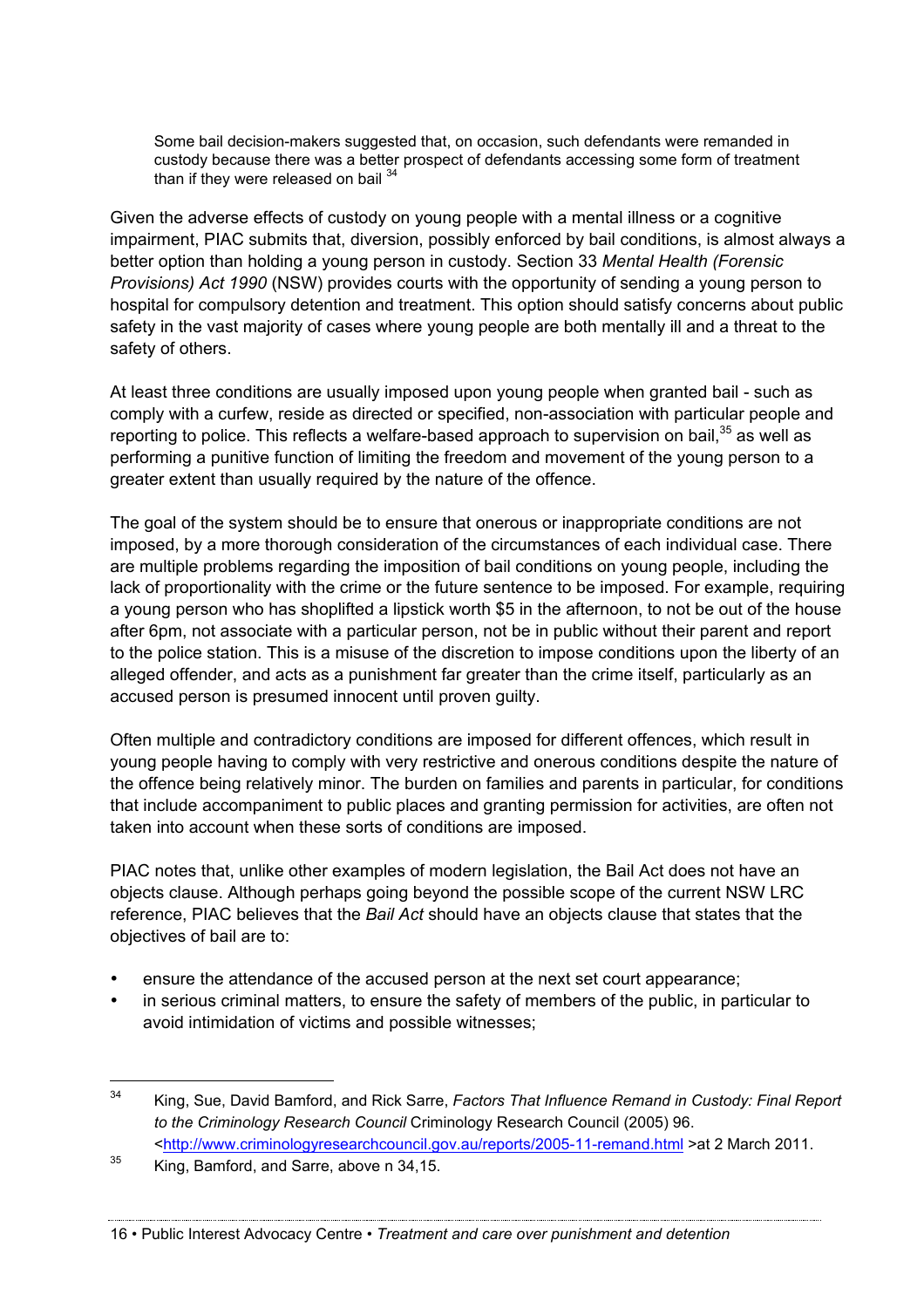• in some circumstances, to ensure the attendance of the accused person at treatment services or rehabilitation services, before sentencing or before a formal decision to divert without recording a conviction.

Any such legislative change should also make it clear that bail should not be used:

- as punishment or for deterrence purposes:
- to impose onerous and inappropriate conditions where these conditions have no relevance to the risk of non appearance in court or public safety;
- in the case of young people, contrary to the principle of detention as a last resort.

# *Recommendations:*

*The* Bail Act 1978 *(NSW) should be amended to include an objects clause that states that the objectives of bail are to:*

- *Ensure the attendance of the accused person at the next set court appearance;*
- *In serious criminal matters, to ensure the safety of members of the public, in particular to avoid intimidation of victims and possible witnesses;*
- *In some circumstances, to ensure the attendance of the accused person at treatment services or rehabilitation services, before sentencing or before a formal decision to divert without recording a conviction.*

*The Bail Act 1978 should be amended so as to make it clear that bail should not be used:*

- *As punishment or for deterrence purposes;*
- *To impose onerous and inappropriate conditions where these conditions have no relevance to the risk of non-appearance in court or public safety;*
- *In the case of young people, contrary to the principle of detention as a last resort.*

*The NSW Judicial Commission should commission or undertake research on which to base advice to the Children's Court and police about the setting of appropriate bail conditions that will meet the objectives of the Court and the rights of young people.*

## **5.1.4 Young People as Carers**

While the focus of this Consultation Paper is on young people with a cognitive disability, it should be noted that young people in the juvenile justice system might also be a carer of a parent with a cognitive disability or be unable to return home because a carer has a cognitive disability and is unable to understand and help support the young person. In one case in the *Bail Me Out* study, a young person was breached for failing to comply with his bail conditions because he went home to attend his mother who had threatened suicide. He was arrested when he returned to his out-ofhome care home for failing to request permission from his carer to visit his mother.<sup>36</sup>

Young carers of people with cognitive disabilities have difficulty being recognised as such by both the health system and the criminal justice system. Health providers are unlikely to provide the

Public Interest Advocacy Centre • *Treatment and care over punishment and detention* • 17

 $36$  Wong, Bailey and Kenny, above n 27, 13.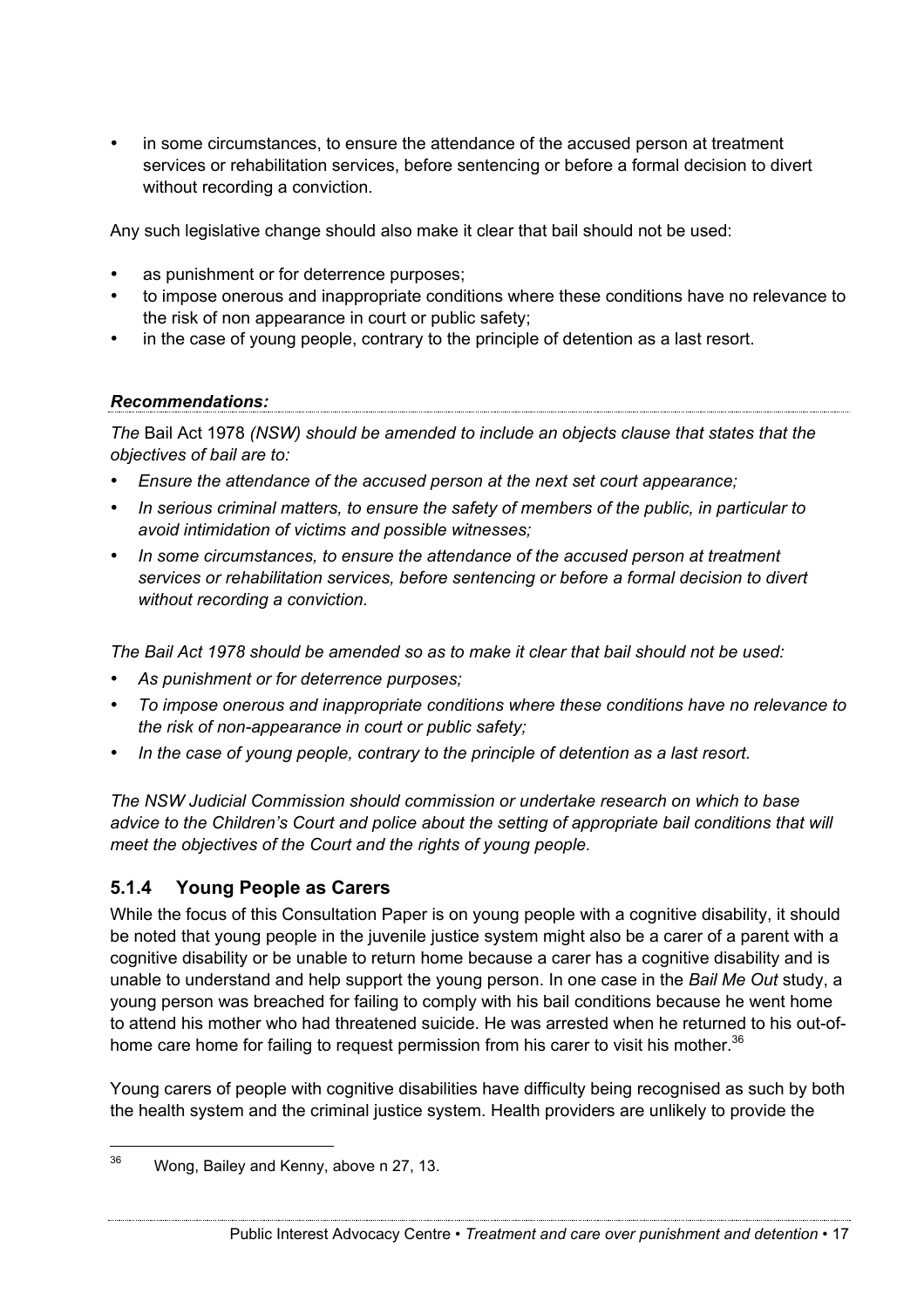information on discharge necessary for appropriate post discharge care, if the carer is under 18. Courts inevitably assume that a parent is the carer and the young person is the recipient of that care. If in fact these roles are reversed, but not recognised, resulting bail conditions, conditions of bonds in criminal matters and orders discharging a person into another's care, are not only doomed to fail, but also may lead to both lack of further necessary treatment and further criminal activity.

Further study is clearly required as to how many young people in NSW are partially or wholly caring for a parent, sibling or other relative who has a physical and/ or a cognitive disability. If, as anecdotal evidence suggests, this research indicates that this phenomena is more widespread than currently recognised by government and non-government service providers, including the Courts and police, then changes in the law, policy and practice should follow.

## **5.2 Response to questions asked in the Consultation Paper about bail**

#### **Question 11.1**

**(2) How can the number of young people with cognitive and mental health impairments held on remand be reduced, while also satisfying other considerations, such as:**

- **(a) ensuring that the young person appears in court;**
- **(b) ensuring community safety;**
- **(c) the welfare of the young person;**
- **(d) and the welfare of any victims?**

PIAC submits that, because of the adverse effects on young people set out above, there are far too many young people in NSW being held in custody on remand.

For the general population of young people in the juvenile justice system, the number of young people who fail to appear in court is small – less than three percent failed to appear and had arrest warrants issued. The majority of those who appeared for their court date were not held in custody  $(87\%)$ .  $37$ 

The Consultation Paper notes that between 2006-2009,190 young people were charged with failing to appear.<sup>38</sup> PIAC suggests more work is needed to be undertaken in order to provide the courts and the NSW Judicial Commission with evidence-based practice guidelines to determine which young people are more likely to fail to appear, whether cognitive disability is a risk factor and how the young person can have their needs met in order to meet their bail date and not reoffend.

PIAC agrees that bail determinations should take into account protection of the public, in particular risks to victims and potential witnesses or the possibility of further violent crimes being committed on bail. However, most young people commit offences that are minor and do not attract a custodial sentence and as the Consultation Paper notes, only 2.5 percent of young

#### 18 • Public Interest Advocacy Centre • *Treatment and care over punishment and detention*

 <sup>37</sup> Australian Bureau of Statistics, *Criminal Courts*, NSW Children's Criminal Courts Statistics, July 2006 to June 2007.

<sup>&</sup>lt;sup>38</sup> NSW Law Reform Commission, above n 1, 46.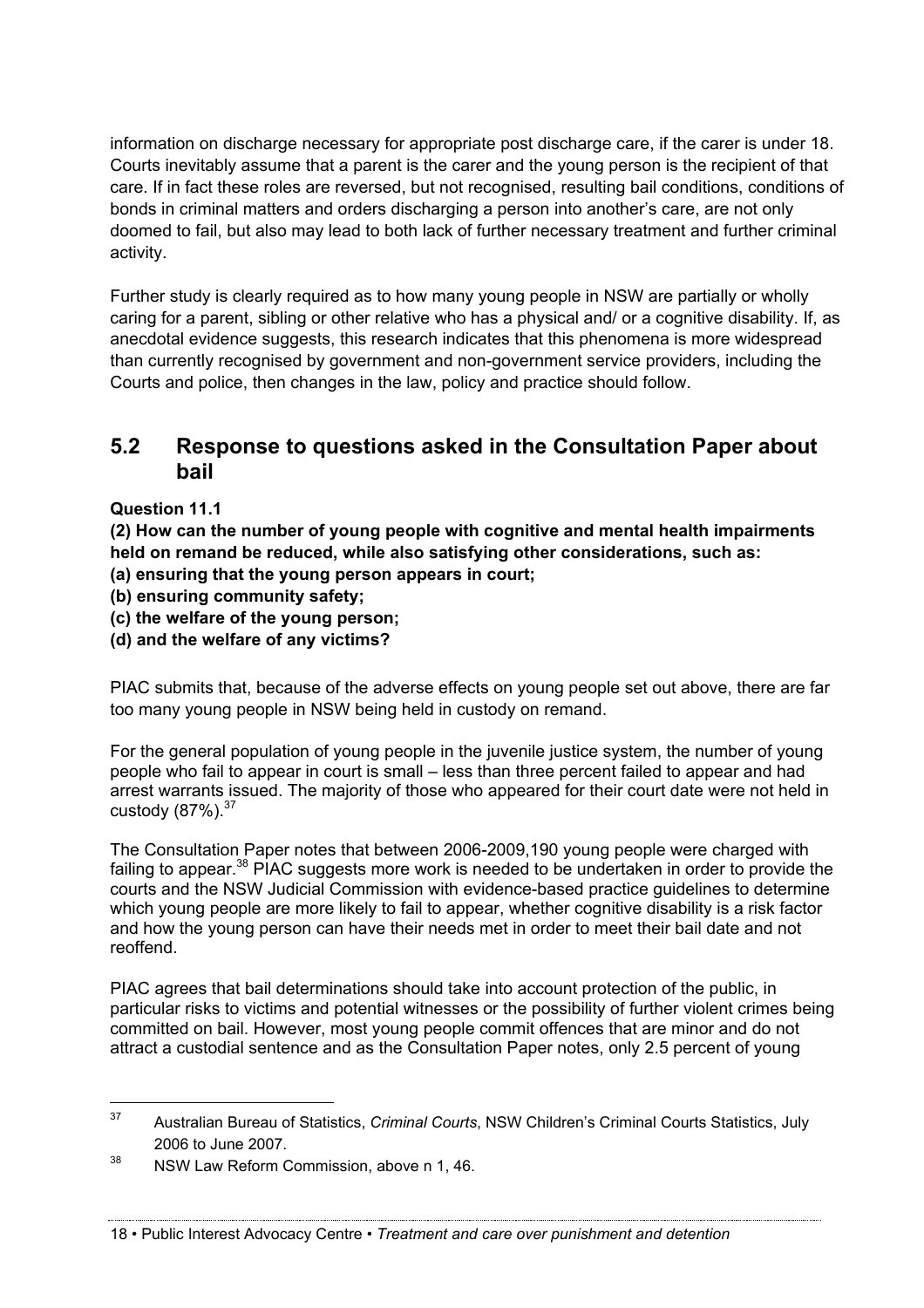people are in custody for more than six months.<sup>39</sup> This suggests that most bail refusals are not based on public safety and protection criteria.

The Consultation Paper also notes the Government's refusal to amend s 22A of the *Bail Act* was to protect victims from the stress of repeated bail hearings but this argument does not apply to young people, as 'very few victims will be aware of bail conditions made to the Children's Court<sup>', 40</sup> because the Children's Court is a closed court.

In October 2010, PIAC made a submission in response to the NSW Government's review of the *Bail Act 1978* (NSW).<sup>41</sup>

PIAC made ten recommendations in relation to bail reform in NSW. All are relevant to the question of bail and to any person with a cognitive disability and bail.

The ten recommendations are:

- A general inquiry into the *Bail Act 1978* (NSW), with clear terms of reference and an appropriate timeframe for public submissions and consultations, should be instituted by the NSW Government immediately.
- The proposed section 5 of the Bill<sup>42</sup> should be amended to state that the *Children (Criminal Proceedings) Act 1987* (NSW) takes precedence over the Act in the case of any inconsistency, and to also add section 6 of the *Children (Criminal Proceedings) Act 1987*  (NSW) to the Bill.
- Following the implementation of Current Review Recommendation 2, a suitable agency should work with the courts and the police to assess the effectiveness of the JusticeLink system.
- The inquiry as established in Recommendation 1 should include the development of a list of factors to be taken into account for each group mentioned in the proposed section 48(2) of the Bill.
- Two additional forms should be developed for use by young people: one that shows any altered bail conditions and the date of their alteration, and one that shows that all bail conditions have been dispensed with at the finalisation of the matter.
- The proposed section 94 should be amended to require police to issue a court attendance notice in relation to all young people suspected of committing a 'technical breach' of their bail conditions.
- Further research should be conducted into alternative accommodation options for those who cannot meet the 'reside as directed' criterion of their bail conditions, including bail hostels or residential bail support programs.
- The proposed section 41(4) of the Bill should be amended to require additional notice to be given to the court every 48 hours in the case of people under the age of 18, until the

 $\frac{39}{40}$  Ibid 22.

 $^{40}$  Ibid.

 $\frac{41}{42}$  Brown, above n 13.

<sup>42</sup> NSW Government Public Consultation Draft *Bail Bill 2010 <*http://www.legislation.nsw.gov.au/exposure/archive/b2008-092-d14.pdf> at 9 March 2011.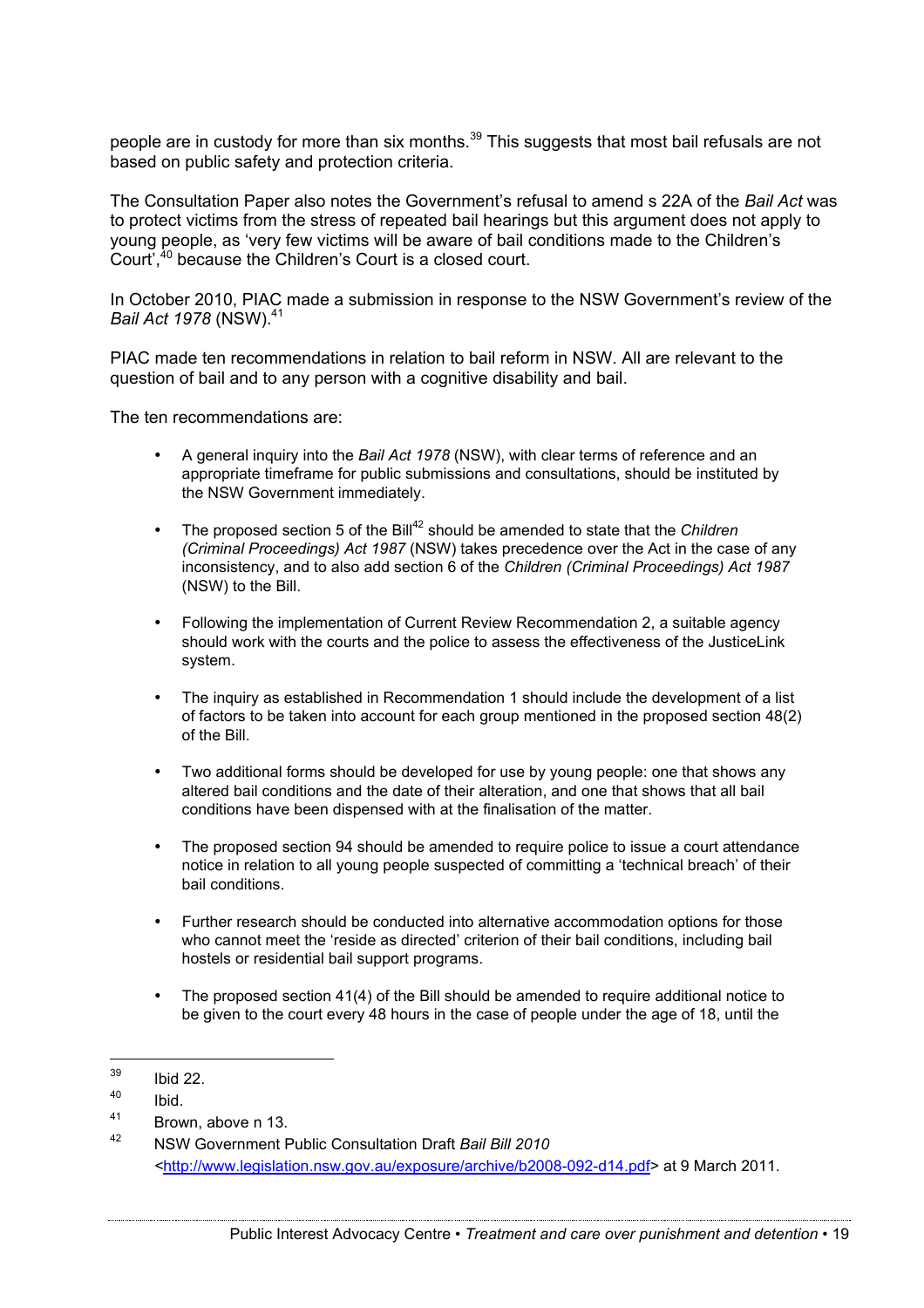issue of being on remand due to an inability to meet a 'reside as directed' condition is resolved.

- An Indigenous Bail Working Group should be established in consultation with communities and stakeholders, to propose changes to the Act that will assist Indigenous people with their interactions with the criminal justice system.
- The proposed section 36 of the Bill should be amended to either exempt young people appearing in the Children's Court entirely, or to allow the Children's Court greater discretion in relation to bail applications at first instance as well as any additional applications.
- The proposed section 60 should require a reason to be given and recorded for each condition imposed upon a young person, directly referable to the Objects of the Act.

PIAC submits that, if the ten recommendations were implemented, then there would be a significant reduction in the numbers of young people, particularly those with a cognitive disability, held in custody on bail.

#### *Recommendation*

*The ten recommendations in PIAC's 2010 '*Updating Bail' *submission should be adopted to reform NSW bail law.*

#### **Question 11.1**

#### **(3) What interventions are required at the stage that bail determinations are made that could help reduce re-offending by a young person with cognitive and mental health impairments?**

**What relationship, if any, should this have to diversionary mechanisms?**

PIAC submits that there should not be any impediments to young people participating in diversionary programs before and after sentencing (or the Court exercising a discretion under section 32 of *the Mental Health (Forensic Provisions) Act 1990* (NSW)(hereafter referred to as 's 32')

Provisions of the *Bail Act*, such as s 36A(6) and s 37(2A), have the intention of protecting young people with limited intellectual capacity from undertakings that they may not have the capacity to understand or carry out. However, if the outcome of applying these sections is that bail is not granted at all, and the young person is detained in a custodial setting, then the outcome will be worse for the young person, particularly if the young person has a mental illness or a cognitive impairment. PIAC believes the public interest of keeping a young person with a mental illness or cognitive impairment out of a custodial setting and in a therapeutic environment outweighs the public interest in ensuring total understanding and comprehension of bail conditions, if these conditions are deemed as absolutely necessary for the granting of bail.

This is consistent with the principle that the best interest of the young person should be paramount in bail applications (and reflected in the *Bail Act*). It is also consistent with the principle of 'detention as a last resort' (see above).

International research indicates that programs at the point of bail are the 'optimal time for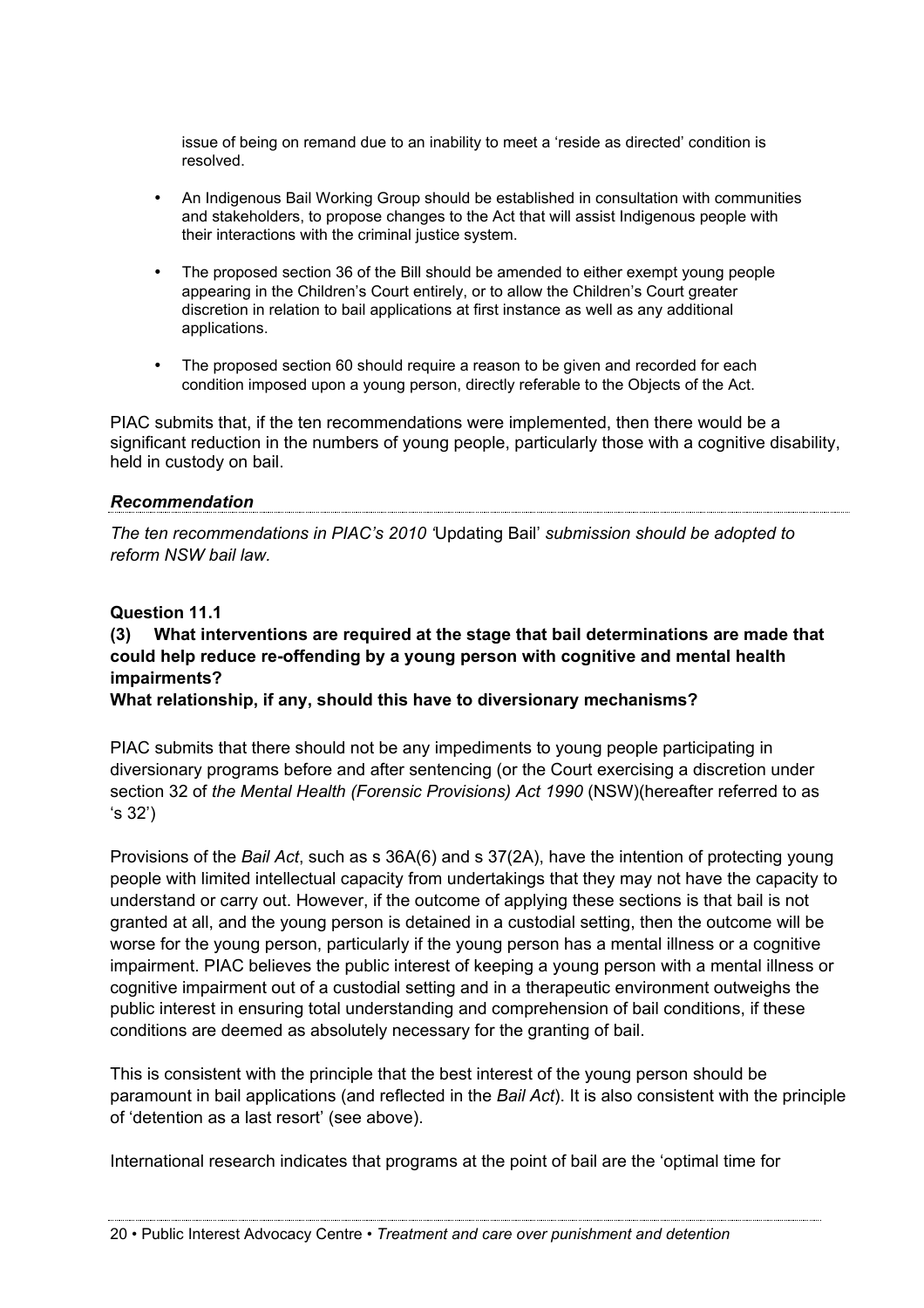effective intervention'. Programs that are coordinated, adaptable, developed at the initial bail assessment point and provided immediately are the most effective in meeting social and welfare needs of young people. This has a direct and long-term impact on whether a young person will continue to have contact with the justice system, as a juvenile and an adult. <sup>43</sup>

An inquiry in 2007 found that the risk of reoffending is high if the needs of young people are not met.<sup>44</sup> The report described an important role for NSW Police at the first contact with a young person and made several recommendations about improving police practices to identify needs, recording and monitoring their practices. The report also made recommendations for government to improve coordination of support services.

The support of young people, particularly those with cognitive disabilities, on bail with onerous or complex conditions, is essential to both the individual welfare of the young person in keeping them out of custody and to reduce future recidivism.

The above are the reasons why PIAC accepts that on some occasions it is appropriate to use bail for reasons other than to ensure Court attendance or to protect members of the public such as victims or witnesses. The use of 'Griffiths bonds', which are now have legislative basis in NSW, are an example of this use of bail.

In summary, the best way to ensure all of the outcomes set out in the question are achieved is to keep a young person out of custody and to ensure that the young person has appropriate treatment or rehabilitation. This can be achieved by using bail conditions to ensure the young person seeks that treatment or rehabilitation when appropriate, particularly if this is an alternative to a custodial remand.

The *Bail Act 1978* should be amended to prevent a young person from being held in custody on remand simply because a bail condition is not, or cannot be, imposed on the young person under ss 36A(6) and/or 37(2A).

## *Recommendation*

*The* Bail Act 1978 *should be amended to prevent a young person from being held in custody on remand simply because a bail condition is not, or cannot be, imposed on the young person under ss 36A(6) and/or 37(2A).* 

#### **Question 11.2**

**Should the** *Bail Act 1978 (NSW)* **incorporate criteria that apply specifically to young people with cognitive and mental health impairments? If so:**

- **(a) why is this change required; and**
- **(b) what specific provisions should be incorporated?**

#### **5.2.1 Proposed changes relevant to all people with cognitive disability**

As referred to above, the 2010 PIAC submission recommended that:

 <sup>43</sup> Gabrielle Denning-Cotter, *Bail support in Australia*, Indigenous Justice Clearinghouse (2008) Brief 2.

<sup>44</sup> NSW Auditor-General, Performance Audit, *Addressing the Needs of Young Offenders* (2007).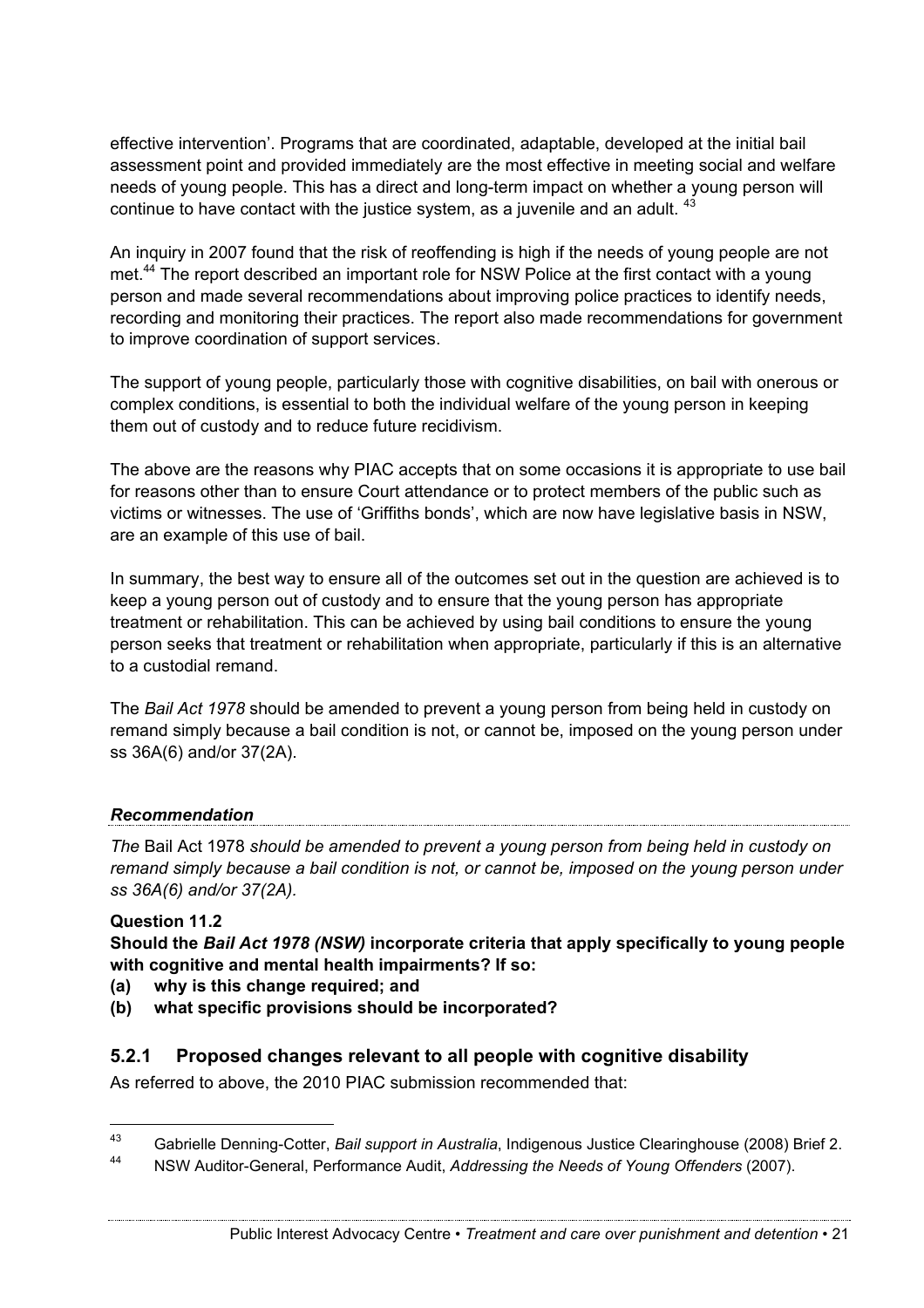PIAC submits that there should be a provision in the *Bail Act 1978* (NSW) that the person or court granting bail should take into account:

- The cognitive capacity of the person on bail conditions to understand those conditions and their cognitive capacity to remember and carry out conditions imposed on their bail.
- Other legal obligations that the person on bail might be required to carry out that might affect their capacity to comply with bail conditions.<sup>45</sup>

#### **5.2.2 Proposed changes to the Bail Act relevant to all young people**

The Noetic Report makes the following comments:

The *Bail Act* prevails over special children's criminal legislation where there is an inconsistency, which means that the *Bail Act* takes precedence over the *Children (Criminal Proceedings) Act 1987* (C (CP) A).

The principles for dealing with young people outlined in the C (CP) A do not apply to the determination of bail. It also means that changes to the *Bail Act*, whether intended for adults or children, will have an impact on children and young people without considering their specific needs. This is different to Victoria, where the *Children, Youth and Families Act 2005*, prevails over the *Bail Act.*

There is a strong case to be made that changes made to the *Bail Act* have had unintended consequences on children and young people. This case is laid out in the *Bail Act* section of the report. It is the opinion of the Review that these unintended consequences on children and young people can best be overcome by having the C (CP) A take precedence over the *Bail Act*. This will ensure that the specific principles for dealing with children and young people are considered for the determination of bail.<sup>46</sup>

The Report makes the recommendation:

Amend the *Children (Criminal Proceedings) Act 1987* (Section 50) and *Bail Act 1978* (Section 5) to reverse the precedence so that children specific legislation applies to all aspects of bail proceedings.<sup>47</sup>

PIAC strongly supports this recommendation.

#### *Recommendation*

*The* Bail Act 1978 *should be amended to state that the* Children (Criminal Proceedings) Act 1987 *(NSW) takes precedence over the Act in the case of any inconsistency, and to also include section 6 of the* Children (Criminal Proceedings) Act 1987 *(NSW).*

#### **5.2.3 Bail forms and Court Attendance Notices**

Bail forms and court attendance notices should be redrafted by the appropriate agencies to make them clearer and more accessible, as these forms have traditionally been confusing and inaccessible for many people, particularly young people and disadvantaged groups.

<sup>&</sup>lt;sup>45</sup> Dodd, Banks and Hourigan Ruse, above n 2, 39.<br><sup>46</sup> Nestis Solutions Phul td obous n 4, 50.

Noetic Solutions Pty Ltd above n 4, 50.

<sup>47</sup> Ibid Recommendation 6, 50.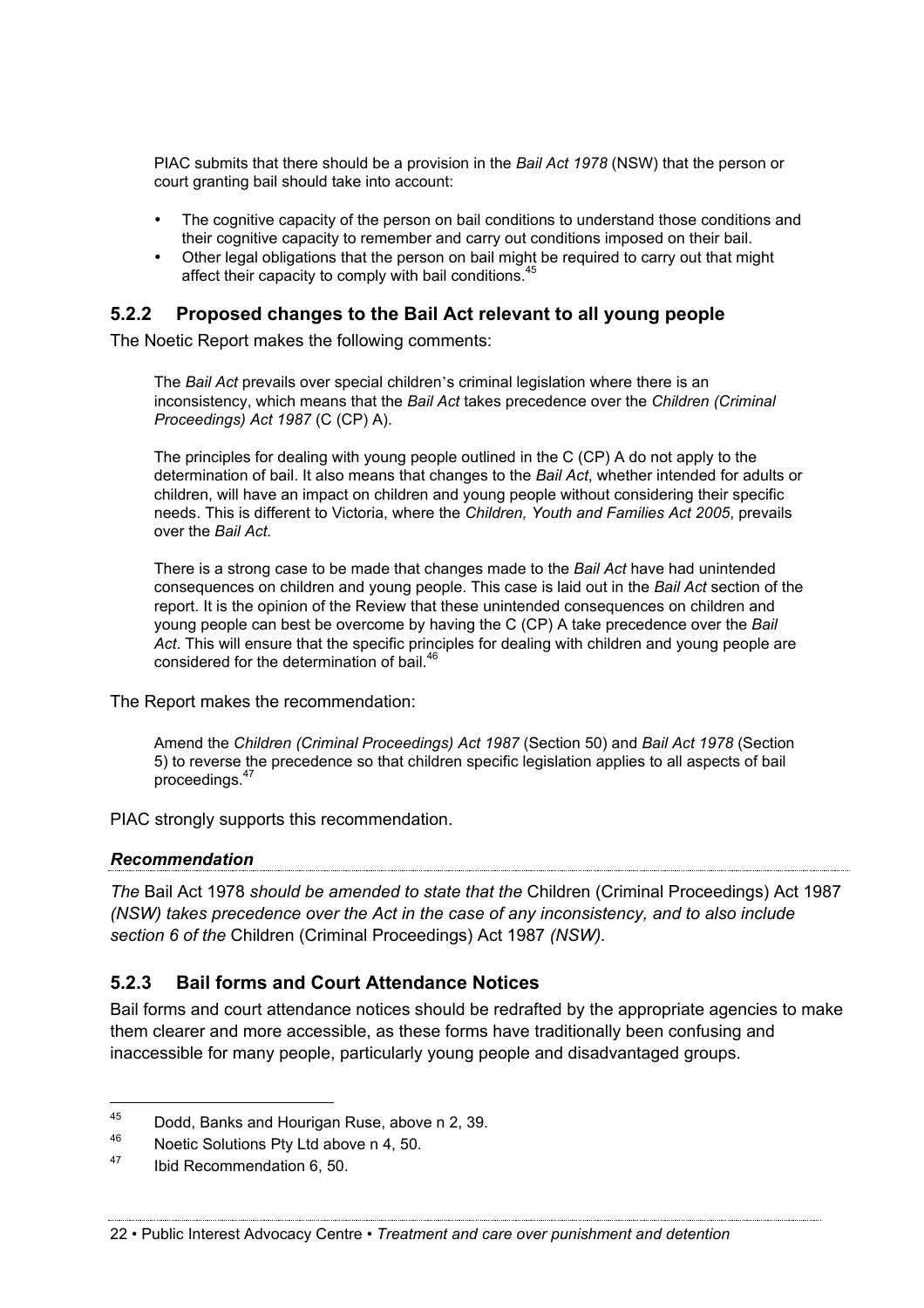A copy of the bail notice should be provided at each proceeding by court staff. In addition, two additional forms should be developed (and clearly marked to be easily identifiable) to assist young people in their interactions with police:

- (a) a form that shows any bail conditions that have been altered and the date of their alteration, and
- (b) a form that shows that all bail conditions have been dispensed with at the finalisation of a matter.

If police find their records are inconsistent with a young person's record, police should have the responsibility for checking the information prior to arrest for breach of bail.

Through its work in CIDnAP, PIAC is aware that the data on police computer systems in relation to bail status are inconsistent with the data on court systems. As a result, young people are frequently arrested for breaching bail conditions that are no longer current, based on the reliance by police on information on their computer system, which is often out of date. PIAC received advice from the NSW Attorney General that this situation was corrected in February 2011, however, PIAC continues, to this day, to receive cases of young people arrested based on incorrect information.

In PIAC's experience, many police officers will not accept information from a young person or the young person's family members, which challenges the arrest on the basis that the police system is incorrect. As a result, PIAC is aware anecdotally that many criminal lawyers will often advise their juvenile clients to carry their bail undertaking forms with them at all times, so that if the police ever challenge them about the status of their bail conditions, they can produce documentation from the court which shows the current conditions.

The over-policing of breaches of bail has contributed to the situation in NSW in which the number of children on remand for breach of bail has dramatically increased, and this stems in part from the historical policies of the NSW Government in relation to reducing crime. The *NSW State Plan* (the State Plan), released in 2006, aimed to reduce re-offending by 10 per cent by 2016 through 'proactive policing of compliance with bail conditions' and 'extended community monitoring of those at high risk of re-offending, through more random home visits and electronic monitoring'.<sup>48</sup> The State Plan does not distinguish between adult and juvenile offenders or acknowledge the need for a different approach to be used to reduce juvenile offending.

Recent studies have shown that up to 71 per cent of the juveniles on remand are detained for breaching their bail conditions, for reasons such as not complying with their curfew, not residing in the place directed, not being in the company of the directed parent or guardian, or being in the company of someone listed on a non-association order.<sup>49</sup> These breaches are often relatively minor, such as being 10 minutes late for curfew, or being with a different family member rather

<sup>&</sup>lt;sup>48</sup> NSW Government, *NSW State Plan* (2006) [30] <http://more.nsw.gov.au/StatePlan2006%20> at 25 October 2010.

<sup>49</sup> S Vignaendra and J Fitzgerald, *Reoffending among young people cautioned by police or who participated in a youth justice conference* (2006), 3.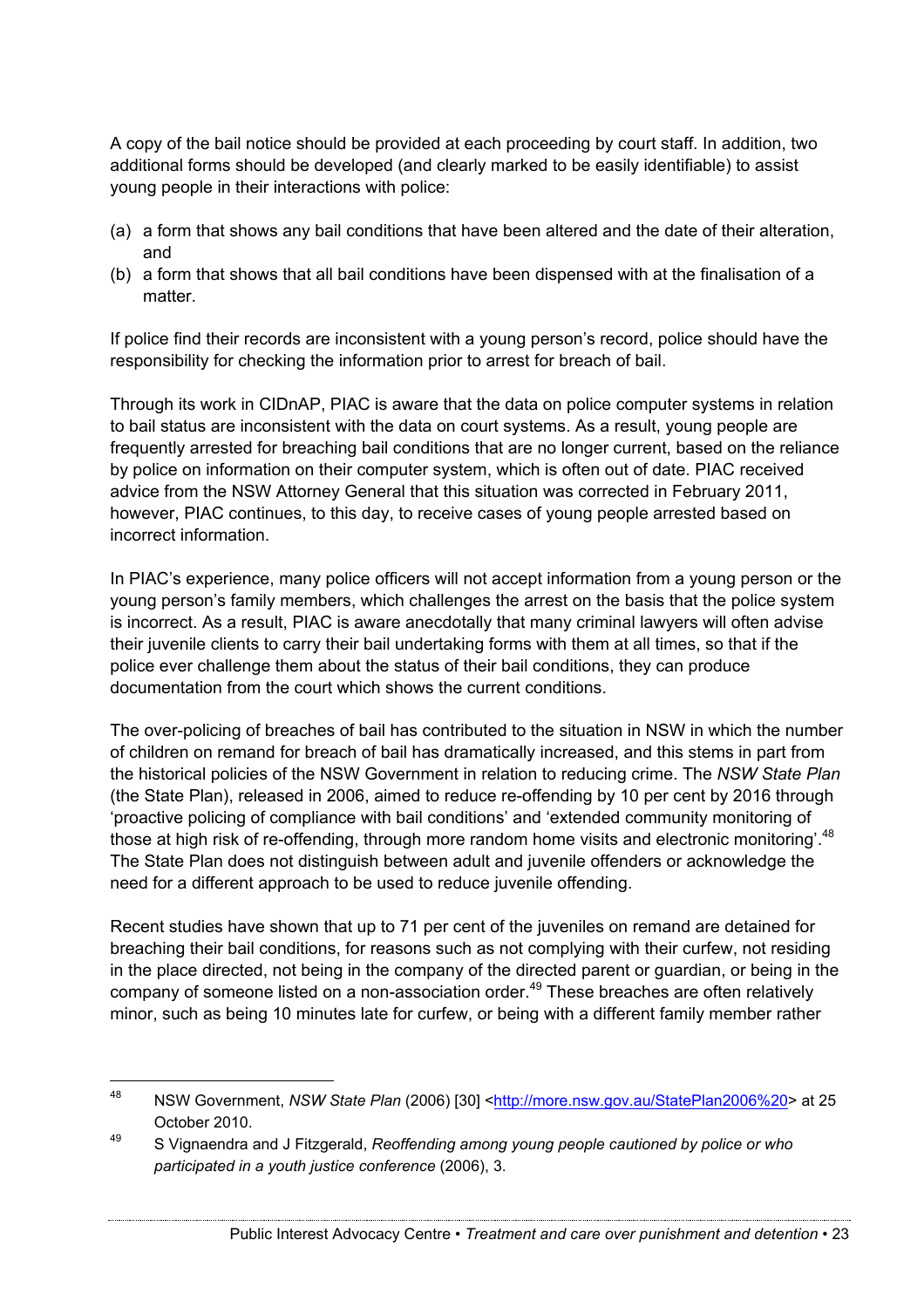than the parent specified on the bail condition, which can be described as 'technical breaches'.<sup>50</sup> this term describing circumstances in which a young person is arrested for a breach of a bail condition which in itself is not a new offence, and does not harm the young person, another person or the community.

There is rarely a custodial or other penalty imposed for such 'technical breaches' once the matter comes before the court, and often juveniles are again granted bail on the same or similar conditions. Therefore in NSW, a situation has arisen in which children are arrested and often kept overnight on remand for breach of a bail condition, in circumstances where they would not receive a custodial sentence for the substantive offence for which they have been bailed or for the technical breach of bail, as 'about 84 per cent of young people remanded to custody do not go onto received a custodial order after sentencing.'<sup>51</sup>

The case of Jenny,<sup>52</sup> a young Indigenous girl who was arrested for breaching a bail condition that no longer existed, provides an example of this serious problem from PIAC's own experience in representing young people as part of CIDnAP. Jenny had been on bail on conditions that included being with her mother at all times. Jenny was then sentenced to a youth justice conference that finalised her matter and removed all bail conditions. Approximately two weeks later, Jenny was in the city with her friends in the afternoon, and was arrested by police for not being with her mother. She informed them that her bail conditions were no longer in force, but the police officers did not believe her as their computer said that her conditions still applied. Her mother rang the police station; offering to fax over the order that showed that the bail conditions were no longer applicable, but was told that if she had been wrongly arrested it was the court's fault for not updating the system. Her mother tried calling the juvenile detention centre where Jenny had been taken, and was told that she would have to wait until morning to sort it out. When the young girl appeared before the magistrate early the next morning, after spending the night in a juvenile detention centre, the prosecutor told the magistrate that the computer system had not been updated, and that the girl was not subject to any bail conditions. She was therefore released without further penalty.

In this case, if Jenny had been able to show the police a form from the court that clearly showed that her bail conditions had been dispensed with weeks earlier, this could have avoided an unnecessary night in custody. PIAC submits that the court forms may assist young people in assuring police that they are not breaching any bail conditions when such disputes arise, and could therefore reduce the number of young people unnecessarily kept in custody for breaches of bail conditions.

The NSW Police officers have discretion as to how to deal with a situation where they have a reasonable suspicion of a breach of bail conditions. Police also must exercise their discretion whether to grant bail under the *Bail Act* after any arrest, including after arrest for breach of bail. The NSW Police Commissioner should ensure that NSW police officers carefully exercise their discretion to arrest young people for breach of bail conditions and then subsequently refuse

 $50$  Wong, Bailey and Kenny, above n 27, 16-17. PIAC uses this term and its definition in this submission.

<sup>&</sup>lt;sup>51</sup> The Hon James Wood AO QC, above n 23, 559.

 $52$  Names have been changed to protect the privacy of the individuals involved.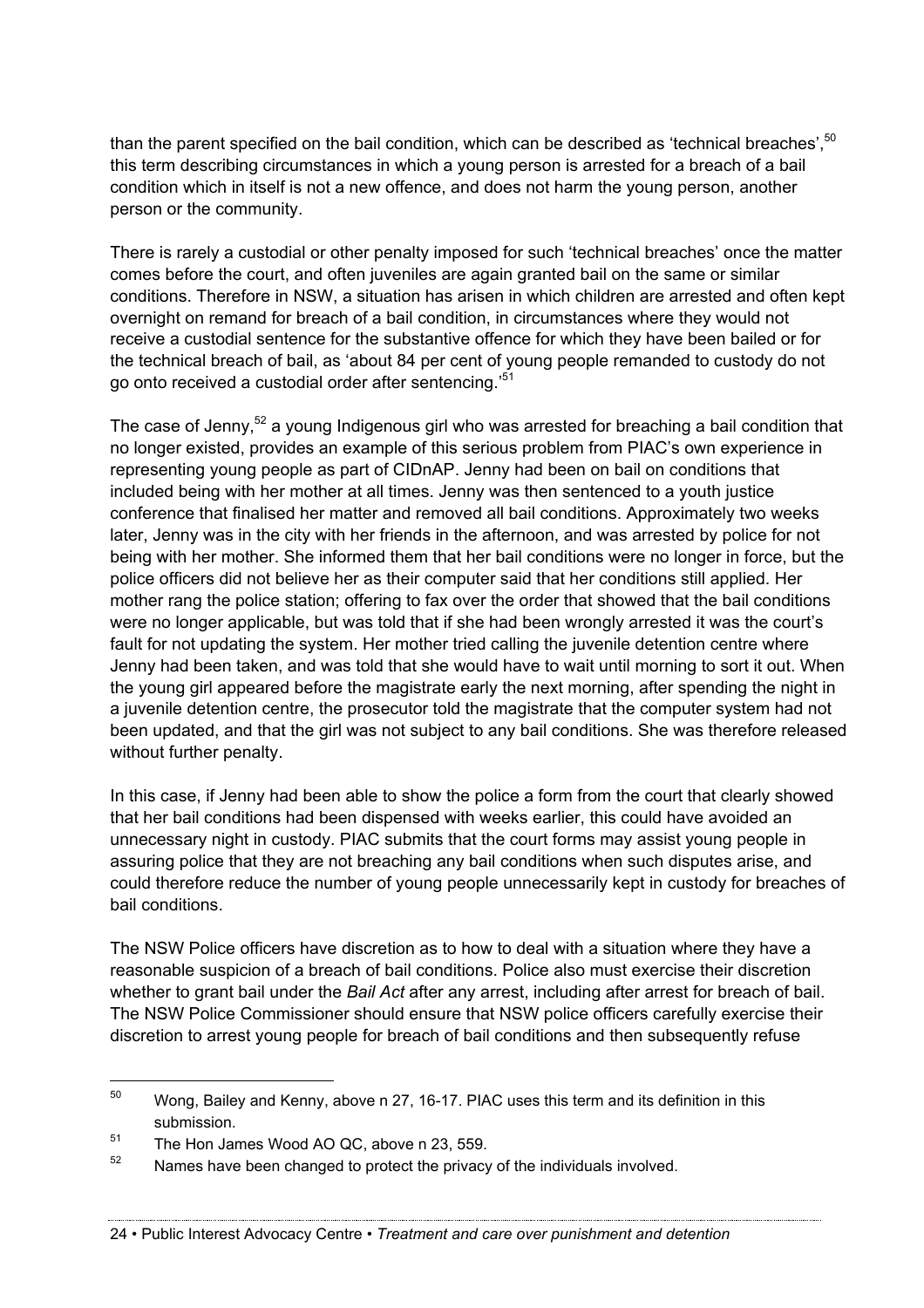police bail. If young people are arrested in these circumstances, bail should be continued, unless there is evidence that suggests more than a suspicion that there has been a serious breach of bail conditions. Minor or technical breaches of bail conditions and/or breaches of bail conditions, where if convicted, the young person would not expect to be given a custodial sentence, should be dealt with by court attendance notice.

Section 22A of the *Bail Act* provides that anyone applying for bail (including children and young people) can apply only once for bail, unless special circumstances exist, such as the lack of legal representation during the first bail application, or unless the court is satisfied that new facts or circumstances have arisen since the first application. Since its introduction in 2007, this section has led to a direct increase in the number of children remanded in custody until their charges are finalised, when previously they might have only been in custody for a few days until they had mounted a successful bail application.<sup>53</sup> Although initially aimed at adult repeat offenders, this section has had a far more significant impact (albeit unintended) on young people than on adult offenders, as young people are often unfamiliar with the legal system and unable to adequately instruct a legal representative in the time required to make a successful bail application.<sup>54</sup> As a result of the high volume of cases that duty solicitors handle on a daily basis, these solicitors sometimes do not have the time or resources to adequately address all the circumstances of the young offender that will impact on their ability to comply with bail conditions.<sup>55</sup>

PIAC notes that s 22A was amended in 2009 to include s 22A(1A)(b), which allows a further application for bail if information relevant to the grant of bail is to be presented in the application that was not presented to the court in the previous application. However, PIAC submits that while this may soften some of the effect of s 22A, it does not go far enough to reduce the numbers of young people held on remand. PIAC recommends that the *Bail Act* should be amended to exempt persons under 18 years of age from the provisions of s 22A of that Act.

# *Recommendations*

*Forms should be developed for use by young people: one that shows any altered bail conditions and the date of their alteration, and one that shows that all bail conditions have been dispensed with at the finalisation of the matter.*

*The NSW Police Commissioner should ensure that NSW police officers carefully exercise their discretion to arrest young people for breach of bail conditions and then subsequently refuse police bail. If young people are arrested in these circumstances, bail should be continued, unless there is evidence that suggests more than a suspicion that there has been a serious breach of bail conditions. Minor or technical breaches of bail conditions and/or breaches of bail conditions where, if convicted, the young person would not expect to be given a custodial sentence, should be dealt with by a court attendance notice.*

*The* Bail Act 1978 *should be amended to exempt persons less than 18 years of age from the provisions of s22A of that Act.*

 <sup>53</sup> S Vignaendra *et al*, 'Recent trends in legal proceedings for breach of bail, juvenile remand and crime' (2009) 128 *Crime and Justice Bulletin* 3.

<sup>54</sup> Wong, Bailey and Kenny, above n 27, 4.

<sup>55</sup> UnitingCare Burnside, *Releasing the pressure on remand: Bail support solutions for children and young people in New South Wales* (2009) 4.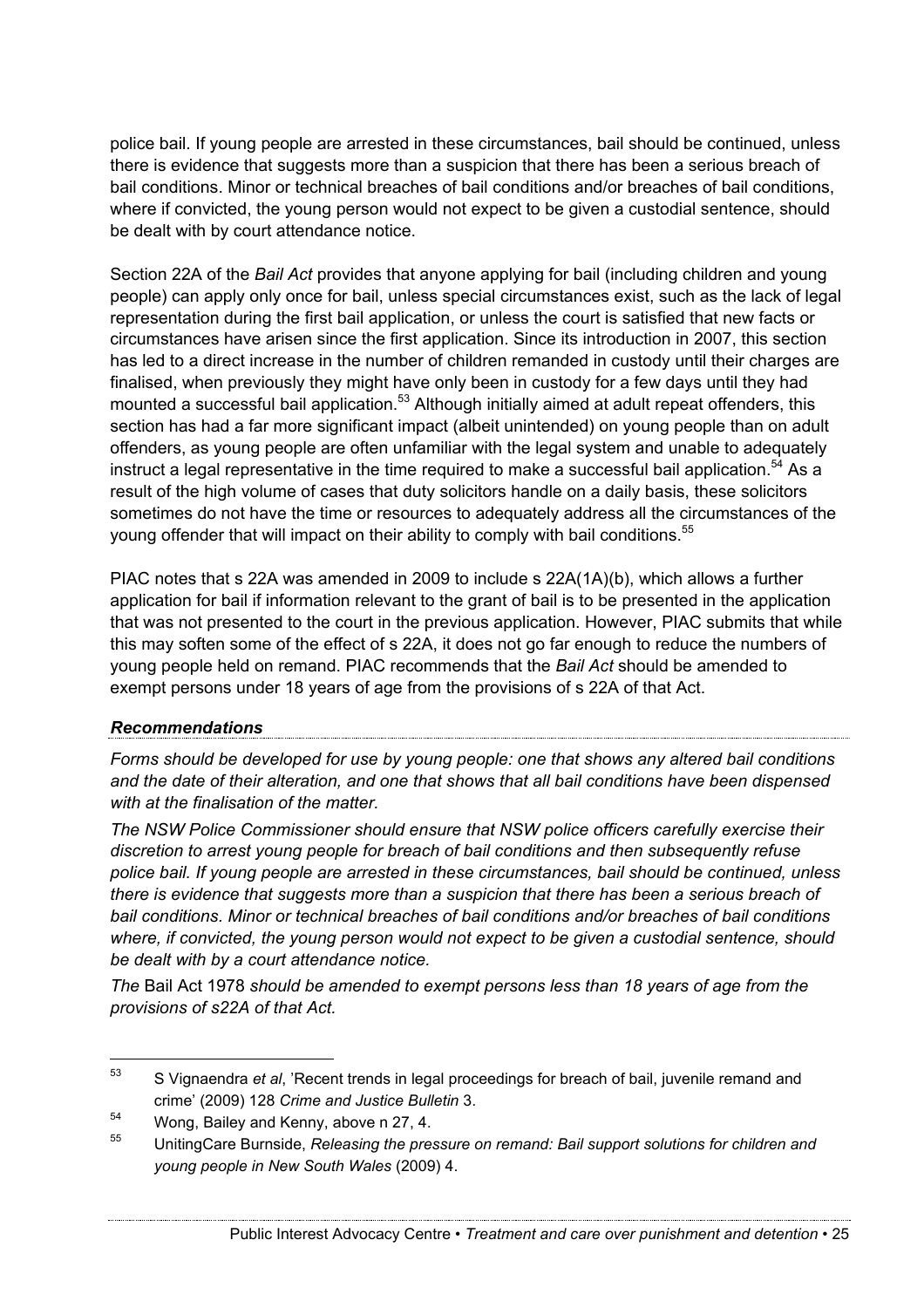**Question 11.3 What other changes to law could be introduced to ensure that young people with cognitive and mental health impairments are dealt with under bail legislation in ways that appropriately take into account their age and impairment?**

#### **Question 11.4 Does the meaning of "special needs" in s 32 of the** *Bail Act 1978* **(NSW) need to be clarified? If so, how should it be defined?**

PIAC recommends redrafting s 32 of the *Bail Act 1978*, grouping offences into four clearly defined levels of seriousness, and regulating the presumptions in favour of or against bail based on these levels.

The Bail Act should also ensure:

a bail authority must have regard to any special needs arising from the fact that the person to whom the bail decision relates:

- (a) is under the age of 18 years, or
- (b) is an Aboriginal person or Torres Strait Islander, or
- (c) is of a non-English speaking background, or
- (d) has a mental illness or any other disability (whether physical, intellectual or otherwise).

This highlights the importance of considering the specific needs of these particular groups by making it a separate section of the Act. However, particularly in the case of young people, PIAC suggests that outlining some of the special needs which may arise in relation to these groups (without aiming to provide an exhaustive list) would aid decision makers to impose more appropriate bail conditions.

#### *Recommendation*

*The* Bail Act 1978 *should include the development of a list of factors to be taken into account for (a) persons under the age of 18 years, or*

*(b) Aboriginal person or Torres Strait Islander people, or*

*(c) persons of a non-English speaking background, or* 

*(d) people with a mental illness or any other disability (whether physical, intellectual or otherwise).*

#### **Question 11.5**

**(1) Should the** *Bail Act 1978* **(NSW) be amended to require police officers and courts to be satisfied that bail conditions are appropriate, having regard to the capacity of the accused person to understand or comply with the bail conditions, where the accused is a young person and/or has mental health impairment?**

**(2) Should the** *Bail Act 1978* **(NSW) contain guidance about the conditions that can be attached where a young person with a cognitive or mental health impairment is granted conditional bail? If so, what should this guidance include?**

See text and recommendations above.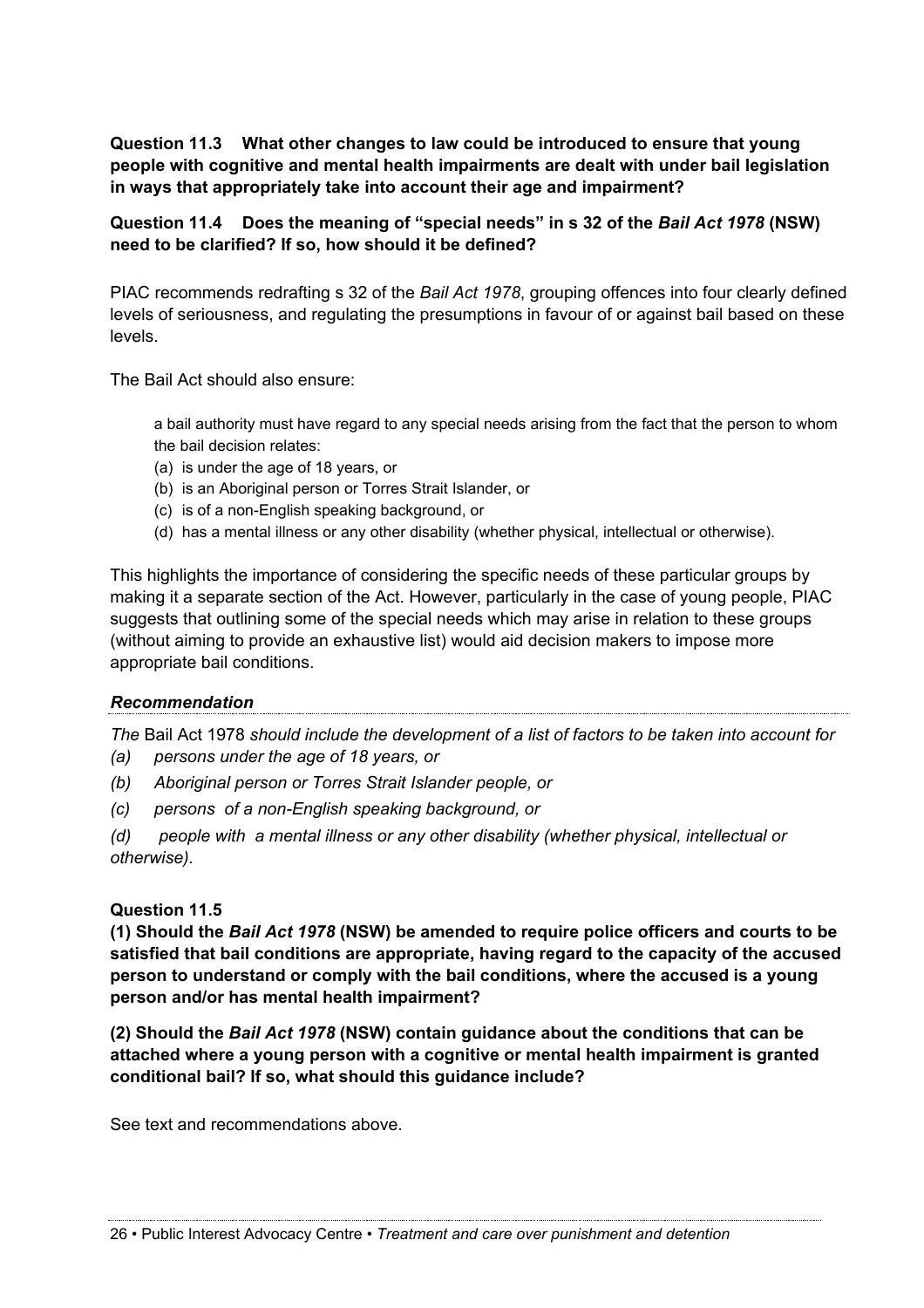#### **Question 11.6**

#### **Should s 50 of the** *Bail Act 1978* **(NSW) require the police to take into account: (a) age;**

**(b) cognitive and mental impairments; and/or** 

#### **(c) the nature of the breach before requiring a person to appear before a court for breach of bail conditions?**

As suggested above, the *Bail Act* should state in an object clause that, in determining bail for persons less than 18 years of age, both the courts and police should comply with the principle of detention as the last resort. If this principle is given legislative force, read together with other sections of the Bail Act, those determining bail would have to take into account these factors in deciding whether to grant bail and what, if any, bail conditions were appropriate.

#### **Question 11.8**

#### **Does s 51 of the** *Bail Act 1978* **(NSW), dealing with failure to appear before a court in accordance with a bail undertaking, operate appropriately where a young person has a cognitive or mental health impairment? If not, what modifications are required to improve the operation of this provision?**

The issue of failing to appear in court is discussed above. Broadly speaking, the problem could be ameliorated by more appropriate use of police discretion, in accordance with the general principles referred to in this submission, rather than one that requires a legislative change.

#### **Question 11.9**

#### **What other approaches might be adopted to avoid remand in custody in appropriate cases where a young person with cognitive or mental health impairment breaches a bail condition as a result of their impairment?**

The *Bail Me Out* study makes recommendations for each government agency that has responsibilities for young people that would assist the police and courts to provide alternatives to custody.<sup>56</sup> PIAC refers the Commission to this report for recommendations including: better coordination of services, information sharing between services, policing practices and culturally appropriate support services.

The recommendations of the Youth Justice Coalition in the *Bail Me Out* study are:

- 1. The Youth Justice Coalition recommends that the NSW government:
- 1.1 Commit to reducing the numbers of young people remanded in custody and adhere to the principles of detention as a last resort.
- 1.2 Exempt young people from the operation of s 22A of the *Bail Act 1978* (NSW).
- 1.3 Amend ss 50 and 51 of the *Bail Act 1978* (NSW) to ensure that police first consider alternatives to arrest in relation to failures to comply with bail, or failures to appear before the Court whilst on bail.
- 1.4 Fund a residential bail support program to assist young people in meeting their bail conditions, particularly 'reside as directed' conditions and placement conditions.
- 1.5 Fund the youth services sector with expertise in out-of-home care services to establish a residential service for young people granted bail with 'reside as directed' conditions.
- 1.6 Increase resources for Legal Aid NSW and the Aboriginal Legal Service (NSW/ACT) to support young people at bail hearings.

<sup>&</sup>lt;sup>56</sup> Wong, Bailey and Kenny, above n 27.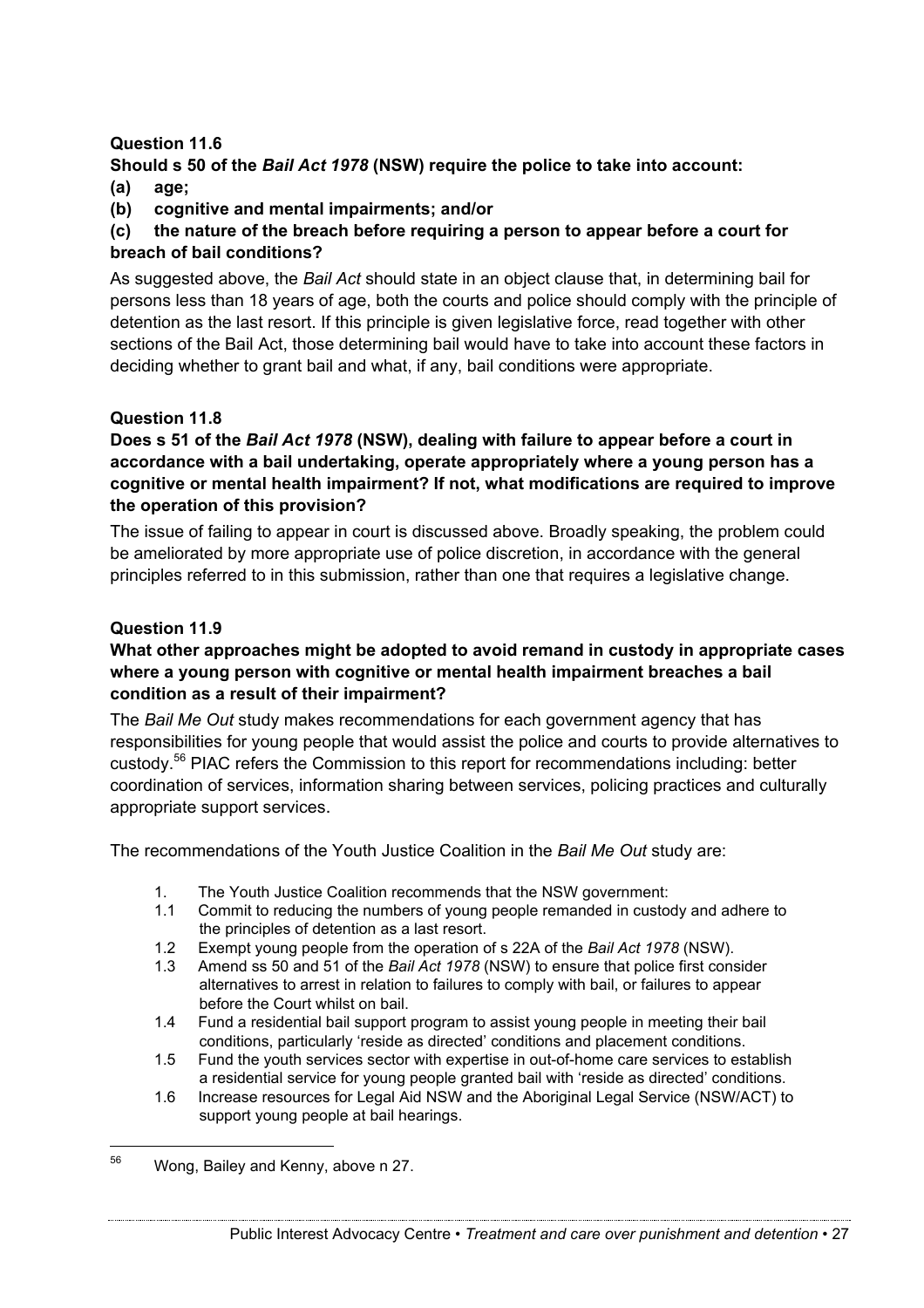- 1.7 Designate the Young Offenders Advisory Committee to review and monitor referral rates to diversionary options, particularly those set out in the *Young Offenders Act 1997* (NSW).
- 2. The Youth Justice Coalition recommends that the NSW Police Force in each local area command:
- 2.1 Commit to better compliance with the *Young Offenders Act 1997* (NSW) and to monitoring such compliance. These measures should be incorporated in the NSW State Plan.
- 2.2 Maintain a full time Youth Liaison Officer.
- 2.3 Ensure general duty police officers undertake specific training on how to engage and work with young people.
- 2.4 Undertake further training on police obligations with respect to arrest being used as a last resort as stated in the *Law Enforcement (Powers and Responsibilities) Act 2002* (NSW) and the *Children (Criminal Proceedings) Act 1987* (NSW).
- 2.5 Develop and implement a best practice model for engaging and working with young people, consistent with existing legislation and frameworks.
- 2.6 Update the Youth Policy Statement to ensure consistency with existing legislation and policies, particularly in relation to the exercise of discretionary powers and referrals to diversionary options.
- 3. The Youth Justice Coalition recommends that:
- 3.1 Services approved and funded by the Department of Community Services be permitted to provide accommodation services to young people released on bail without a referral from DoCS. Caps on the number of referrals agencies can accept from court without referral by DoCS should be removed.
- 3.2 The NSW government should increase resourcing of early intervention programs for young people at risk of entering the juvenile justice system. Organisations working with young Aboriginal people should be a target for these programs.
- 4. The Youth Justice Coalition recommends that DoCS and DJJ cooperate to meet the needs of young people by:
- 4.1 Sharing information (through data matching) to assist the court and to develop joint accommodation and intervention options.
- 4.2 Ensuring there are formal arrangements to secure consistent practices and service delivery from other portfolios, including the NSW Police Force, NSW Health, Departments of Education and Training, Corrective Services, Disability and Housing.
- 4.3 Funding a DoCS officer position at the Children's Court to assist young people with accommodation and welfare related issues.<sup>57</sup>

#### *Recommendation*

*The recommendations set out in the* 'Bail Me Out' *study should be adopted by the appropriate NSW departments or agencies.* 

#### **Question 11.10**

#### **(1) Are young people with cognitive and mental health impairments remanded or remaining in custody because of difficulty in accessing suitable accommodation or mental health or disability services?**

PIAC believes there is considerable evidence to suggest that this question should be answered in the affirmative.

57 Ibid.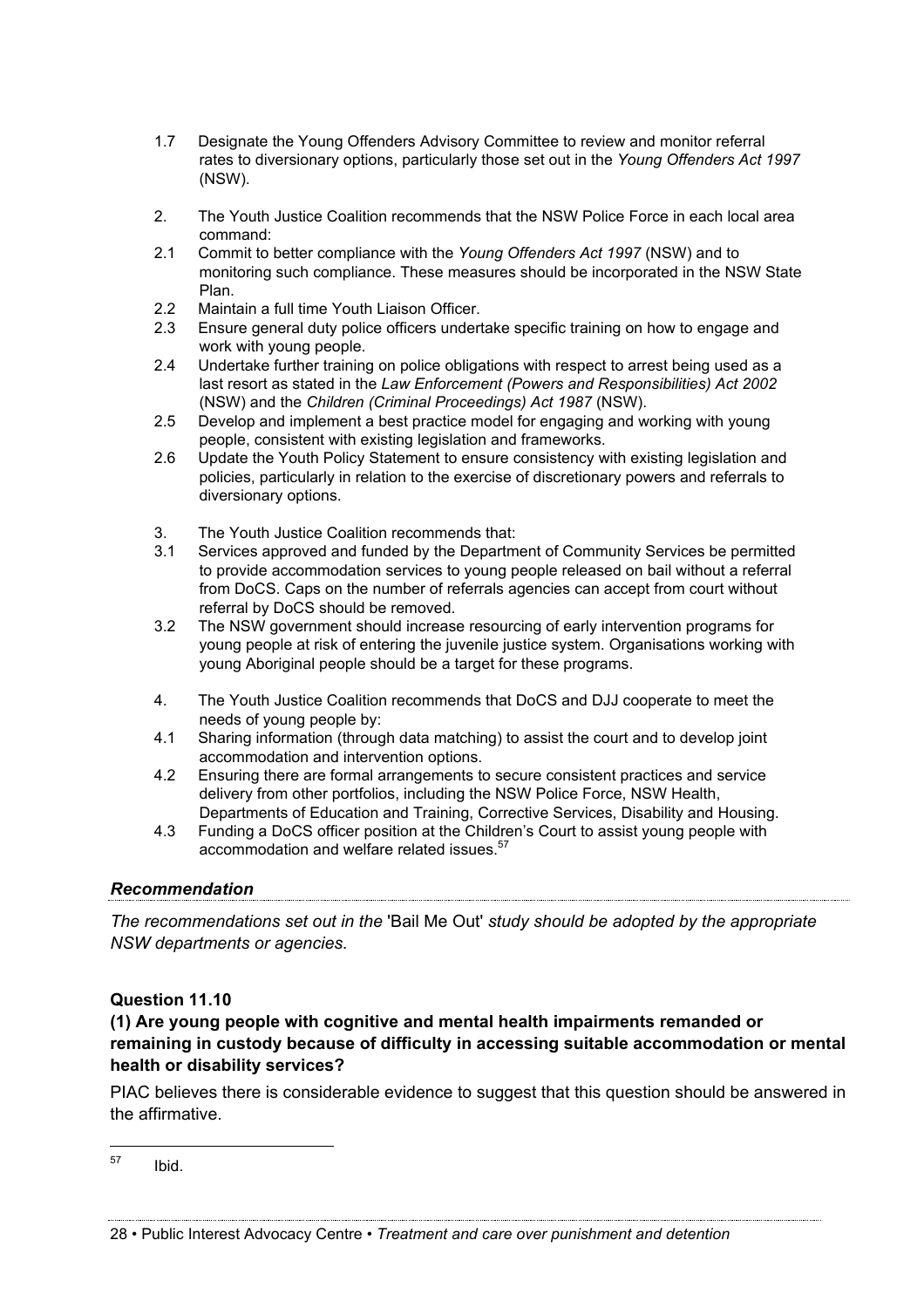Justice Wood included, in his report inquiring into Child Protection Services, a report from the Juvenile Justice NSW that in a survey over a three month period in 2006-2007 that between 50 and 75 percent of the detention centre population were on remand, 90 percent of this group were remanded because they could not meet bail conditions. The most common bail condition young people could not meet (95 percent of those not able to meet conditions) was a 'reside as directed' order – meaning suitable accommodation was not provided by Community Services NSW or Juvenile Justice.<sup>58</sup>

The *Bail Me Out* report found a statistically significant difference between the numbers of girls remaining in detention with reside as directed orders compared with boys. It is speculated that there is a higher proportion of girls remaining in detention because of care and protection  $is sues<sup>59</sup>$ 

NSW overhauled its child protection laws in 1987 to separate proceedings for children in need of care and protection from children in the criminal jurisdiction. At the time the new Act was introduced, the NSW Parliament made it clear that this was to prevent young homeless people from being refused bail due to welfare reasons, acknowledging that 'once children are incarcerated in a detention centre, the probability of them committing further offences is very high'.  $60$ 

Despite the aims of the *Children and Young Persons (Care and Protection) Act 1998* (NSW) to divert young homeless people into care and out of the criminal jurisdiction, young people continued to be detained because they were homeless. As a result, amendments were made via the *Bail Amendment (Repeat Offenders) Act 2002* (NSW), to give the Children's Court options to consider bail accommodation when granting bail. The Attorney General reported to Parliament at the time that diversion at the point of a bail hearing was very important,

particularly for vulnerable accused persons such as juveniles, intellectually or mentally disabled persons or persons of an Aboriginal or Torres Strait Islander background 61

The amendments allowed the Children's Court to impose a 'reside as directed' bail condition, but there is no legal requirement for Community Services NSW or Juvenile Justice NSW to find community based accommodation. The amendments draw attention one of the reasons why a young person is often remanded in custody – the need for accommodation – but do not mandate any agency to provide any such accommodation.

NSW Community Services has argued that if a young person cannot meet bail conditions, it is not a 'circumstance to which the Care Act applies' and there is no 'legally enforceable obligation upon the child welfare agency'.<sup>62</sup> NSW Community Services argues that this is in keeping with the principle that welfare matters should be kept separate from criminal proceedings. However, the strict application of this principle results in young people remaining in detention.

<sup>&</sup>lt;sup>58</sup> The Hon James Wood AO QC, above n 23, 558.<br> $\frac{59}{2}$  Weng, Bailey and Kenny, above n 27, 12

 $^{59}$  Wong, Bailey and Kenny, above n 27, 13.

Katherine Boyle, 'The More Things Change... Bail and the Incarceration of Homeless Young People' (2009) 21 (1) *Current Issues in Criminal Justice*.

<sup>61</sup> NSW Parliament *Parliamentary Debates* (Hansard) Legislative Assembly 20 March 2002: 819-820.

 $62$  Boyle, above n 60, 65.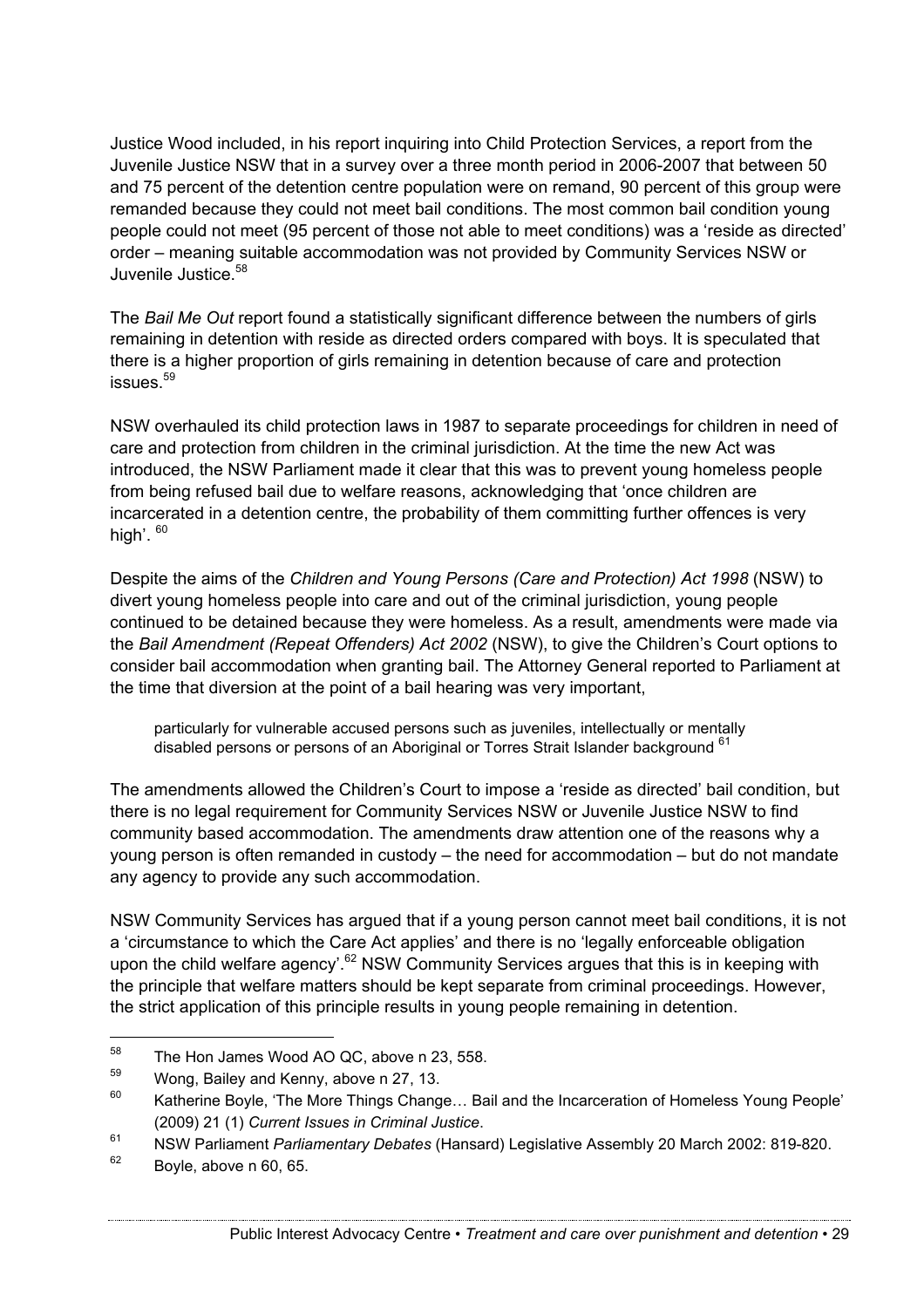Any definition of young people's welfare needs should include access to safe and culturally appropriate accommodation. Yet the outcome of NSW Community Services' policy is to deny young people access to accommodation in the community and to cause an otherwise unnecessary period in custody, which is potentially harmful to a person with cognitive disabilities.

Therefore, PIAC remains concerned that the lack of suitable accommodation options for young people frequently leads to situations in which children are left on remand because Community Services NSW and/or Juvenile Justice NSW cannot find them appropriate accommodation in the community.

While there are pilot programs in relation to bail placement currently operating in certain areas of NSW, these are not widespread and accessible to all young people. PIAC is concerned that alternatives such as residential bail support programs, such as that proposed by UnitingCare Burnside,<sup>63</sup> are not being seriously considered by the NSW Government as an alternative to what Justice Wood described as the 'warehousing' of juveniles on remand,  $64$  and that while projects such as the Bail Assistance Line are a positive step, other alternatives and accommodation options should continue to be considered.

#### *Recommendation:*

*The* Children and Young Persons (Care and Protection) Act *1998 should require NSW Community Services to provide accommodation in the community if a young person is granted bail with a 'reside as directed' condition, and this is the only condition preventing a young person from meeting their bail conditions.*

#### **Question 11.10**

#### **(2) Are additional legal and/or procedural measures required to avoid young people with cognitive and mental health impairments being held on remand because of problems accessing accommodation and/or services? If so, what measures should be implemented?**

The Wood Report, while stating that it was unacceptable for a young person to be held in detention because accommodation was unavailable did not go on to make recommendations that would either give the power to the courts to direct that assistance be provided or require government agencies to provide appropriate services.<sup>65</sup>

The inadequacy of accommodation options for young people in NSW has a long history of shortterm pilot projects funded by the Juvenile Justice NSW, restricted access to emergency accommodation through the Supported Accommodation Assistance Program (SAAP), under resourced out-of-home-care services and unhelpful eligibility requirements for public housing.<sup>66</sup>

The issue of accommodation was examined and recommendations made in the *Releasing the Pressure on Remand* position paper.<sup>67</sup> PIAC refers this report to this inquiry. The

 $^{63}$  UnitingCare Burnside, above n 55, 6.

 $^{64}$  The Hon James Wood AO QC, above n 9, 559.

 $^{65}$  Ibid 558.

<sup>66</sup> Ibid.

<sup>67</sup> UnitingCare Burnside, NCOSS and PIAC, *Releasing the pressure on remand* (2009).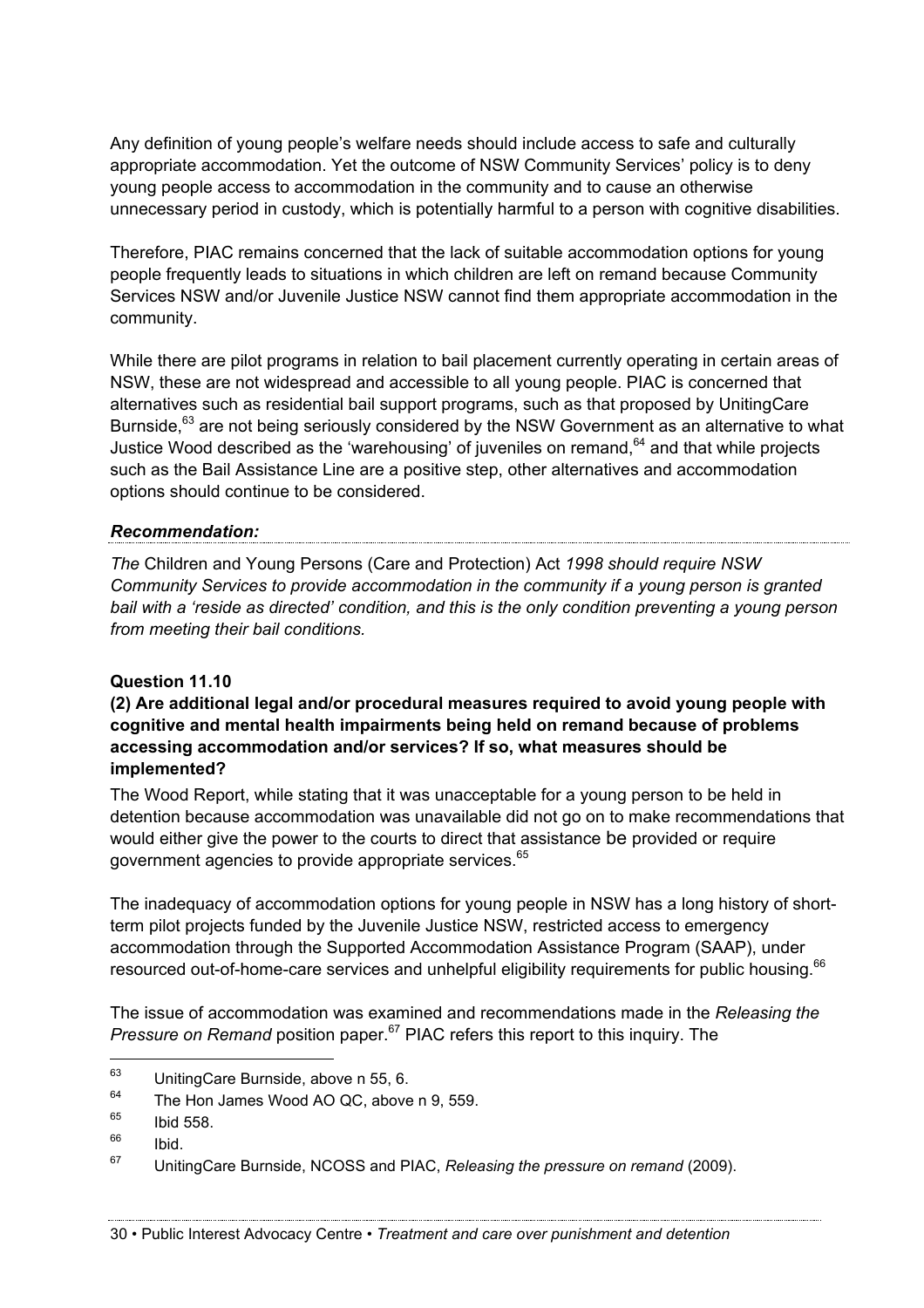recommendations include the need for a court support program at which the needs of the young person can be determined. The needs of young people with cognitive disabilities should be taken into account when determining accommodation needs as part of a mainstream service.

PIAC recommends that the *Bail Act* be amended to increase the notifications that must be given to a court if a person who has been granted bail but remains in custody due to a failure to meet a bail condition that imposes specific residential requirements. Currently, under section 54A, the notice must be given within eight days, and is only required to be given to the Court once.

Consistent with the recommendations of the Noetic Report, PIAC recommends that Juvenile Justice NSW review the situation of all young people remanded in custody because of a lack of suitable accommodation every 48 hours<sup>68</sup>. The *Bail Act 1978* should be amended to require notice to be given to the Children's Court every 48 hours, until the issue of a young person being on in custody on remand due to an inability to meet a 'reside as directed' condition, is resolved by the young person being released from custody. This would increase the pressure on Community Services NSW and Juvenile Justice NSW to find a place for these young people to reside, or apply to the court to alter the condition, thus reducing the length of time that young people are unnecessarily kept on remand.

#### *Recommendation*

*The* Bail Act 1978 *should be amended to require notice to be given to the Children's Court every 48 hours, until the issue of a young person being in custody on remand, due to an inability to meet a 'reside as directed' condition, is resolved by the young person being released from custody.*

# **6. Responses to other questions in the paper**

# **6.1 Apprehended Violence Orders**

**Question 11.11** 

**Is it common for young people with cognitive and mental health impairments to have AVOs taken out against them? If so:**

**(a) Who applies for the AVO and what is the relationship between the young person and the protected person?**

- **(b) What conditions are normally attached to these AVOs?**
- **(c) How often do breaches occur?**
- **(d) Is the behaviour that attracts the AVO or subsequent breach related to the young person's age and/or impairment?**
- **(e) How is a young offender with a cognitive or mental health impairment dealt with after a breach occurs?**

**(f) What alternatives are available to deal with the issue of adolescent violence against guardians or carers, where violence is related to a cognitive or mental health impairment? (g) Are there particular problems of understanding or compliance with conditions of** 

**AVOs for young people with cognitive and mental health impairments?**

<sup>&</sup>lt;sup>68</sup> Noetic Solutions Pty Ltd, above n 3, 72.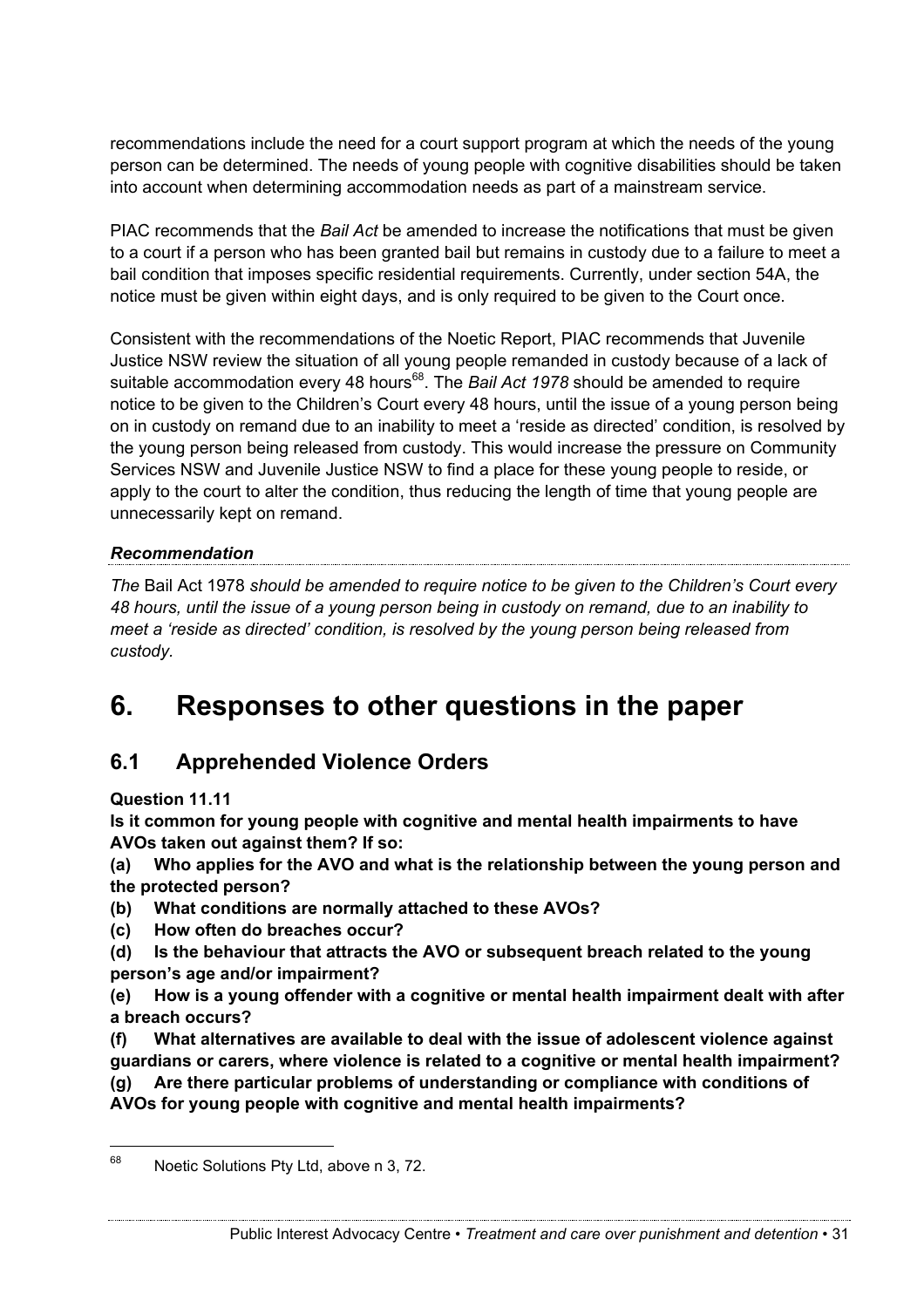**(h) What changes to law or procedure are required to meet the legitimate interests of young people with cognitive and mental health impairments as respondents to AVOs?**

#### **Question 11.12**

**(1) How are AVOs used for the protection of young people with cognitive and mental health impairments?**

**(2) What issues arise?** 

#### **(3) Are any changes to the law required to improve such protections?**

PIAC is aware, particularly through the work of the Mental Health Legal Services Project, that it is relatively common for young people with cognitive and mental health impairments to have Apprehended Violence Orders (AVOs) taken out against them. PIAC recognises that the AVOs can be effective in protecting potential victims of violence and/or harassment.

However, PIAC is concerned that the conditions of AVOs placed on young people are often too broad and complex. They are often more than is necessary to 'keep the peace' or protect potential victims.

AVOs can be perplexing to a young person with a cognitive impairment. A family member may welcome contact on some occasions and not choose to enforce the AVO. If the young person is however, in an acute phase of a mental illness, they may call the police and have the young person arrested for the breach. This, to a young person subject to an AVO, is neither fair nor the law acting consistently.

AVOs taken out by health providers may have the effect of restricting or preventing the subject person's access to health care. If there are exacerbating factors such as young person who has no independent means of transport outside their immediate neighborhood or who lives in an area where there are few, if any, medical services, then the AVO can effectively deny the subject person vital medical care and treatment. Being banned, with an AVO to enforce the ban, from the only doctor in a small town who bulk bills, can effectively stop a person with limited income from accessing primary health care. If that person is young and has a cognitive impairment, the possibility of them successfully negotiating with the GP and the police to again access the GP's services is low.

The duration of AVOs can also be problematic. Anecdotal evidence suggests there is little understanding by family members as to how to withdraw an AVO when reconciliation occurs with the subject of the AVO. This leaves the subject person open to a breach at any time they come under notice by the police or if there is conflict with a family member. PIAC submits that Courts should not order AVOs on young people for more than 12 months duration. This would allow for regular review of orders that can have a significant effect on the welfare, health and wellbeing of young people.

#### *Recommendation*

*Relevant legislation should be amended to limit to 12 months' duration AVOs placed on persons under 18 years of age.*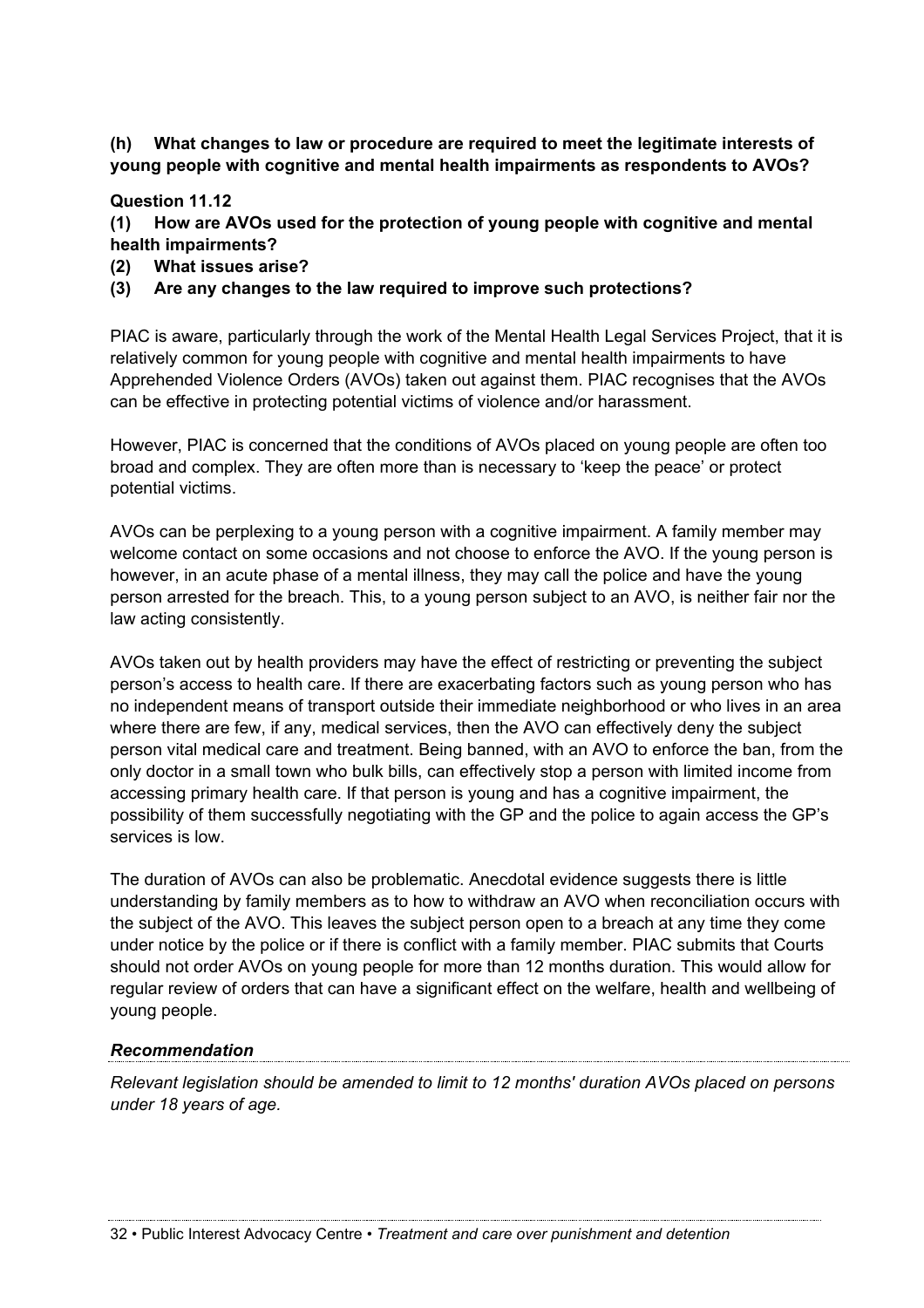# **6.2 Diversion**

**Question 11.13**

**(1) Are the objects of the** *Young Offenders Act 1997 (NSW)* **being achieved with respect to the application of the Act to young people with cognitive and mental health impairments?**

**(2) Is any amendment required, having regard to the applicability of the Act to young people with cognitive and mental health impairments?**

**Question 11.14** 

**(1) Are additional protections required where young people with cognitive and mental health impairments are arrested and/or questioned by police? If so, what changes are required?**

**(2) Are police able to screen effectively for cognitive and mental health impairments in young people? If not, how can this be improved?**

#### **Question 11.15**

**(1) Are youth conduct orders an appropriate way of dealing with young people with cognitive and mental health impairments?**

**(2) How are youth conduct orders currently applied to young people with cognitive and mental health impairments?**

**(3) How can the conditions of youth conduct orders be adapted to the needs of young people with cognitive and mental health impairments?**

PIAC's experience through the work of the Mental Health Legal Services project leads PIAC to support the use of youth justice conferences as an alternative to traditional criminal justice outcomes for young people, particularly young people with cognitive disabilities. PIAC is less enthusiastic generally about youth conduct orders, but does not submit that they cannot apply to a young person with a cognitive disability.

The caveat to this position is that young people with cognitive disabilities will need inevitably need extra support both in understanding the nature of a youth justice conference or a youth conduct order, and particularly with a youth justice conference, the outcome of a conference. PIAC submits that whatever the nature if this support, it has to be properly resourced to both reduce recidivism and to protect the rights and welfare of the young person involved.

#### **Question 11.15**

**Does s 22 of the** *Mental Health Act 2007* **(NSW) operate satisfactorily in relation to young people with cognitive and mental health impairments? If not, how should it be modified?** PIAC is not aware, nor has been made aware, with any particular difficulties in relation to young people being taken to a hospital under s 22 of the *Mental Health Act.*

In relation to the issue of the police informing family, other health providers, guardians or welfare agencies, it should be remembered that s 22 is an emergency power often requiring a quick response to protect the young person from self harm. The police, under s 22, take a person to a hospital for assessment with the possibility of an involuntary admission to follow. It is more appropriate that, if other persons or authorities should be advised, this should be undertaken by the hospital after assessment and admission (or discharge).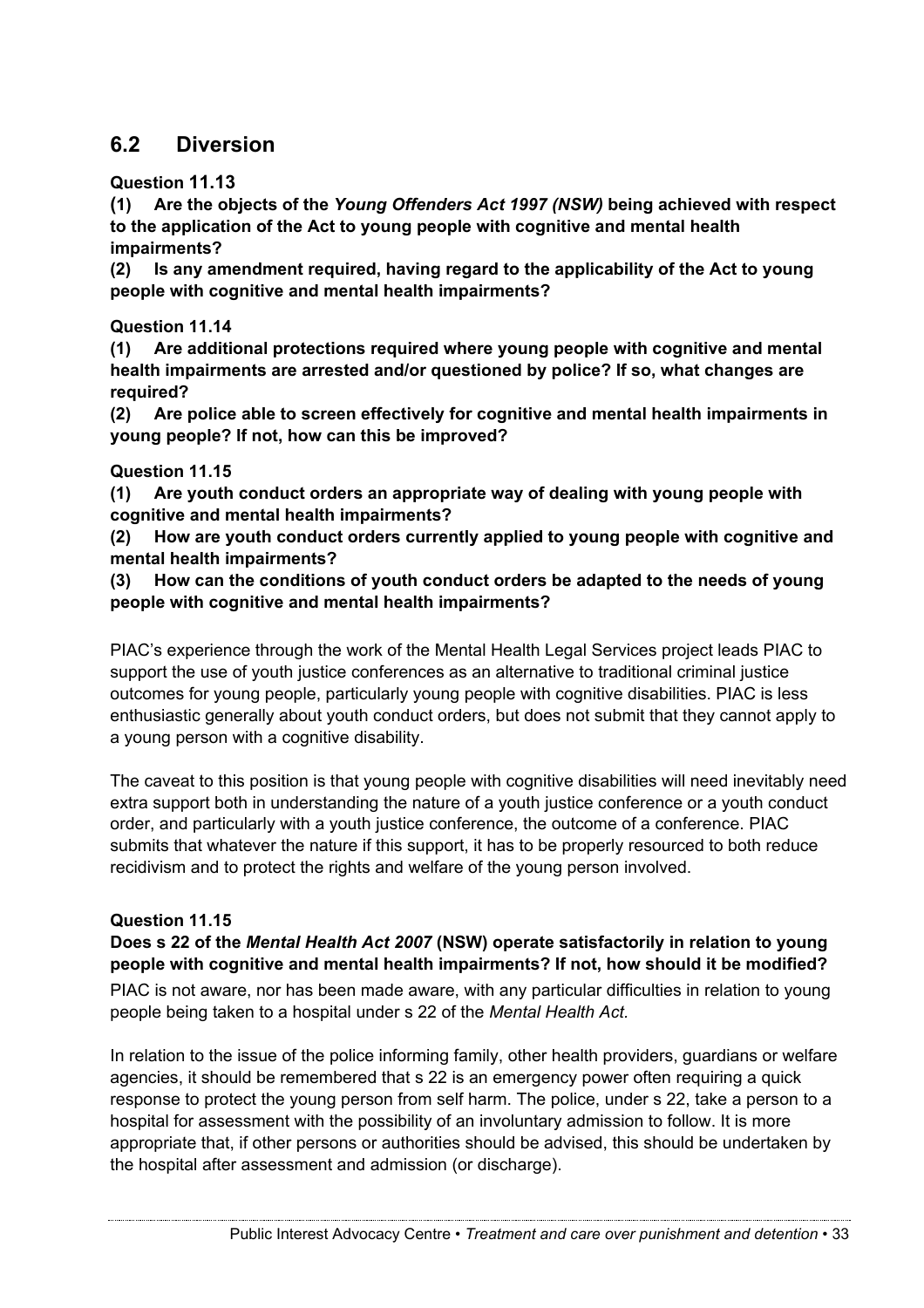However, the public interest in informing guardians or family etc of a young person's admission should be balanced against the young person's right to confidentiality and privacy with regard to personal health information. Recent trends in law and practice in NSW has been to give older adolescents more autonomy over medical decisions and to confirm their right to confidentiality and privacy about medical information about themselves. There is no reason that an exception should be made to this general principle when dealing with mental illness as against physical illness and when it concerns young people with cognitive disabilities.

#### **Question 11.17**

**Are the existing categories of eligibility for diversion under s 32 and/or s 33 of the** *Mental Health (Forensic Provisions) Act 1990* **(NSW) adequate and appropriate in the context of young people with cognitive and mental health impairments? If not, how should the criteria be modified?**

#### **Question 11.18**

**Should s 32 and s 33 of the** *Mental Health (Forensic Provisions) Act 1990* **(NSW) contain particular provisions directed at young people? If so, what should these provisions address?**

#### **Question 11.19**

**(1) How, if it all, should s 32 or s 33 of the** *Mental Health (Forensic Provisions) Act 1990* **(NSW) be amended to clarify who is responsible for supervision of orders?**

**(2) Would a greater supervisory role by the Mental Health Review Tribunal be desirable in this context?**

**Question 11.20** 

**Are the orders presently available under s 32 and s 33 of the** *Mental Health (Forensic Provisions) Act 1990* **(NSW) appropriate for young people with cognitive and mental health impairments? If not, how should the orders be modified?**

#### **Question 11.21**

**Should a supervised treatment or rehabilitation program be implemented for young people with cognitive and mental health impairments? If so:**

- **(a) Who should supervise the program?**
- **(b) Should the program be voluntary?**
- **(c) Should guidance be included in legislation regarding when it would be appropriate to refer a defendant to the program?**
- **(d) How should eligibility for the program be determined?**
- **(e) How could such a program appropriately address the needs of young people with cognitive impairments?**
- **(f) What should be the consequences of completion of the program?**
- **(g) Should a supervised program be formulated as an extension of s 32 or s 33 diversion under the** *Mental Health (Forensic Provisions) Act 1990* **(NSW) or should it be separate?**

#### **Question 11.22**

**If diversionary provisions under s 32 and s 33 of the** *Mental Health (Forensic Provisions)*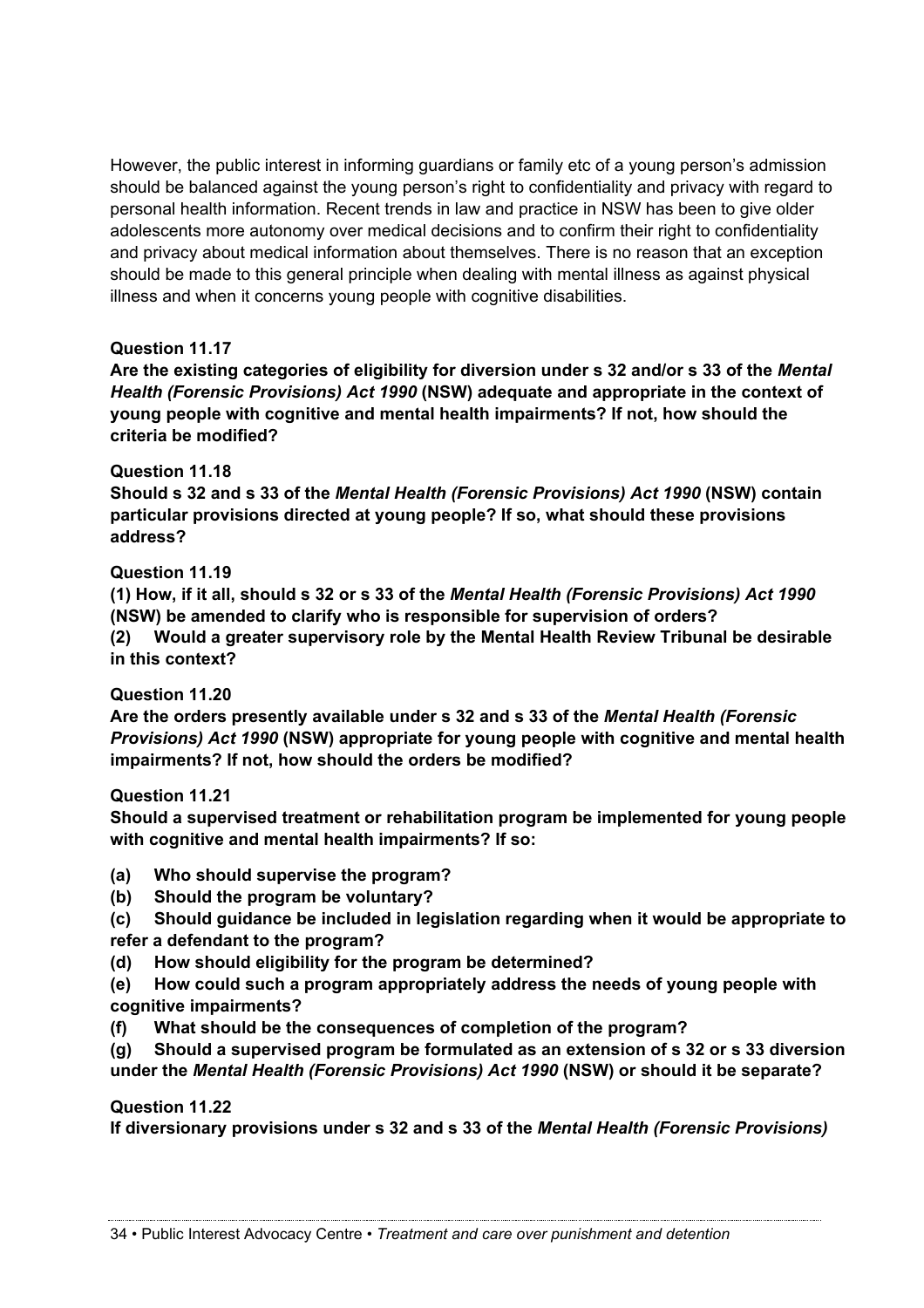#### *Act 1990* **(NSW) are not extended to the District and Supreme Courts generally, should they be extended where the subject is a young person?**

PIAC's 2010 submission stated as a general principle:

Diversion and treatment (if possible) should be the first response of the police and the judiciary to criminal suspects with mental illness and cognitive impairment, rather than punishment or penalties that attempt specific deterrence.<sup>69</sup>

PIAC submits that this principle applies with even greater force in relation to young people, particularly when considered together with the principle of detention as a last resort in juvenile justice matters.

PIAC believes that the greatest concern with regard to the operation of s 32 is the resourcing and the coordination of the preparation of treatment plans before the Court makes the orders. This applies to both the Children's Court and the Local Court.

Reluctance of health providers to provide the necessary reports required under s 32, either in a timely manner, or at all, may be partly attributed to a reluctance to supervise the orders under

s 32 after they are made. Anecdotal evidence suggests that many, but certainly not all, health providers do not think the preparation of reports under s 32 and the subsequent supervision of s 32 orders are not part of their core work. Private psychiatrists and psychologists are, more often than not, reluctant to supervise s 32 orders, which puts the entire burden for reports and supervision on the public sector and NGOs. This cause delays and bottlenecks in the functioning of s 32.

PIAC believes that if the Courts make an order under s 32, they should remain responsible if that order is breached. The Mental Health Review Tribunal (MHRT) has a different role and does not have the expertise to engage in the sentencing process. If a person is a mentally ill person under the *Mental Health Act*, then they cannot be dealt with under s 32. If a person is not a mentally ill person under the *Mental Health Act*, then they should not be subject to an order for involuntary treatment, which are the only orders the MHRT can make and has the expertise to make. The Local Court or the Children's Court does, however, have the power to make a Community Treatment Order (CTO) under s 33 of the Mental *Health (Forensic Provisions) Act 1990* (hereafter referred to as 's 33') where a person is a' mentally ill person' under the *Mental Health Act*. The MHRT then deals with any consequent applications for further CTOs on the person.

PIAC submits that there should be adequate resourcing of health providers if they are required to provide reports and plans under s 32. NSW Health should provide appropriate background information and training to assist health practitioners in preparing appropriate and timely reports to the Local Court and the Children's Court.

PIAC's concern is that the existing funding and support provided to the public sector mental health system to assess and supervise orders under s 32 is not adequate. PIAC would welcome the development of additional diversionary programs for young people, but only if they are much better coordinated and better funded than the existing system.

 $69$  Dodd, Banks and Hourigan Ruse, above n 2,16.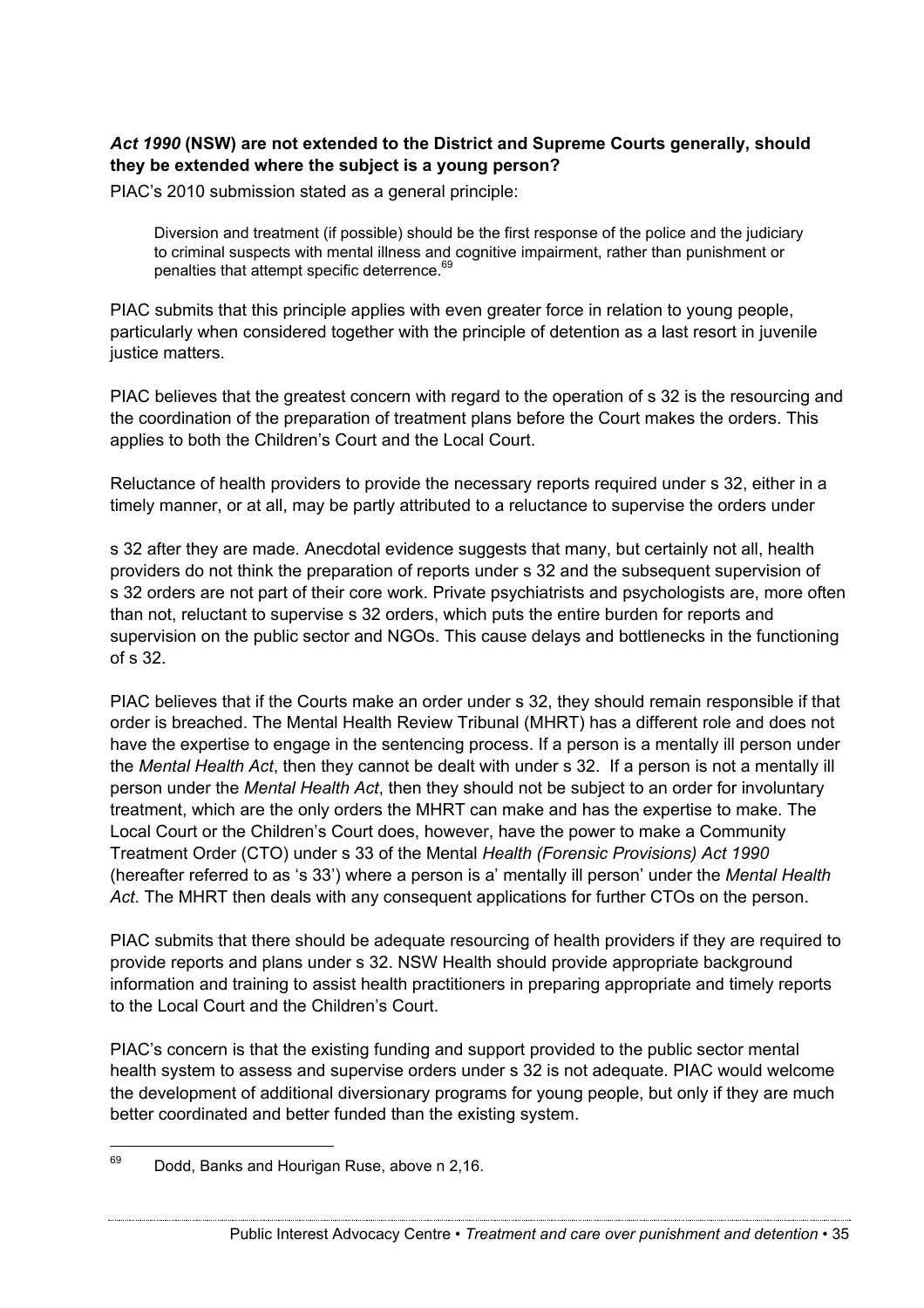Finally, PIAC would comment that it is not realistic to see orders under s 32 as ever totally voluntary. The consequences of a breach of the conditions of the order highlight the involuntary aspects of the order. Magistrates have the power to encourage voluntary treatment under s 32 by discharging the alleged offender without conditions. They have the power to do this, but rarely do so.

## **6.3 Fitness to plead, the mental illness defence and young people as forensic patients**

**Question 11.23** 

**Should legislative powers and procedures dealing with unfit defendants be extended to the Children's Court? If so, should they be framed in a different manner from those available in the higher courts?**

**Question 11.27** 

**Should the defence of mental illness be available in the Children's Court? If so, should processes following a finding of not guilty by reason of mental illness be different to those available in the higher courts?**

#### **Question 11.29**

**Should the** *Mental Health (Forensic Provisions) Act 1990* **(NSW) be amended to provide additional protections for young people and/or other provisions that meet their needs? If so, what principles should these amendments reflect and how should they be incorporated into the Act?**

**Question 11.30** 

**How can the application of the forensic mental health framework to young people be improved?**

**Particularly:**

**(a) What problems arise in relation to young people who are found unfit to stand trial, or found not guilty by reason of mental illness?**

**(b) Is there a need for specific forensic provisions that apply to young people? If so, what should these provisions address?**

PIAC set out in its 2010 submission the following principles:

All defendants should be able to raise the defences of mental illness and intellectual impairment in all courts

If a person is not fit to stand trial through mental impairment he/she should not be forced to enter a plea in any court<sup>70</sup>

These principles should apply also to the Children's Court. Further, because the Children's Court deals with more serious criminal matters than Local Courts, it is all the more imperative that young people's rights to fairness in the criminal justice system are preserved.

 $70$  Ibid 4.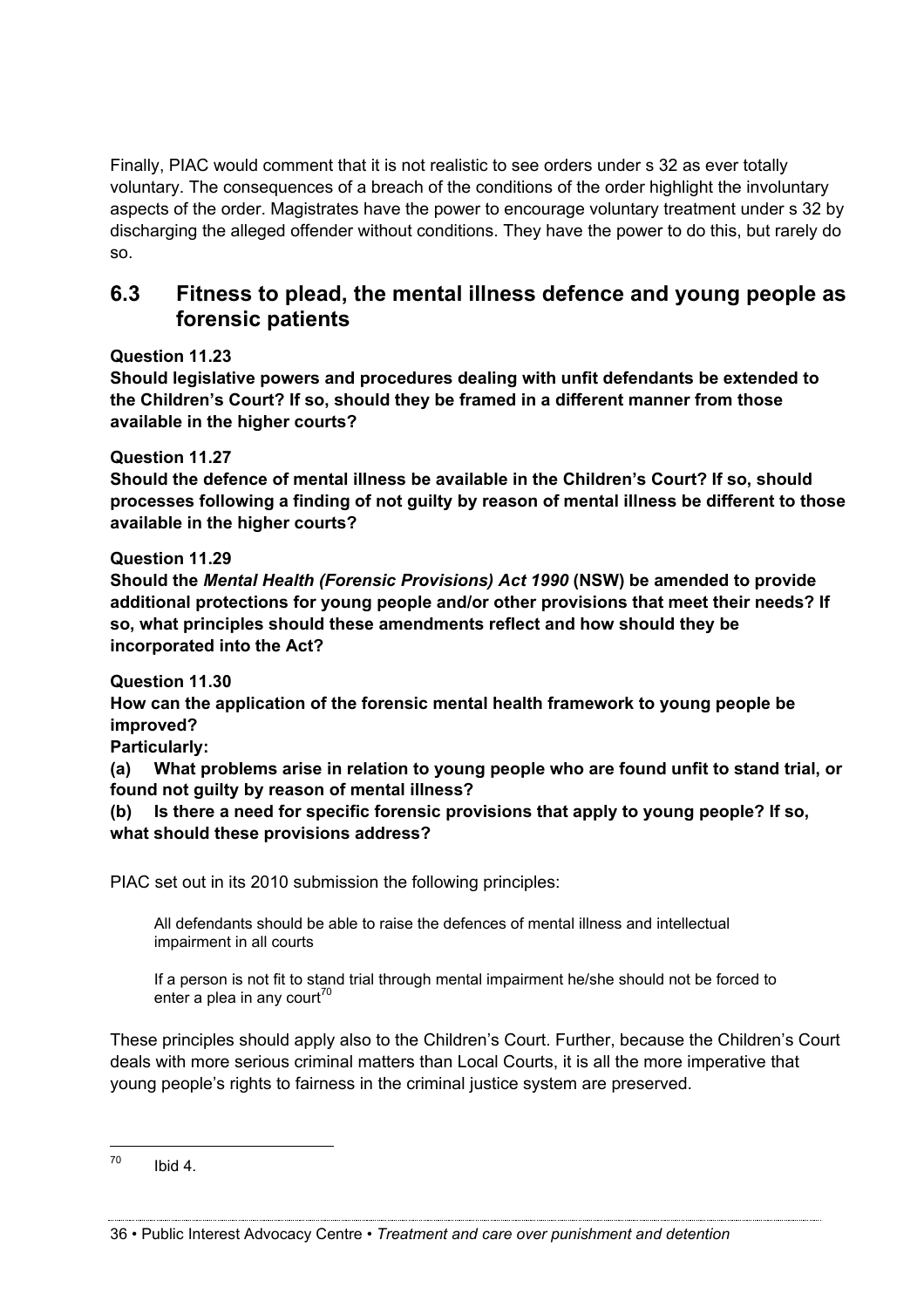Section 32 remains an alternative in the Local Court and the Children's Court to determining fitness issues as this section does not require a plea. PIAC submits that the use of s 32 or s 33 should provide adequate safeguards for accused young people where there may be doubts about the young person's fitness to stand trial or enter a plea (as well as providing adequate protection for members of the public) for all but a very small minority of criminal cases that come before the Children's Court.

For the small minority of cases where it might not be thought appropriate to use the diversionary mechanisms in this situation (that is, where the young person has committed an offence said to be not appropriate because of the seriousness of the offence to exercise discretion under s 32 or where the young person is not a 'mentally ill person' under the *Mental Health Act* so therefore not eligible for an order under s 33), there may need to be changes to the law. In serious cases, there might be a need for a magistrate to have the power to remit the matter of fitness to a higher court; either before or after the question of fitness is judicially determined.

There is no reason why a young person should not be able to rely on a defence of mental illness in a hearing in the Children's Court. The Children's Court, as in questions of fitness, always has the option to use s 33 as an alternative to proceeding to a hearing. The outcome of a not guilty finding due to mental illness should not be problematic. Section 33 says that a Magistrate can exercise their discretion under that section 'at the commencement or at any time during the course of the hearing of proceedings'. If there are issues of public safety, then the young person could be held in a secure therapeutic setting under an order under the *Mental Health Act*. The detention and treatment of the young person would then be monitored by the Mental Health Review Tribunal under that Act. PIAC notes that the Forensic Hospital at Long Bay has a separate ward for persons under 18.

If it was considered necessary, the relevant legislation could be amended to clarify these powers.

PIAC would be very concerned if all alternative options were not considered before making a young person a Forensic Patient. If the District or Supreme Court deals with the young person, this outcome could still occur. PIAC strongly recommends that the relevant legislation should mandate that in no circumstances should a juvenile forensic patient be held in a custodial setting or treated or co-located with adult forensic or correctional patients.

#### **Question 11.24**

**(1) Are the Presser criteria suitably framed for application to young people?**

**(2) If not, should the criteria be expanded or modified?** 

**(3) Should particular criteria relevant to young people be developed? If so, what should they be?**

#### **Question 11.26**

**Does the current test for the defence of mental illness adequately and appropriately encompass the circumstances in which a young person should not be held criminally responsible for his or her actions due to an impaired mental state? If not, should the circumstances be differently defined for young people than they are for adults?**

In relation to these issues, PIAC sees the same principles applying to young people as to adults.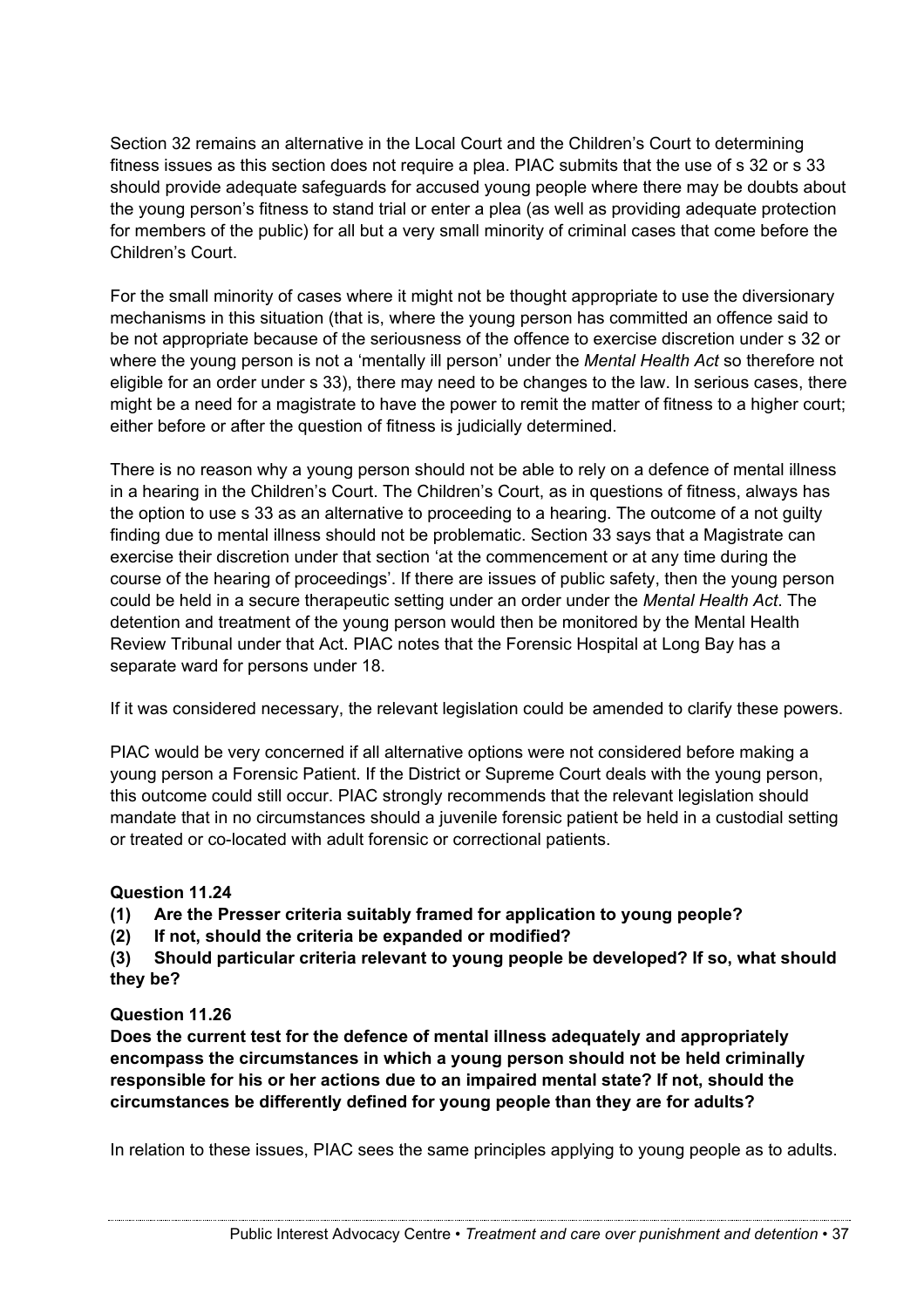#### **Question 11.25**

#### **Do any issues arise with respect to the operation of doli incapax and an assessment of fitness to stand trial where a young person suffers from cognitive or mental health impairments?**

PIAC supports the principles behind the operation of doli incapax as a presumption in criminal matters<sup>71</sup> and would not support any proposal that would change the current law in NSW in this regard.

# **6.4 Sentencing**

**Question 11.32** 

**Should the** *Children (Criminal Proceedings) Act 1987* **(NSW) be amended to provide for psychological, psychiatric or other assessments of young offenders prior to sentencing? If so:**

- **(a) Should assessment be mandatory in all cases?**
- **(b) Should assessment be mandatory where a young offender appears to have a cognitive and/or mental health impairment?**
- **(c) What should an assessment report contain?**
- **(d) Who should conduct the assessment?**
- **(e) Should any restrictions be placed on how the information contained in an assessment report should be used?**
- **(f) Should this power be available to all courts exercising criminal jurisdiction?**
- **(g) Should there be the power to remand young people for the purposes of assessment?**

**If so, should there be a presumption against custodial remand?**

PIAC expressed general misgivings about mandatory assessments in criminal cases in its 2010 submission. Generally the need for assessments should be considered on its merits for each individual matter before a court. PIAC fears that, particularly in matters involving young people, accused persons would be unnecessarily kept in custodial remand while a compulsory, but unnecessary, report was being prepared. PIAC has already noted the difficulty in obtaining timely reports and plans under s 32.

As stated above, PIAC does not object to adjournments with bail conditions to seek treatment or assessment, although these conditions otherwise would not be consistent with the primary purposes of bail. However, PIAC would certainly support legislative change that introduced a presumption against custodial remand in these circumstances. Bail should not be refused solely for the purpose of assessment or treatment.

#### *Recommendation*

*'Griffiths-type' adjournments, such as orders under s 11 of the* Crimes (Sentencing Procedure) Act 1999*, should be encouraged as part of the diversionary options available to NSW courts.* 

 <sup>71</sup> See Thomas Crofts 'Doli Incapax: Why Children Deserve its Protection' (2003) 10 (3) *Murdoch University Electronic Journal of Law* <http://www.murdoch.edu.au/elaw/issues/v10n3/crofts103\_text.html> at 2 March 2011.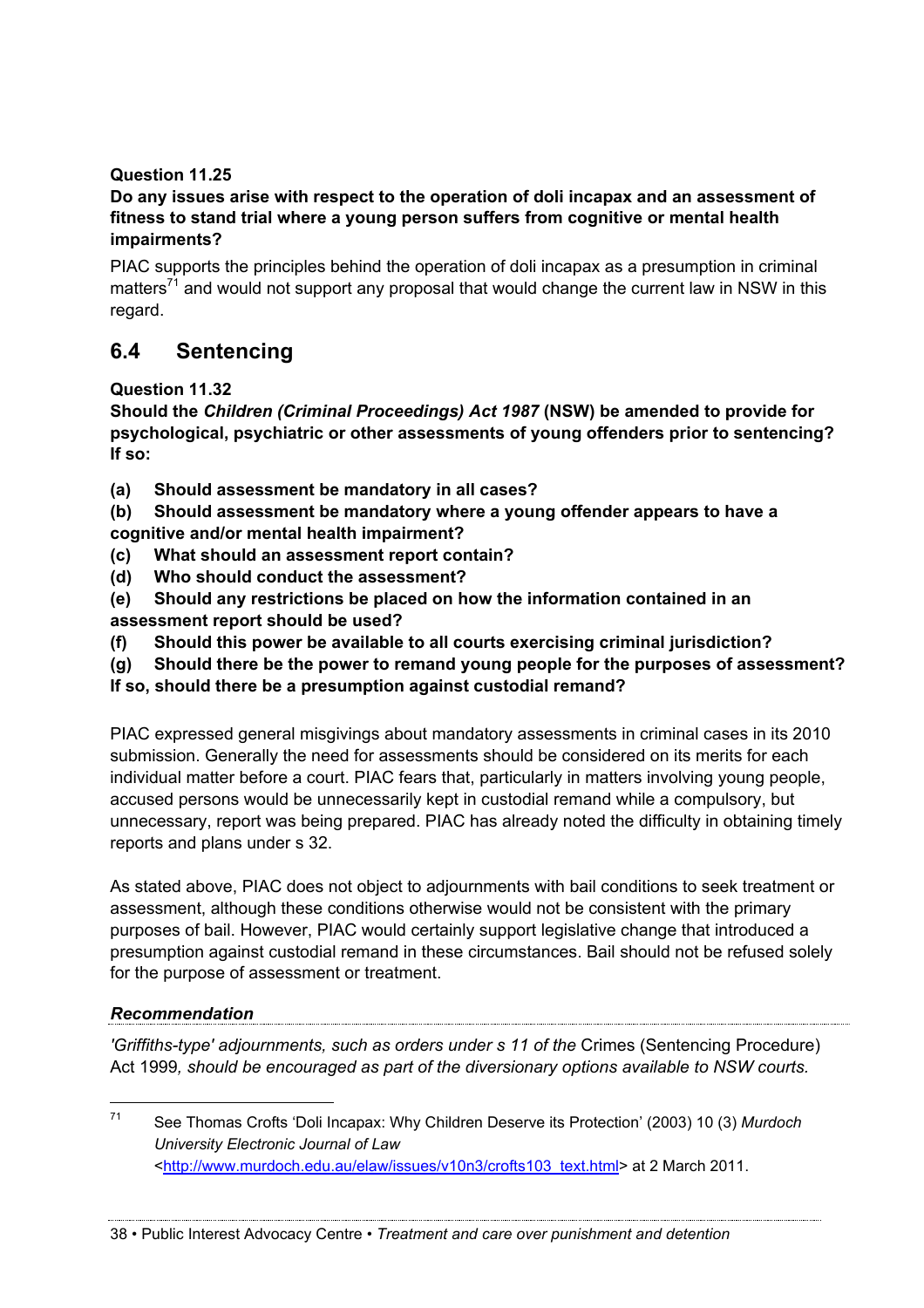*However, there should be a presumption of bail where matters are adjourned for this purpose, and the* Bail Act *should be amended to clearly state that bail should not be refused solely for the purpose of assessment or treatment.*

#### **Question 11.33**

**Should special sentencing options be available for young offenders with cognitive or mental health impairment? If so:**

- **(a) How should existing options be modified or supplemented?**
- **(b) Should these options be available for serious children's indictable offences?**

#### **Question 11.34**

**Should the** *Children (Criminal Proceedings) Act 1987* **(NSW) be amended to provide specific principles relating to the sentencing of young people with cognitive and mental health impairments? If so, what principles should be included?**

#### **Question 11.35**

**Is the current approach to sentencing young people with cognitive or mental health impairments adequate and appropriate? If not, how should the approach be modified?**

#### **Question 11.36**

**Should the option of provisional sentencing be made available when dealing with young offenders who have, or may have, cognitive or mental health impairments? If so, what criteria should apply to, or guide, the use and structure of provisional sentences?**

PIAC stated the following principle in its 2010 submission:

The principle that mental illness and cognitive impairment should be the key factor in sentencing decisions.<sup>72</sup>

PIAC submits that increasing the opportunity for diversionary options for young people, not requiring a finding of guilt, would be more appropriate than developing special sentencing options.

The 2010 PIAC submission recommended that NSW adopt sentencing options similar to the Victorian Hospital Security Orders and Residential Treatment Orders. These would also be appropriate, in serious matters only, as sentencing options in the juvenile justice jurisdiction in NSW.

However, PIAC would be concerned with any situation where young offenders were housed with adult offenders. Once again, to make such options safe and effective for young people, they would have to be appropriately resourced.

PIAC generally has concerns with provisional sentencing. PIAC believes that this concept would be particularly inappropriate for young offenders who need both certainty in outcome and need time to undergo rehabilitation, with pre-determined positive outcomes if they succeed.

 $72$  Dodd, Banks and Hourigan Ruse, above n 2,4.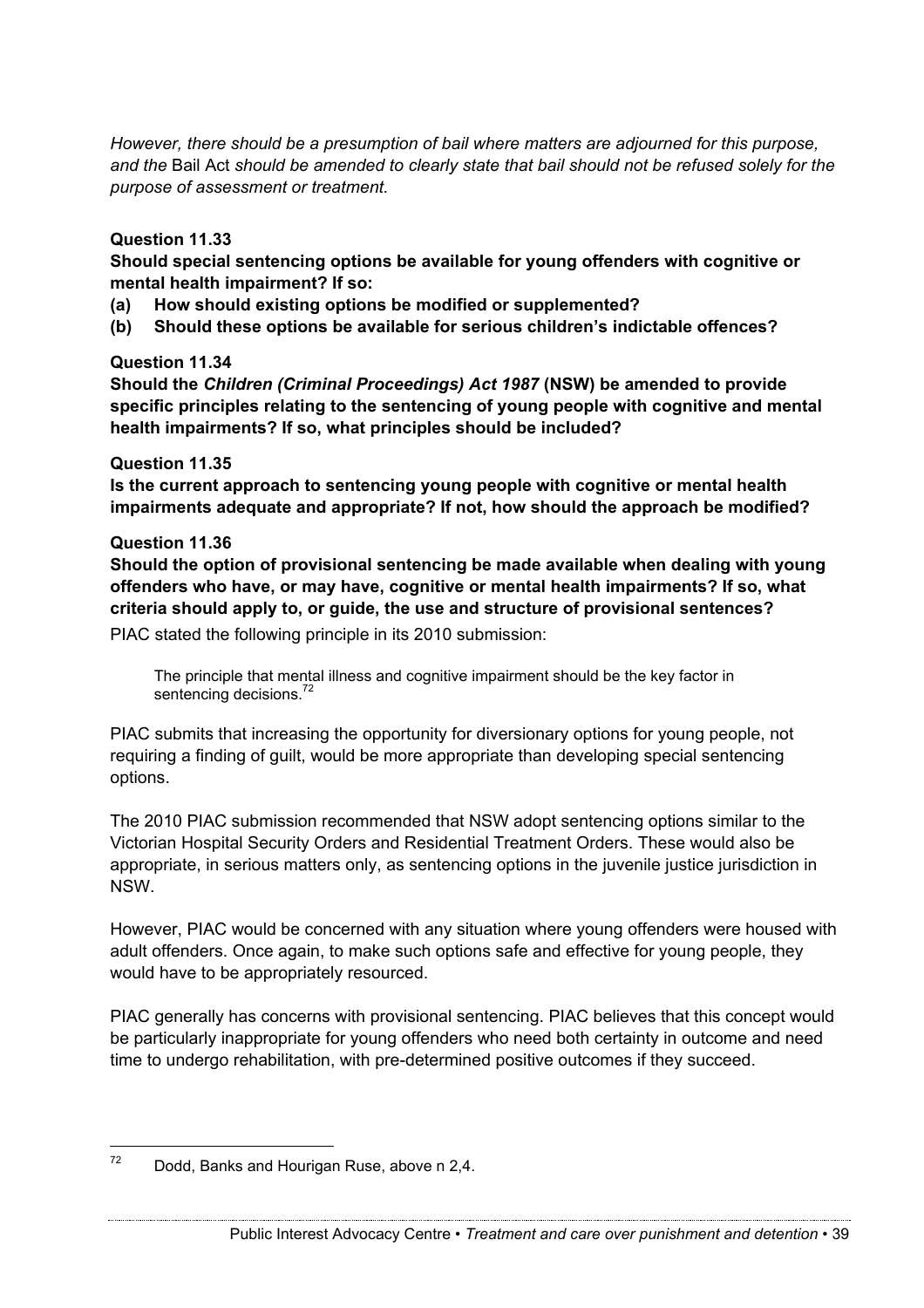# **7. APPENDIX**

# **7.1 Case Studies from the Children in Detention Project**

#### **John**

In early 2010, when he was 14 years old, John was charged with an offence. The court imposed various bail conditions on the client, including a curfew. John has a mild intellectual disability.

A few months later, a Children's Court directed the matter to Youth Justice Conferencing and dispensed with bail conditions.

The next day, John was arrested by police at 11.00 pm for breach of bail curfew. ZZ informed the Police that 'bail was stopped', the police tried to have this confirmed by John's mother, but she had not been present at the court at the time bail was granted and was not able to confirm any conditions. The client was taken to the police station where he was placed in custody, COPS was checked and COPS indicated that bail conditions were current. John appeared in the same Children's Court the following day, which determined that bail had been dispensed with two days prior and apologised for John's arrest.

On a Thursday shortly after, John was again arrested by police from the same station at 6:30pm. Police felt they were 'aware' of his bail conditions, and placed him under arrest for breach of bail conditions. John informed the police that his bail was no longer current; however, COPS listed it as current till mid next month. John and his mother could not locate any paperwork regarding his amended bail, so John was placed in custody. John again appeared in the same Children's Court the following day, which determined that bail had been dispensed with two weeks prior and directed the client to be discharged.

The following week, John was again arrested by the same police at 9:15pm, for breach of curfew bail condition, as police were again 'aware' of his bail conditions. John was taken to the same police station and held in custody. The next day, the same Children's Court had it emphasised for the Court that bail had been dispensed with and the client was released.

It is particularly concerning that the same police station should continue to arrest the same individual despite multiple court appearances, and that the onus is being placed on the child and his mother to prove that bail has been dispensed with, rather than the police to prove that bail conditions are still current.

#### **Peter**

Peter<sup>73</sup> is a young man who was assessed by a Clinical Psychologist as intellectually disabled. Peter was stopped on a public street in Punchbowl by three NSW Police Officers who were driving an unmarked vehicle and in plain clothes. These Police officers failed to adequately identify themselves and provide their names upon Peter's request as required by law.

 $73$  Names have been changed to protect the privacy of the individuals involved.